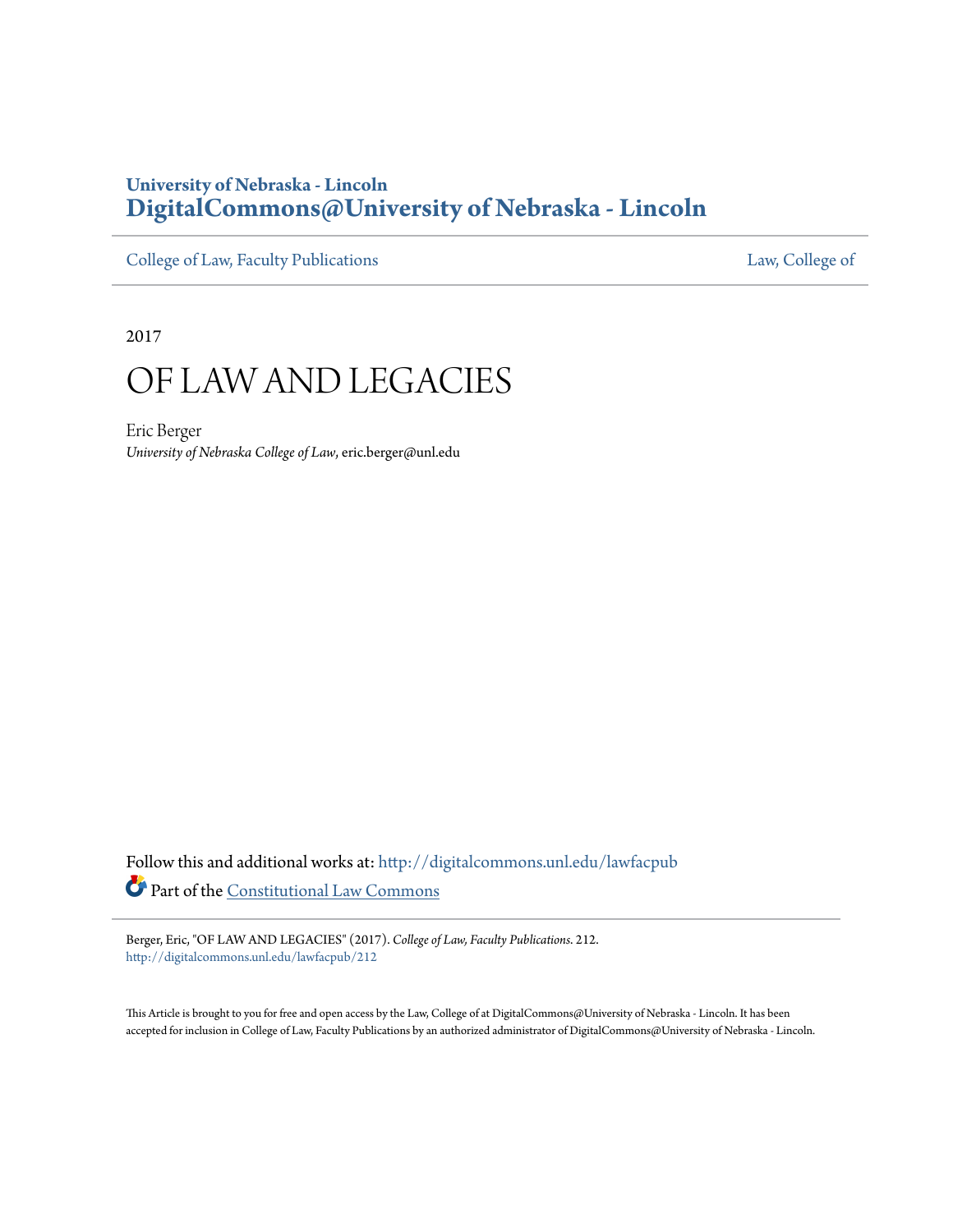# OF LAW AND LEGACIES

# *Eric Berger*

## **ABSTRACT**

*This contribution to the symposium on President Obama's constitutional legacy examines the relationship between constitutional law and presidential legacies. Americans respect or even revere many presidents despite their apparent constitutional violations. Some unconstitutional actions, though, appear more forgivable than others. The effect constitutional transgressions may have on a president's more general legacy turns on a variety of contextual factors, including, among others, the president's values and vision, the administration's political successes and failures, political opponents' principles and behavior, the challenges confronting the country, and the nature of the constitutional norms at issue. Constitutional law, as articulated by lawyers and judges, is not irrelevant to presidential legacies, but it rarely defines them.* 

*While some of President Obama's unilateral executive actions raised serious constitutional questions, it is unlikely his legacy will turn on those measures' legality. In most cases, President Obama followed past presidential practices and offered colorable (though admittedly contestable) legal defenses. Moreover, context helps explain, if not completely justify, many of Obama's controversial actions. To this extent, historians and members of the general public are likely to view the Obama presidency through a broader, nonlegal lens, considering,* inter alia*, the challenges he inherited, the policies he helped implement, and, especially, the vitriolic opposition he faced in Congress.* 

*Indeed, the lead constitutional story from the Obama years will likely highlight not particular executive actions but rather our constitutional system's deficiencies more generally. U.S. politics became increasingly dysfunctional during Obama's presidency, and they have not improved since. Dysfunctional politics, of course, ought not immunize executive actions from legal attack.* 

 Professor of Law and Associate Dean for Faculty, University of Nebraska College of Law. Thanks to Anne Duncan, Jeff Duncan, Matt Schaefer, Miguel Schor, Steve Willborn, and the participants in the 2017 Drake Constitutional Law Symposium, the University of Nebraska College of Law Workshop Series, and the University of Wisconsin Discussion Group on Constitutionalism for very helpful thoughts in conversation and on early drafts. I am also grateful to Professor Mark Kende and the editors of the Drake Law Review for organizing the symposium on President Obama's Constitutional Legacy. Finally, I thank Dillon Malone and his fellow editors for meticulous editorial assistance and Sarah Burghaus for very capable research assistance.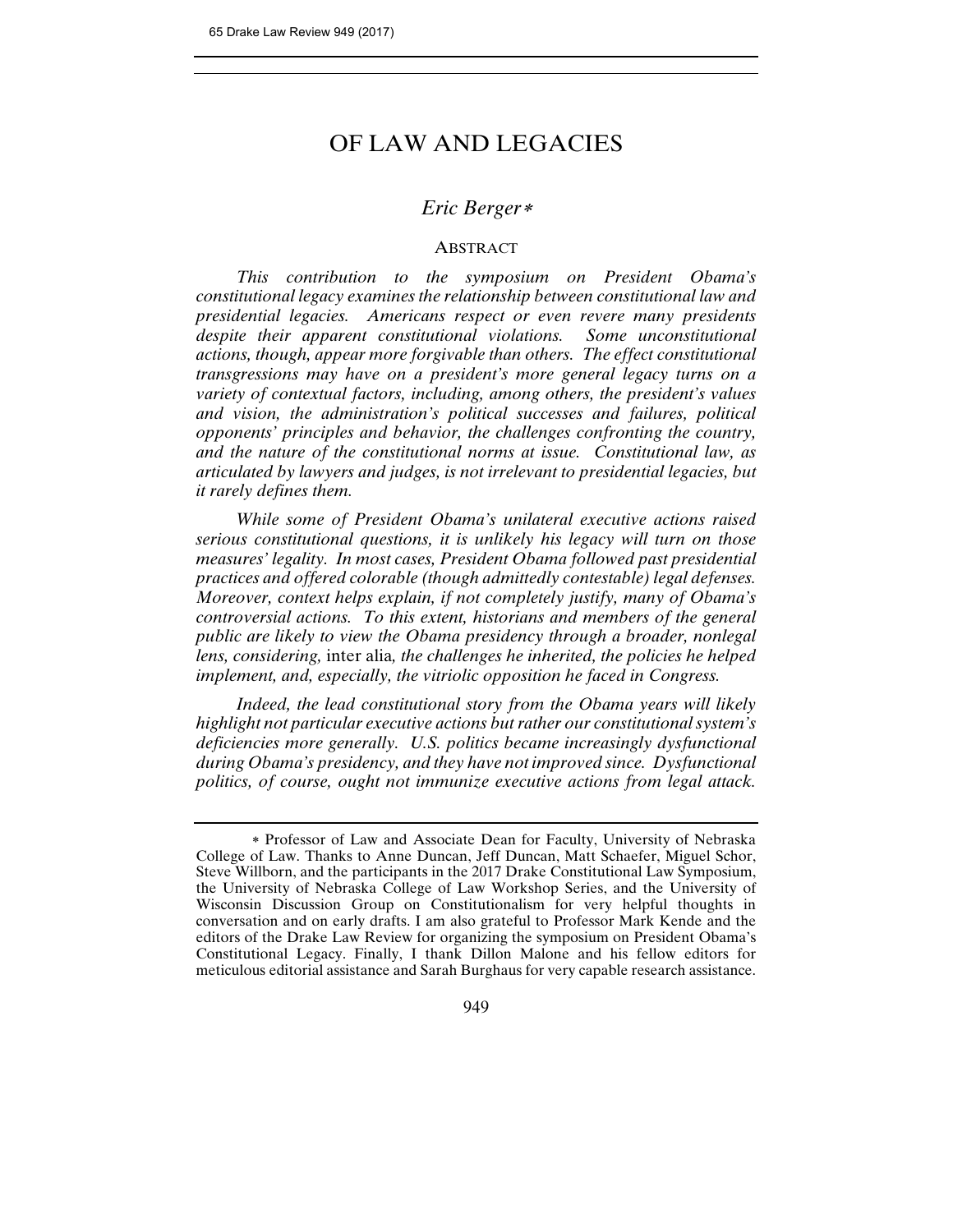950 *Drake Law Review* [Vol. 65

*However, the depth of this dysfunction should encourage lawyers to broaden their focus beyond narrow questions of legality in individual cases to more fundamental concerns about the health of our constitutional democracy.*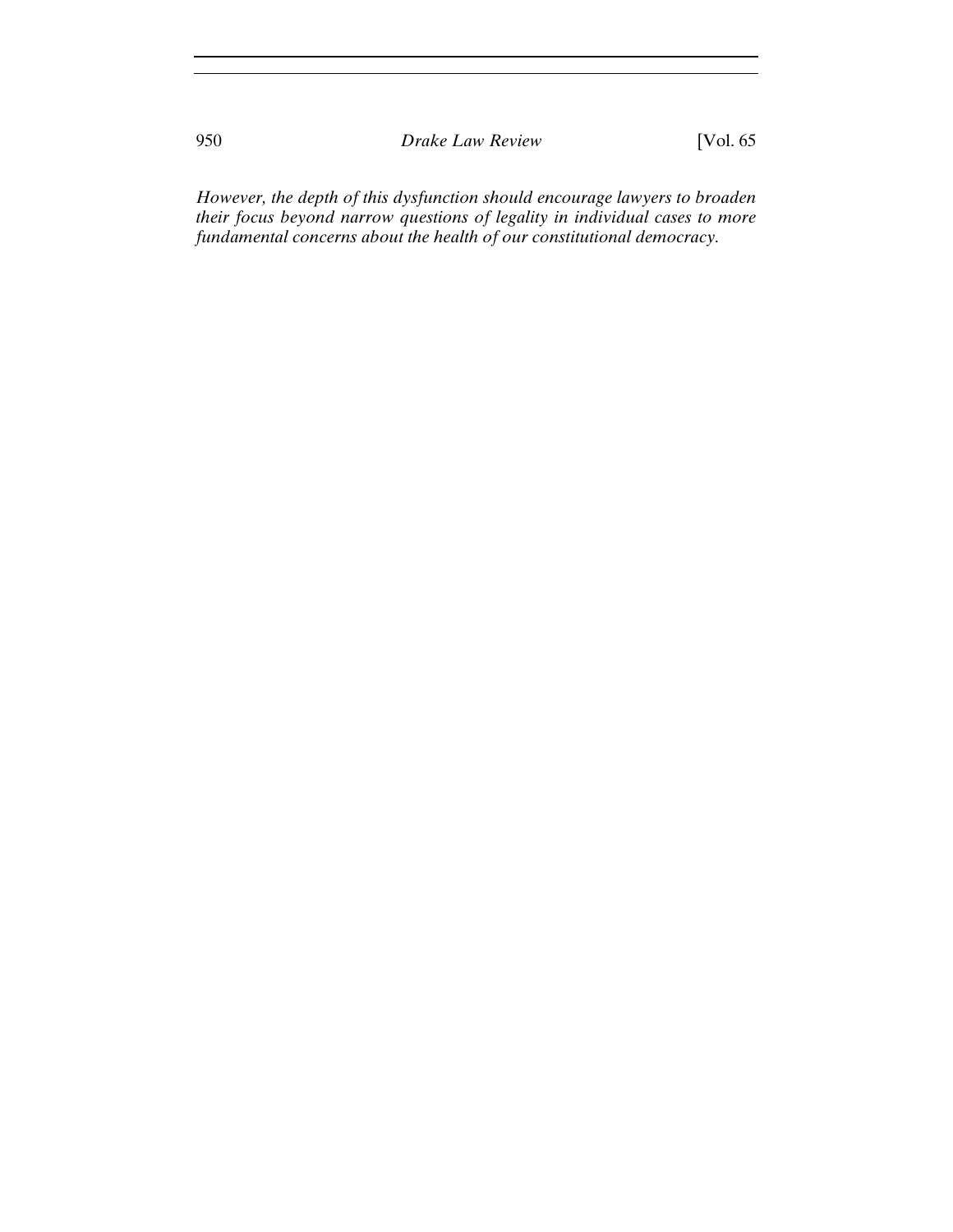# TABLE OF CONTENTS

| III. President Obama's Legacy: Some Preliminary Thoughts960 |  |
|-------------------------------------------------------------|--|
|                                                             |  |
|                                                             |  |
| C. Constitutional Hardball and the Obama Legacy 973         |  |
|                                                             |  |
|                                                             |  |
|                                                             |  |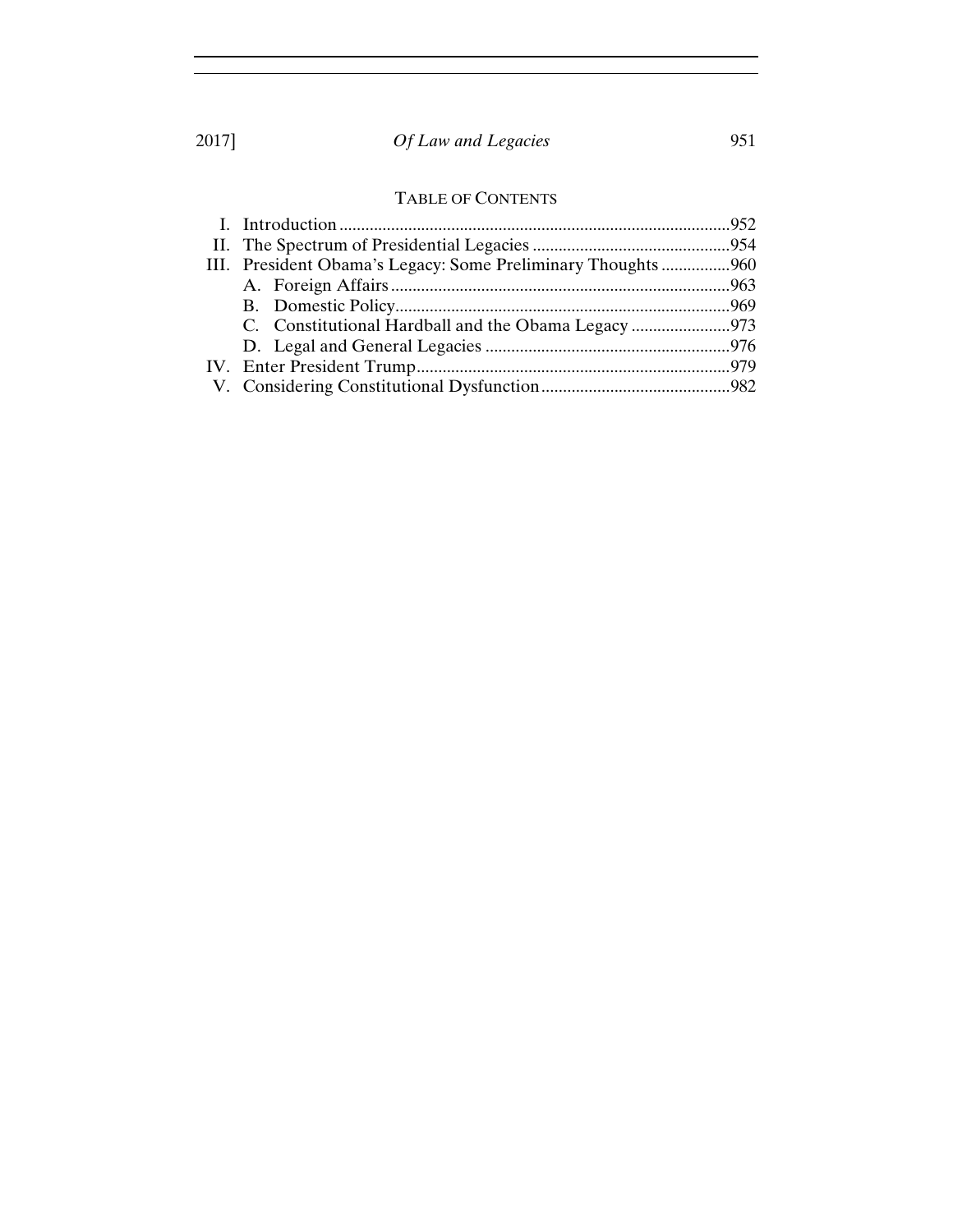#### 952 *Drake Law Review* [Vol. 65

#### *"'Tis easy to forgive those you like." — Irish proverb*

#### I. INTRODUCTION

In assessing the constitutional legacy of President Barack Obama, or any president, we should clarify the nature of the inquiry. I therefore begin with a question: Might there sometimes be a meaningful distinction between a legalist inquiry and a historical one? In other words, might the court of history sometimes assess a president's legacy differently than a court of law would?

The legalist inquiry asks whether judges and lawyers would find that president's actions constitutional under current doctrine. The historical inquiry is necessarily broader and more multifaceted. It is less concerned with legal technicalities and considers presidential actions in light of a variety of contextual factors.

To borrow from Isaiah Berlin, under this framework, the legalist is a hedgehog, focusing single-mindedly on the legality of the president's actions.1 The historian is a fox, approaching presidents from a variety of perspectives.2 To be sure, these conceptions of the lawyer and historian are artificial and oversimplified,<sup>3</sup> but the dichotomy helps highlight the extent to which lawyers focus on different questions than others. Both the legalist and historical inquiries are valuable, but they have different concerns.

Though the legal and historical analyses are distinct, they also can inform each other in important ways. The diligent historian will want to know whether a president violated established legal doctrine. The careful judge, for her part, will account for history and context in her written opinion.

That said, accumulated history is generally not considered the ultimate touchstone for constitutional meaning in the United States, as it is for the

<sup>1</sup>*. See* ISAIAH BERLIN, THE HEDGEHOG AND THE FOX: AN ESSAY ON TOLSTOY'S VIEW OF HISTORY 1 (Henry Hardy & Aileen Kelly eds., 1966) (distinguishing between two types of intellectuals: hedgehogs, "who relate everything to a single central vision," and foxes, "who pursue many ends, often unrelated and even contradictory").

<sup>2</sup>*. See id.*

<sup>3.</sup> Historians are not the only ones who view events with a broader lens than lawyers judging the legality of particular action. To this extent, my "historian" is a construct encompassing not only academic historians but broader members of the informed public trying to assess events and figures through a generalist lens. *See* Gordon S. Wood, *History and Myth*, *in* THE PURPOSE OF THE PAST 249, 262 (2008).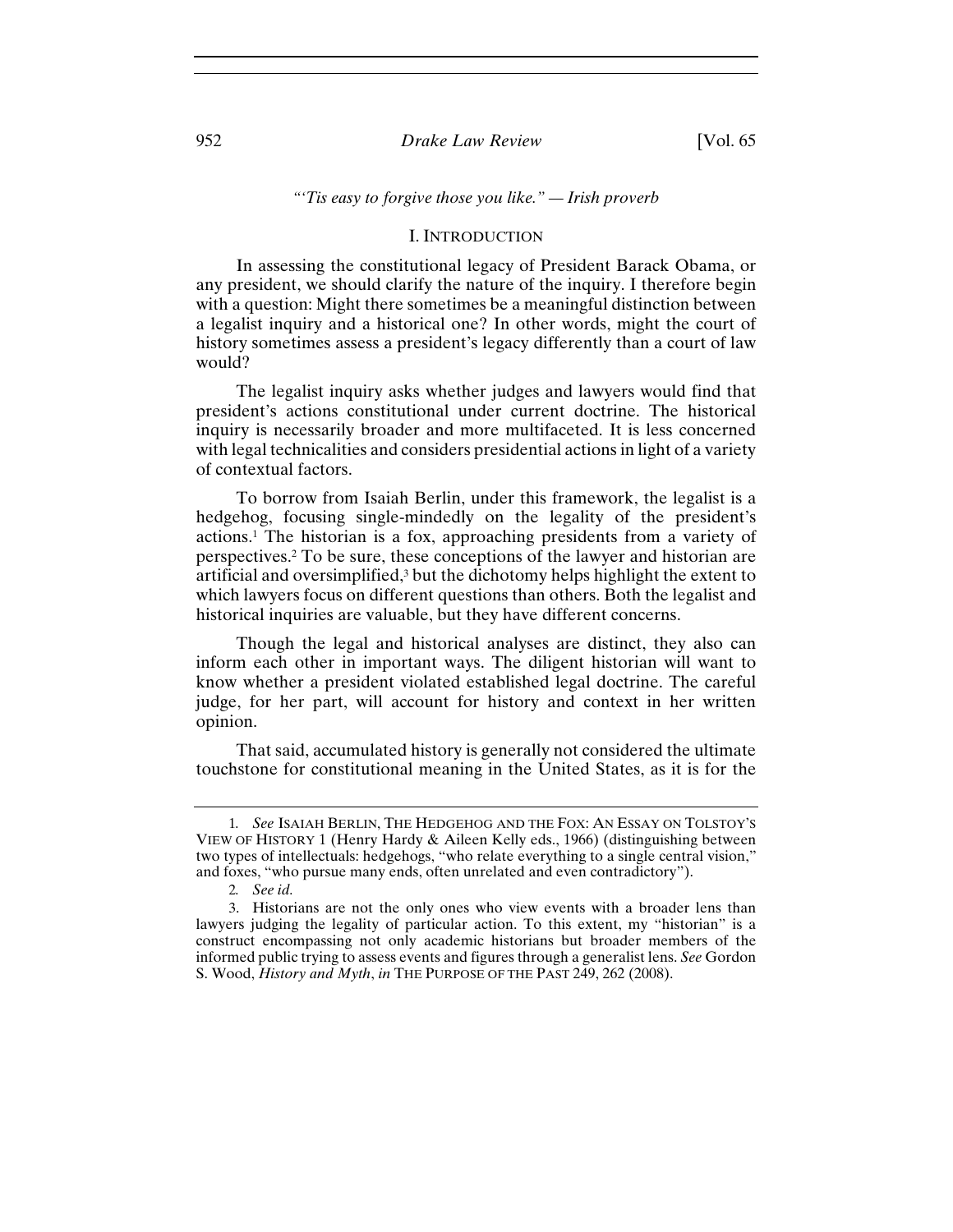British constitution.4 In some cases, the historian's ultimate assessment and, indeed, society's appraisal—of a president's legacy will seem out of step with the lawyer's. Indeed, oftentimes we assess a president's general legacy with minimal attention to constitutional issues, at least as those issues might be analyzed by lawyers and judges in actual litigation.<sup>5</sup> Put more bluntly, sometimes we celebrate presidents who broke the law.

For someone who used to teach constitutional law, President Obama's constitutional legacy includes some potentially serious blemishes, particularly involving his aggressive use of the executive power. He initiated wars in Libya and against ISIS without express congressional authorization.<sup>6</sup> He authorized numerous deadly drone strikes, including some on U.S. citizens (most famously Anwar al-Awlaki), arguably in violation of international and domestic law.7 On the domestic front, President Obama aggressively used his office and the administrative state to create new policies in several areas such as immigration, climate change, health care, gun control, overtime rules, and minimum wage.8

I call these "potential" blemishes because there are colorable legal arguments to be made in support of each of these actions.9 Let us assume for the sake of argument, however, that some of these actions pushed constitutional boundaries, at best, and would be deemed illegal by a majority

<sup>4.</sup> *See* Miguel Schor, *The Other Path of Constitutionalism*, 50 TULSA L. REV. 469, 471 (2015) (noting that the principles of the Constitution of the United Kingdom are largely derived from the "best" practices of the British government).

<sup>5.</sup> *Cf*. KEITH E. WHITTINGTON, POLITICAL FOUNDATIONS OF JUDICIAL SUPREMACY: THE PRESIDENCY, THE SUPREME COURT, AND CONSTITUTIONAL LEADERSHIP IN U.S. HISTORY 26 (2007) ("Constitutional maintenance is above all a political task. As such, it must be considered in political terms.").

<sup>6.</sup> *See, e.g.,* Charlie Savage, *An Army Captain Takes Obama to Court Over ISIS Fight*, N.Y. TIMES (May 4, 2016), http://www.nytimes.com/2016/05/05/us/islamic-statewar-powers-lawsuit-obama.html; Linton Weeks, *If This Is Not 'War' Against Libya, What Is It?*, NPR (Mar. 22, 2011), http://www.NPR.org/2011/03/22/1347 62513/If-this-is-not-war-against-libya-what-is-it.

<sup>7</sup>*. See, e.g.*, Scott Shane, *The Lessons of Anwar al-Awlaki*, N.Y.TIMES MAG. (Aug. 27, 2015), https://www.nytimes.com/2015/08/30/magazine/the-lessons-of-anwar-alawlaki.html.

<sup>8.</sup> *See, e.g.,* Rebecca Shabad, *Obama's Key Executive Actions*, HILL (July 6, 2014), http://thehill.com/regulation/court-battles/211303-obamas-key-executive-actions.

<sup>9.</sup> In a short symposium contribution about a large topic, I must paint with a broad brush. This overview, therefore, does not purport to offer a thorough legal or political analysis of the various issues discussed, or a comprehensive discussion of all the constitutional issues to arise during the Obama presidency.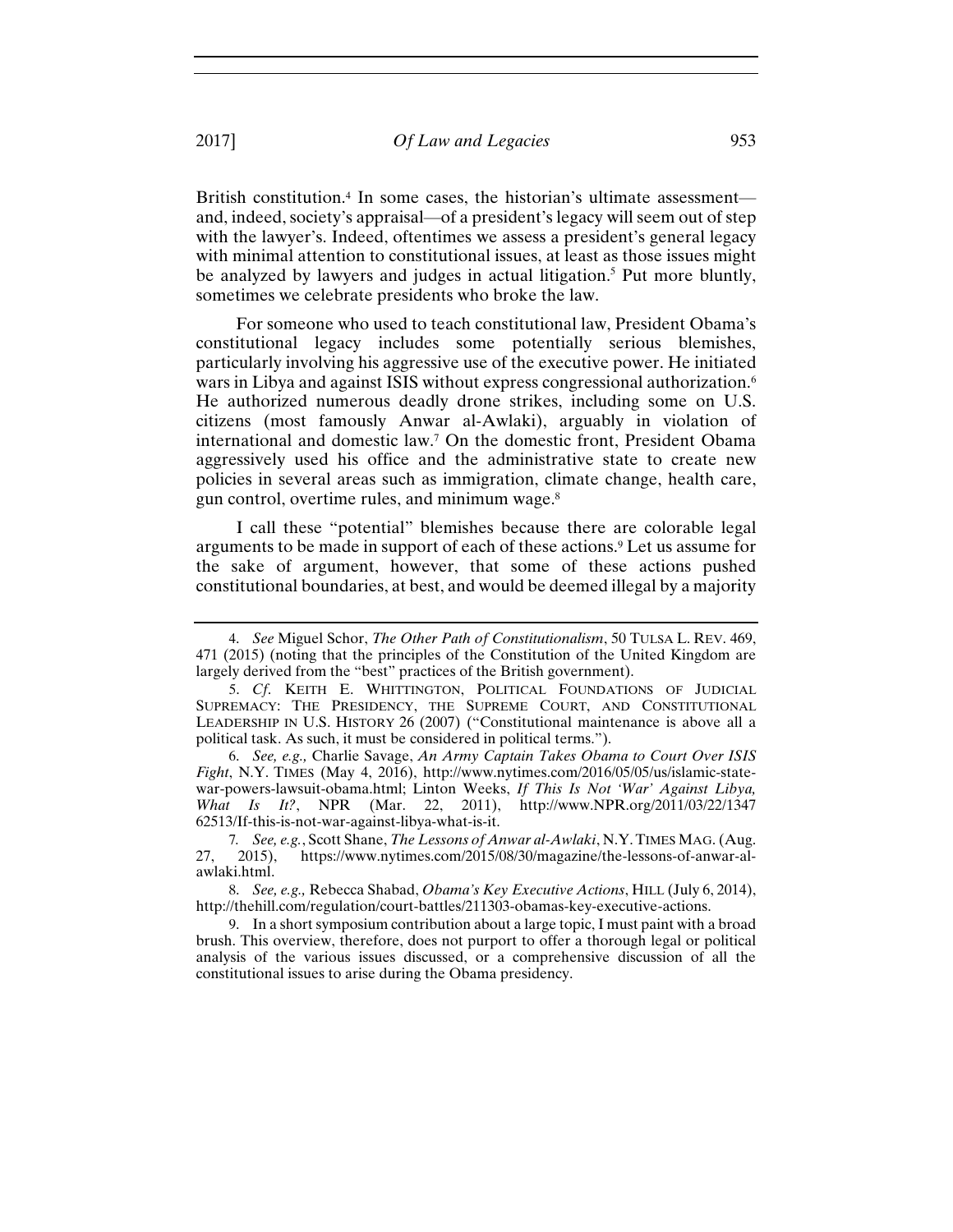of fair-minded judges, at worst. My question here is whether history might forgive President Obama's constitutional transgressions. In other words, might the court of history care less about constitutional rules than many lawyers would care to admit?

#### II. THE SPECTRUM OF PRESIDENTIAL LEGACIES

President Obama left office little over half a year ago, so it is too early to assess definitively his legacy, constitutional or otherwise. We can, however, look to past presidents to see if their legacies inform the relationship between the historical and legalist analyses. The obvious example is President Abraham Lincoln. Historians usually rate Lincoln as one of our nation's greatest presidents.10 In our popular national mythology, too, Lincoln may be our greatest hero.

Constitutional scholars, however, often point out that President Lincoln took several constitutionally suspect actions.11 He suspended habeas corpus, despite the fact that the Constitution appears to give the suspension power to Congress alone.12 He erected a naval blockade of the Confederacy, despite the fact that his legal justification for the blockade was in tension with his constitutional theory justifying the war to hold the Union together.<sup>13</sup> He instituted the first national conscription under the Militia Act, an act that one eminent commentator deemed "presidential legislation."14 He permitted military tribunals to hear cases against civilians, even sometimes in northern states that had not seceded and where the courts remained

<sup>10.</sup> For example, a Wikipedia entry aggregates the results of various surveys of historians and political scientists, and lists President Lincoln as the top-ranked president. *See Historical Rankings of Presidents of the United States*, WIKIPEDIA, https://en.wikipedia.org/wiki/Historical\_rankings\_of\_presidents\_of\_the\_United\_States (last visited Aug. 23, 2017). Whether there is any merit to these kinds of rankings is, of course, a different question, but for my purposes, the important point is that President Lincoln is generally regarded very highly.

<sup>11</sup>*. See, e.g.,* JAMES G. RANDALL, CONSTITUTIONAL PROBLEMS UNDER LINCOLN 513 (rev. ed. 1964) ("It is indeed a striking fact that Lincoln, who stands forth in popular conception as a great democrat, the exponent of liberty and of government by the people, was driven by circumstances to the use of more arbitrary power than perhaps any other President has seized.").

<sup>12</sup>*. See Ex parte* Merryman, 17 F. Cas. 144, 148 (D. Md. 1861).

<sup>13</sup>*. See* The Prize Cases, 67 U.S. 635, 641–42 (1862); Thomas H. Lee & Michael D. Ramsey, *The Story of the Prize Cases: Executive Action and Judicial Review in Wartime*, *in* PRESIDENTIAL POWER STORIES 53, 58, 66 (Christopher H. Schroeder & Curtis A. Bradley, eds., 2009).

<sup>14</sup>*. See* RANDALL, *supra* note 11, at 239–74, 514.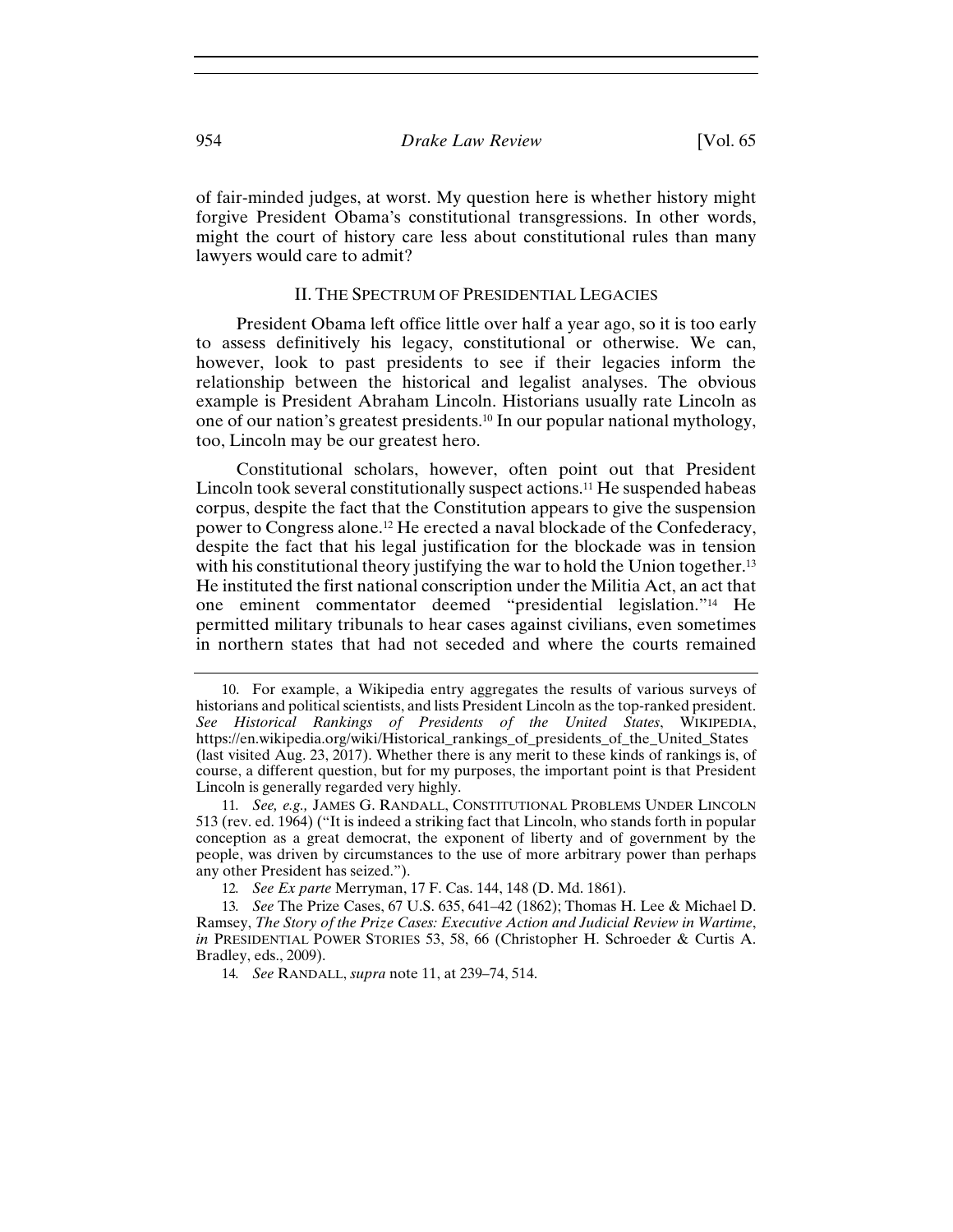open.15 He issued the Emancipation Proclamation, a noble and righteous action, no doubt, but also one that at the time raised thorny constitutional questions.16

And yet, despite the fact that Lincoln pushed the Constitution to or beyond its limits on numerous occasions, he is regarded as one of the country's finest presidents—and for good reason. Lincoln is the president credited with freeing the slaves, with saving the Union, and with leading the country successfully through its most traumatic episode. Lincoln's constitutional infidelities—if they were that—were usually in service of noble goals.17

Perhaps we should not be surprised that the country does not hold Lincoln's constitutional infidelities against him. Historians, and arguably lawyers, are more willing to forgive constitutional excesses in times of crisis.18 The Constitution might or might not build in implicit exceptions that would vindicate Lincoln's actions under a legalist analysis,19 but the historical analysis surely permits careful consideration of such contextual factors. If any period in our history entitled the President to claim a constitutional "exception,"20 surely it was the Civil War.

Lincoln's legacy also benefits from the fact that his opponents primarily the seceding Confederates—are understood today to have violated the Constitution and basic human rights more than Lincoln did.21 Secession is the constitutional sin that overshadows whatever transgressions Lincoln might have authorized in response.22 And though the Constitution of 1787

<sup>15</sup>*. See Ex parte* Milligan, 71 U.S. 2, 29–30 (1866); DANIEL A. FARBER, LINCOLN'S CONSTITUTION 163–65 (2003).

<sup>16</sup>*. See* FARBER, *supra* note 15, at 156–57; Henry L. Chambers, Jr., *Lincoln, the Emancipation Proclamation, and Executive Power*, 73 MD. L. REV. 100, 100–11 (2013).

<sup>17</sup>*. See* FARBER, *supra* note 15, at 196.

<sup>18</sup>*. Cf*. WILLIAM H. REHNQUIST, ALL THE LAWS BUT ONE: CIVIL LIBERTIES IN A TIME OF WAR 224–55 (1998) (arguing that the Constitution still applies in times of war but speaks "with a somewhat different voice").

<sup>19</sup>*. See id*.; ERIC A. POSNER & ADRIAN VERMEULE, THE EXECUTIVE UNBOUND: AFTER THE MADISONIAN REPUBLIC 11–12 (2010).

<sup>20</sup>*. See generally* GIORGIO AGAMBEN, STATE OF EXCEPTION 1–4 (2005) (exploring the "no-man's-land between public law and political fact" and the "state of exception" which constitutes "law's threshold").

<sup>21</sup>*. See* FARBER, *supra* note 15, at 144–46.

<sup>22</sup>*. See id.* at 196.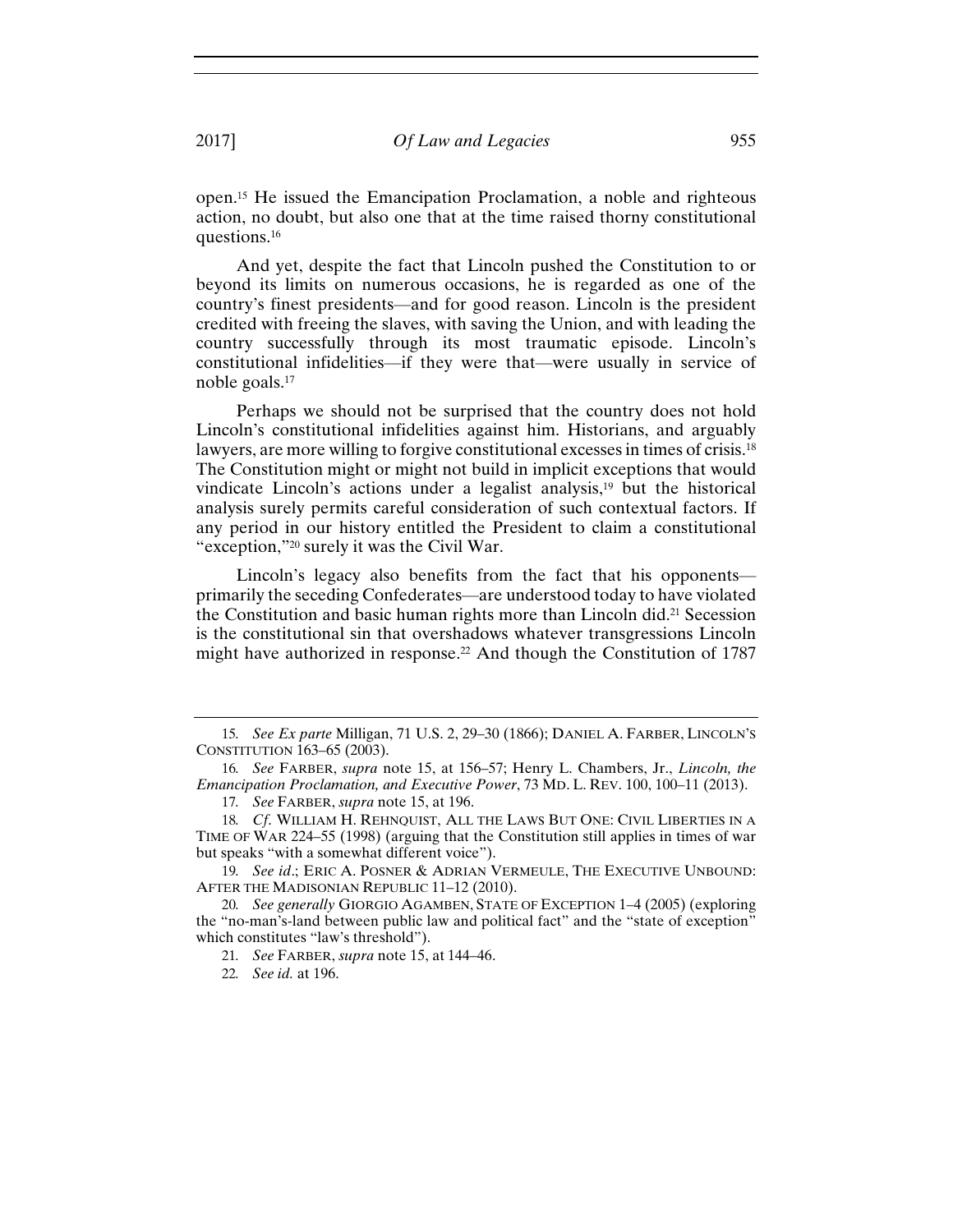clearly protected it,23 slavery was such an evil that today we understand the Union to be righteous and the Confederacy deprayed.<sup>24</sup> Additionally, Lincoln's immediate predecessor, James Buchanan, and successor, Andrew Johnson, manifestly lacked Lincoln's moral vision, political skill, and nuanced constitutional understanding.25 Heroes need foils, and Lincoln had foils aplenty.

Moreover, Lincoln took the Constitution seriously. He rarely acted without serious deliberation, and he carefully weighed the constitutional arguments for and against most of his actions.26 As Professor Farber argues, Lincoln was extraordinary because he saw the need to take dramatic action to save the Union, while simultaneously maintaining a sense of perspective about proper measures and their human and legal costs.27

Indeed, to the extent he realized he was sometimes on constitutional thin ice, President Lincoln also took care to ensure that his measures were no broader than necessary. For example, when he first suspended habeas corpus, he did so only on the supply line between Philadelphia and Washington, D.C., to protect Union troops who had been attacked while switching trains in Baltimore.<sup>28</sup> If he faced a temptation to suspend habeas more broadly then, Lincoln resisted it.

Even so, it is worth emphasizing that Lincoln's favorable legacy depends a good deal on circumstance. We are willing to forgive Lincoln's constitutional record in large part because we deem him a great president. Had the war turned out differently, we likely would see Lincoln and his actions differently. Indeed, had the election of 1864 occurred a few months earlier (before some important Union battlefield victories), Lincoln may

28*. See id.* at 158; BRIAN MCGINTY, LINCOLN AND THE COURT 70–71, 79 (2008).

<sup>23.</sup> *See, e.g.*, U.S. CONST. art. I, § 2, cl. 3 (three-fifths clause); *id.* art. I, § 9, cl. 1 (protecting slave trade until 1808); *id.* art. IV, § 2, cl. 3 (fugitive slave clause).

<sup>24</sup>*. See, e.g.*, *Confederate Monuments Are Coming Down Across the United States. Here's a List.*, N.Y. TIMES, http://www.nytimes.com/interactive/2017/08/16/us/ confederate-monuments-removed.html (last updated Aug. 28, 2017) (exemplifying the general modern attitude toward the Confederacy).

<sup>25</sup>*. See, e.g.*, ERIC FONER, RECONSTRUCTION: AMERICA'S UNFINISHED REVOLUTION, 1863–1877, 177 (1989) [hereinafter FONER, RECONSTRUCTION] (noting that as president, Johnson found himself "thrust into a role that required tact, flexibility, and sensitivity to the nuances of public opinion–qualities Lincoln possessed in abundance, but that Johnson lacked").

<sup>26</sup>*. See* FARBER, *supra* note 15, at 198–99.

<sup>27</sup>*. See id*. at 199.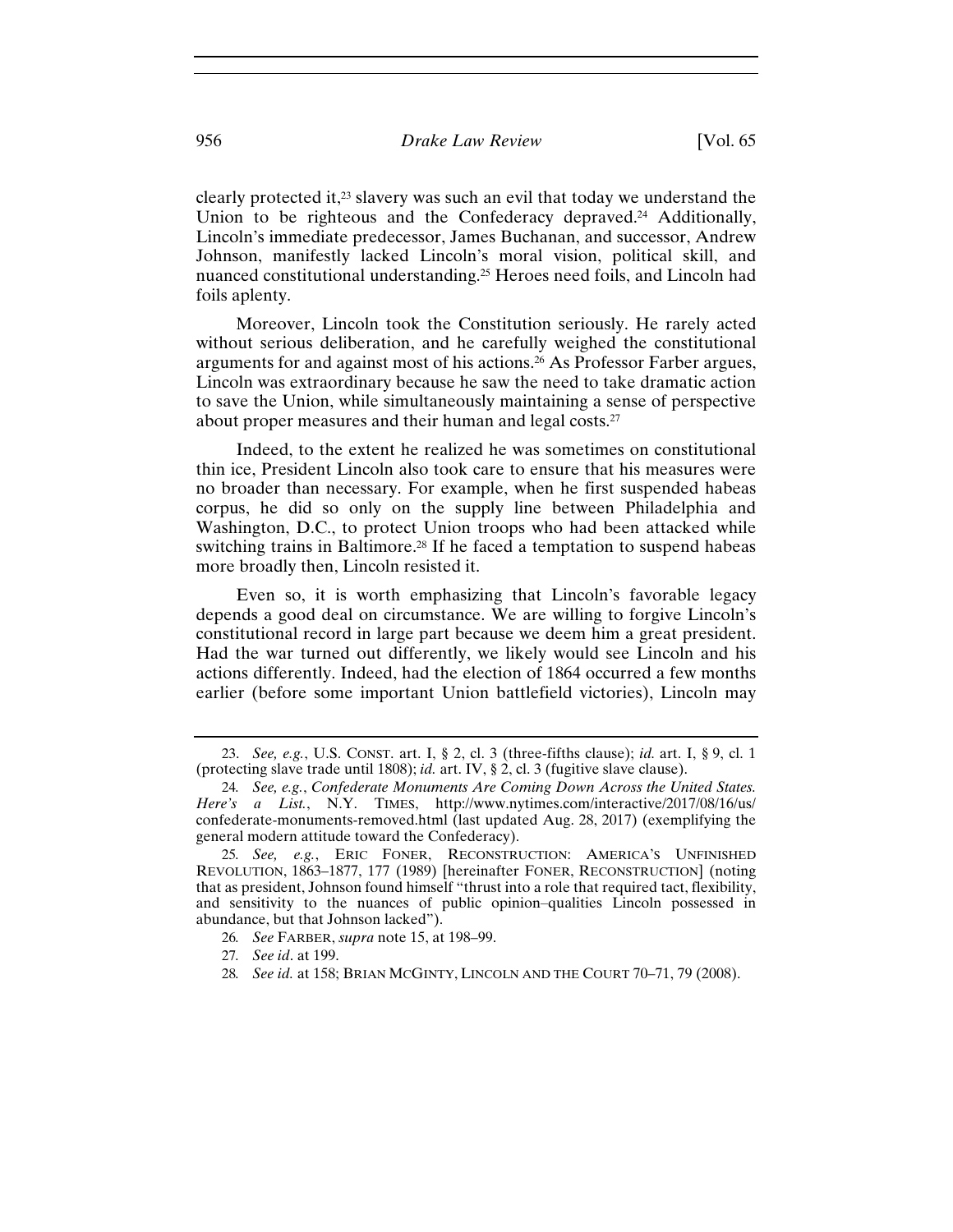well have lost, and his legacy would have been very different.<sup>29</sup>

On the other end of the spectrum is President Richard Nixon, who lost his legal battle in the court of law<sup>30</sup> and continues to lose in the court of history. The defining events of the Nixon presidency—Watergate and the subsequent cover-up—were egregious legal violations. For many Americans, Nixon epitomizes the corrupt, lawless president.<sup>31</sup>

The differences between Lincoln and Nixon are obvious and numerous. Nixon unquestionably broke the law; the Supreme Court, indeed, unanimously rejected his constitutional argument to quash the subpoena for the tapes.32 Though subsequent commentators have criticized the Court's reasoning, most agree that the result was correct.<sup>33</sup> By contrast, reasonable people disagree about whether some of Lincoln's controversial actions did in fact violate the Constitution.34

Even if we assume, however, that Lincoln *did* break the law, his violations look very different from Nixon's. If Lincoln violated the Constitution, he did so for the noble causes of saving the Union and (eventually) freeing the slaves.35 Lincoln also guided the country through the greatest calamity in its history, and he was well aware that the Founders' constitutional experiment would likely perish if the Union did not win the war.36 As he asked when he initially suspended habeas corpus, "[A]re all the laws, but one, to go unexecuted, and the government itself go to pieces, lest

<sup>29</sup>*. See* JAMES M. MCPHERSON, BATTLE CRY OF FREEDOM: THE CIVIL WAR ERA 770–71 (1988).

<sup>30.</sup> United States v. Nixon, 418 U.S. 683, 714–16 (1974).

<sup>31</sup>*. See* Julian Zelizer, *Distrustful Americans Still Live in Age of Watergate*, CNN (July 7, 2014), http://www.cnn.com/2014/07/07/opinion/zelizer-watergate-politics/ index.html.

<sup>32</sup>*. See Nixon*, 418 U.S. at 685–86 (1974) (Justice Rehnquist took no part).

<sup>33.</sup> *See, e.g.*, Akhil Reed Amar, *Nixon's Shadow*, 83 MINN. L. REV. 1405, 1405 (1999).

<sup>34.</sup> Professor Farber, for instance, points out that many of Lincoln's controversial actions were consistent with Congress's intentions. *See* FARBER, *supra* note 15, at 132– 38.

<sup>35</sup>*. Id.* at 196–200. Though Lincoln genuinely loathed slavery, his public stances towards the institution changed both before and during his presidency. *See generally* ERIC FONER, THE FIERY TRIAL: ABRAHAM LINCOLN AND AMERICAN SLAVERY (2010) [hereinafter FONER, FIERY TRIAL] (tracing President Lincoln's ideas and policies on slavery).

<sup>36</sup>*. See* Abraham Lincoln, Gettysburg Address (Nov. 19, 1863) (transcript available at the U.S. National Archives & Records Administration).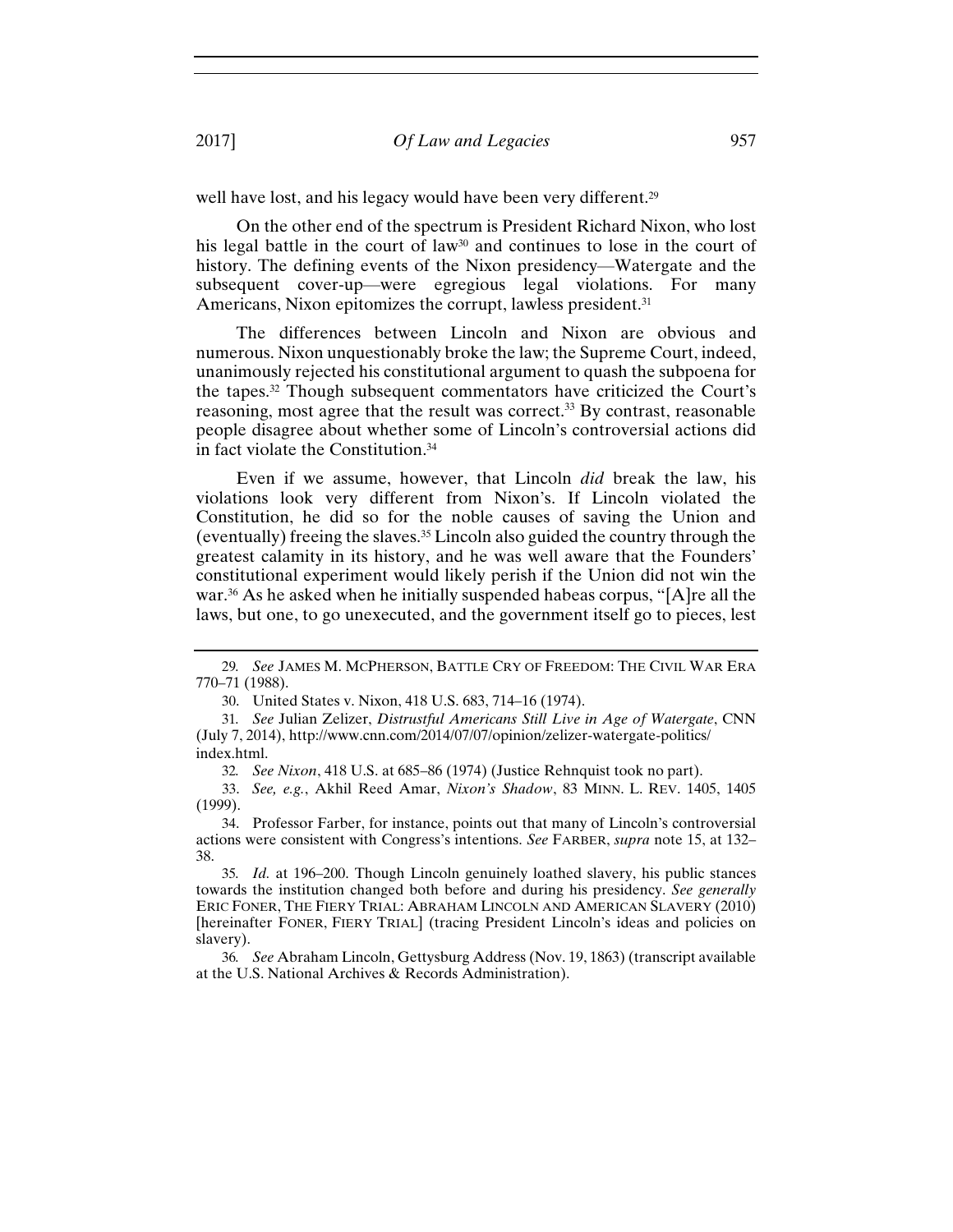#### that one be violated?"37

Nixon's constitutional theory, by comparison, was purely self-serving. The break-in at the Democratic National Committee Watergate headquarters and the subsequent cover-up served only Nixon's political interests.38 Moreover, Nixon's constitutional argument that "separation of powers doctrine precludes judicial review of a President's claim of privilege" conveniently would have protected Nixon from disclosing incriminating information.39 The country, of course, did face serious problems, but Nixon's bogus assertion of executive privilege was not directed at solving them.40 The court of history is more willing to forgive abuses committed toward national, rather than selfish, ends. Of course, it is often debatable which ends are selfish, but in the cases of Lincoln and Nixon, the answers are mostly uncontroversial.

The presidents' personal characteristics also distinguish them. Americans admire Lincoln in part because of his qualities as a man: his empathy, his intellectual rigor, his folksy humor, and his "capacity for growth."41 Nixon, though highly competent, possessed few endearing qualities, deficiencies that likely contribute to his unfortunate legacy.42

The quick contrast between Lincoln and Nixon serves to demonstrate that context, including nonlegal factors, matters.<sup>43</sup> Some legalists may give both Lincoln and Nixon low scores for their constitutional legacy, but most historians will rate Lincoln highly and Nixon poorly.<sup>44</sup> Phrased somewhat

<sup>37.</sup> MCGINTY, *supra* note 28, at 81 (alteration in original) (quoting Abraham Lincoln, Message to Congress in Special Session Message (July 4, 1861), *in* 4 THE COLLECTED WORKS OF ABRAHAM LINCOLN 403 (Roy P. Basler ed., 1953–1955)).

<sup>38.</sup> *See* Christopher H. Schroeder, *The Story of* United States v. Nixon*: The President and the Tapes*, *in* PRESIDENTIAL POWER STORIES 343 (Christopher H. Schroeder & Curtis A. Bradley eds., 2009).

<sup>39.</sup> *See* United States v. Nixon, 418 U.S. 683, 703 (1974).

<sup>40.</sup> *See* Schroeder, *supra* note 38, at 329–30, 343.

<sup>41.</sup> FONER, FIERY TRIAL, *supra* note 35, at xix.

<sup>42</sup>*. See 40 Years After Watergate, A Look Back at Nixon's Downfall*, NPR (May 21,

<sup>2014),</sup> http://www.npr.org/2014/05/21/314596874/40-years-after-watergate-a-look-backat-nixon-s-downfall.

<sup>43.</sup> Needless to say, a symposium contribution cannot examine the many other presidents whose legacies fall elsewhere on the spectrum. For a fascinating study examining several presidencies, see generally STEPHEN SKOWRONEK, THE POLITICS PRESIDENTS MAKE: LEADERSHIP FROM JOHN ADAMS TO GEORGE BUSH (1993).

<sup>44</sup>*. See, e.g.*, *Presidential Historians Survey 2017*, C-SPAN, https://www.cspan.org/presidentsurvey2017/?page=overall (last visited Sept. 9, 2017).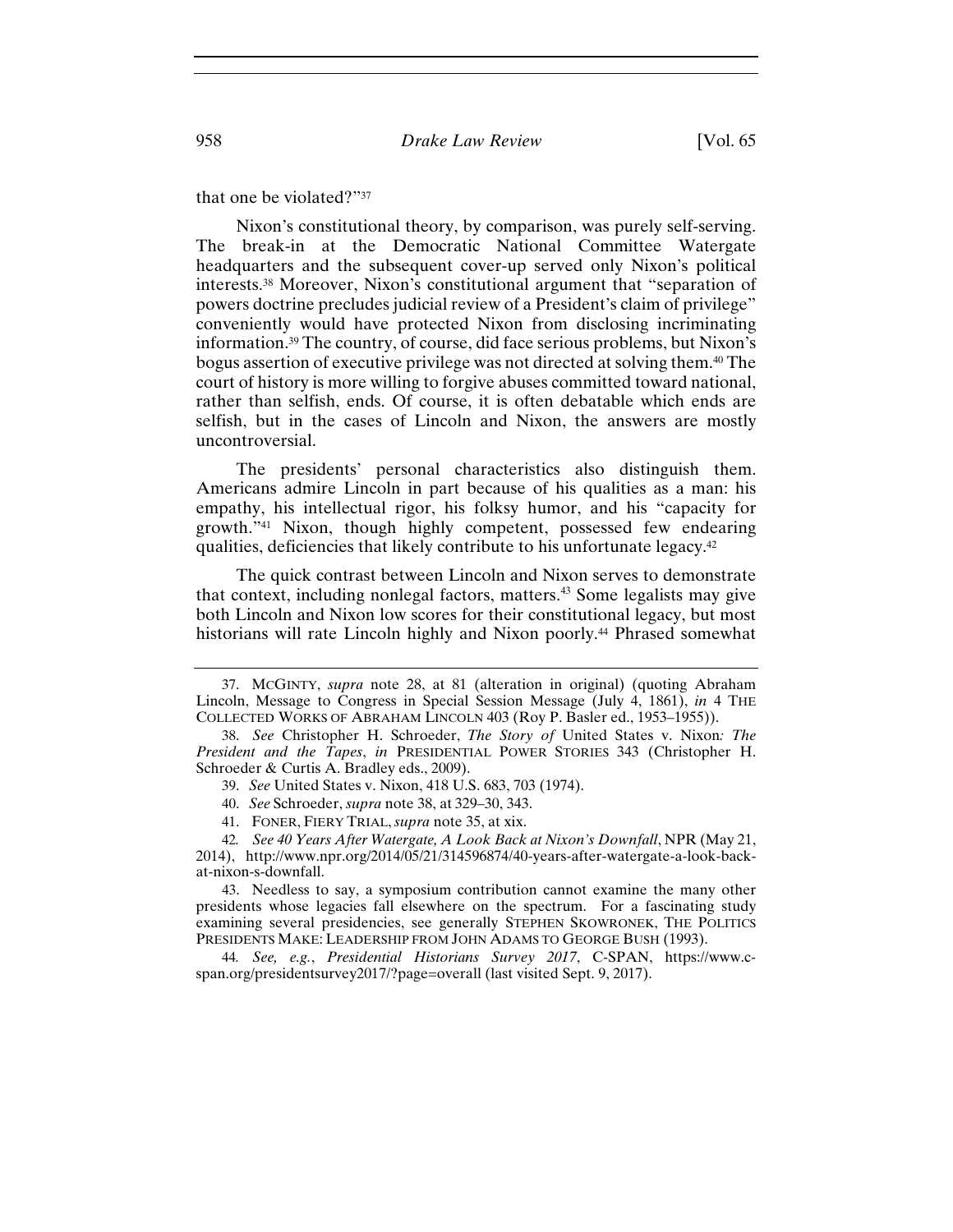differently, a president's general legacy will often matter much more than his constitutional legacy. Constitutional transgressions matter, but perhaps more so when they reinforce an unfavorable legacy more generally. Nixon's conception of near-absolute executive privilege has defined his legacy because it fits the broader Watergate narrative of "Nixon the crook."45 Nixon—the man and the President—was obviously more complicated, and his presidency included some important successes that helped the country.<sup>46</sup> Nevertheless, President Nixon's legacy, constitutional and otherwise, is shaped by the Watergate scandal and his response to it.

Lincoln's legacy, by contrast, transcends his constitutionally questionable decisions. Interestingly, this is probably not because we now accept Lincoln's constitutional arguments.47 To the contrary, lawyers usually do not assume today that Lincoln's example necessarily vindicates similar subsequent presidential actions.<sup>48</sup> Rather, when we assess Lincoln's legacy generally, we forgive his constitutional excesses.

This is an obvious point, but it can be lost on lawyers, who sometimes think of legal questions as binary—that is, of actions as either legal or illegal.49 Judges, after all, must decide how to rule in each case. Historical analysis is inherently more open ended. The historian, whether professional or lay, can identify unconstitutional actions, but unlike the judge, such a finding need not conclude the analysis. The historian can search for explanations, examine tensions, and highlight paradoxes.<sup>50</sup> The historian can also take account of subsequent generations' moral attitudes. Whereas the judge must focus (or, at a minimum, appear to focus) on legal analyses, the

<sup>45</sup>*. See, e.g.*, Amar, *supra* note 33, at 1405–07.

<sup>46</sup>*. See, e.g.*, Joan Hoff, *Nixon Had Some Successes, Before His Disgrace*, N.Y. TIMES (June 13, 2012), https://www.nytimes.com/roomfordebate/2012/06/13/did-anygood-come-of-watergate/nixon-had-some-successes-before-his-disgrace.

<sup>47</sup>*. See* Sanford Levinson, *The David C. Baum Memorial Lecture: Was the Emancipation Proclamation Constitutional?: Do We/Should We Care What the Answer Is?*, 2001 U. ILL. L. REV. 1135, 1148–50 (2001) [hereinafter Levinson, *Was the Emancipation Proclamation Constitutional?*].

<sup>48</sup>*. See* FARBER, *supra* note 15, at 197.

<sup>49</sup>*. See* Gary Lawson, *Proving the Law*, 86 NW. U. L. REV. 859, 861–62 (1992).

<sup>50.</sup> *See, e.g.*, Eric Berger, *Originalism's Pretenses*, 16 U. PENN. J. CONST. L. 329, 367–68 (2013); Jack N. Rakove, *Confessions of an Ambivalent Originalist*, 78 N.Y.U. L. REV. 1346, 1347 (2003) ("Unlike lawyers, we [historians] are not trained to speak with the voice of the advocate or the adversary. . . . The nuance, subtlety, and respect for ambiguity that we [historians] cherish and relish in our research cannot easily be translated into urgent political discussion.").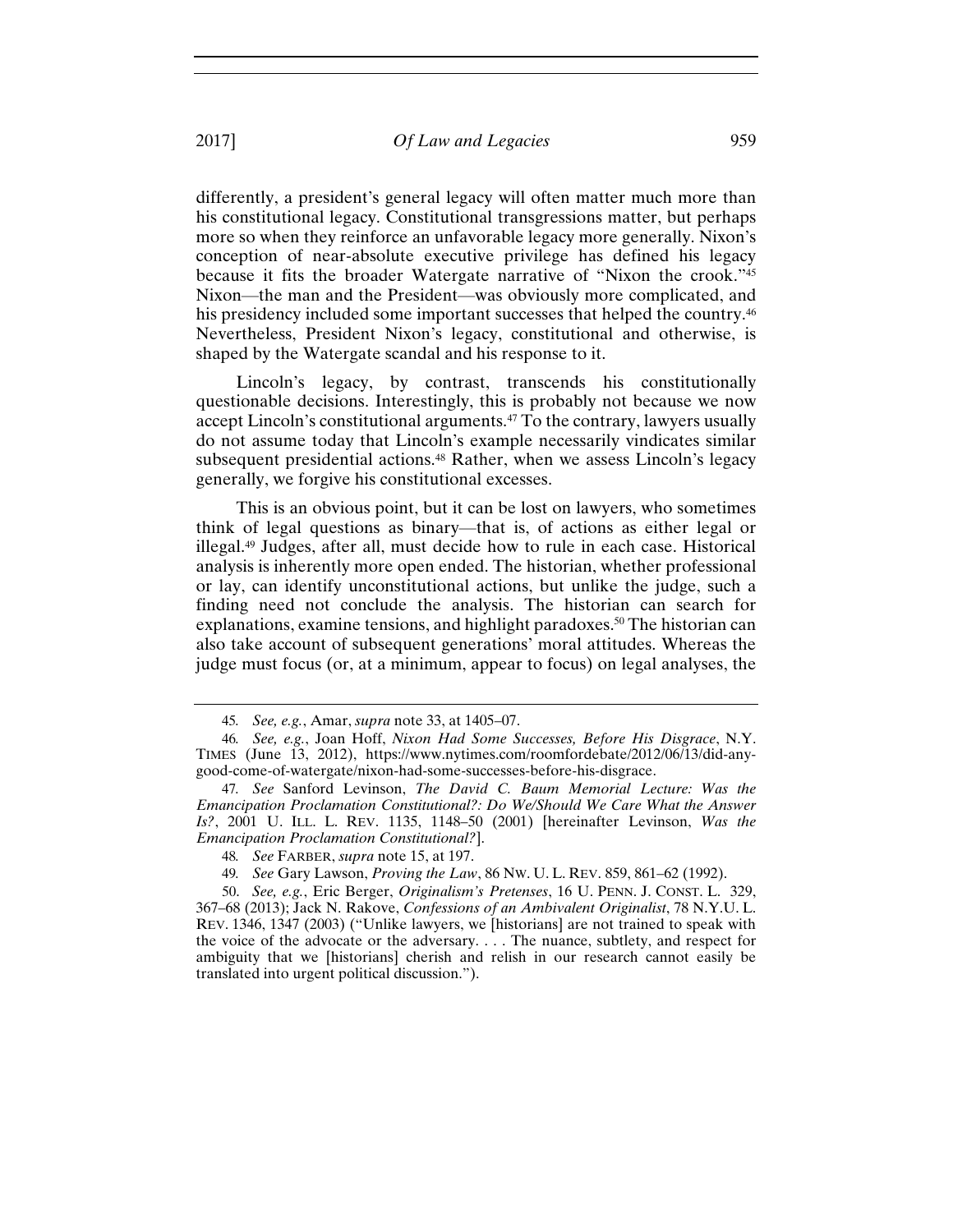historian, like society more generally, can engage with the president's values and vision, as well as his ability "to advance his agenda and to maintain his political coalition."51 To this extent, the historian is likely to go beyond judge-made constitutional doctrine and examine the complex web of institutional, ideological, legal, and partisan commitments that simultaneously empower and constrain the president.<sup>52</sup> Of course, historians exploring these issues do not often consciously seek to define the legacy of public figures, but their projects contribute to those legacies. Those projects usually consider much more than whether a public actor followed the letter of the law.

#### III. PRESIDENT OBAMA'S LEGACY: SOME PRELIMINARY THOUGHTS

How, then, will history judge President Obama's legacy in light of these broader factors? It is fair to say that Barack Obama was neither a Lincoln nor a Nixon. Though I greatly admire him, I do not think President Obama will be remembered as one of the country's greatest presidents. I am also confident he will not be remembered as one of the worst. Even critics who disliked the Obama presidency must concede that he was no crook.<sup>53</sup> Like most presidents, Obama's legacy will be mixed.

Of course, it is difficult to assess a president's legacy without reference

<sup>51</sup>*.* WHITTINGTON, *supra* note 5, at 18; *see also* Levinson, *Was the Emancipation Proclamation Constitutional?*, *supra* note 47, at 1150 ("When all is said and done, we place far greater emphasis on whether we substantively like the outcomes, than on their legal pedigree.").

<sup>52.</sup> *See* WHITTINGTON, *supra* note 5, at 22.

<sup>53.</sup> Though "scandals" are often in the eye of the beholder, the Obama White House, unlike many recent presidents, lacked a major scandal. *See* Glenn Kessler, *Has the Obama White House Been 'Historically Free of Scandal'?*, WASH. POST (Jan. 19, 2017), https://www.washingtonpost.com/news/fact-checker/wp/2017/01/19/has-theobama-white-house-been-historically-free-of-scandal/?utm\_term=.db4a81ca55db. Political opponents complained about the IRS's alleged targeting of conservative political groups seeking tax-exempt status. This narrative, if true, would point to an appalling abuse of power (though one not necessarily linked directly to the President). In all events, recent findings by the Department of the Treasury's Inspector General indicate that the IRS similarly scrutinized organizations associated with liberal causes and likely put the political firestorm to rest. *See* Alan Rappeport, *In Targeting Political Groups, I.R.S. Crossed Party Lines*, N.Y. TIMES (Oct. 5, 2017), https://www.nytimes.com/2017/10/05/us/politics/irs-targeting-tea-party-liberalsdemocrats.html?\_r=0.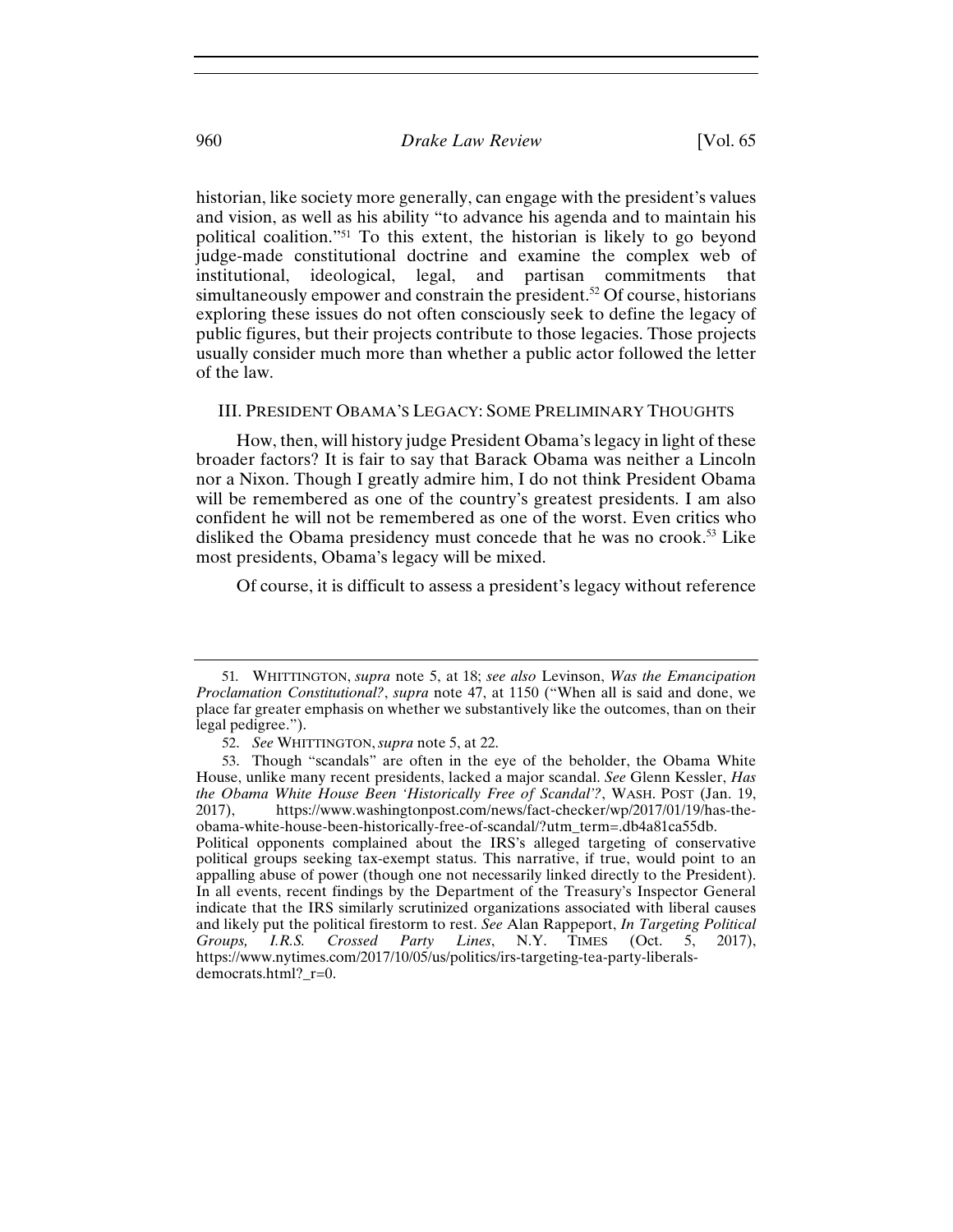to one's own normative biases.<sup>54</sup> Indeed, the historical inquiry, like the legalist inquiry, is value laden. Historians, both lay and professional, will disagree with each other, just as judges do.

With that major caveat, I think President Obama's general legacy will be much more positive than negative. Obama inherited very difficult situations and in many respects left the country much better than it was when he took office.55 Perhaps most notably, he came to office during the country's greatest economic crisis in 70 years, and his policies helped avert economic catastrophe.56 While no president deserves too much credit (or blame) for the economy, the unemployment rate, which had peaked at 10 percent early in the Obama presidency, was down to 4.7 percent by the time he left office.<sup>57</sup> As one commentator put it, "If other policy decisions had been made, things could have been very different, and much worse."58

Obama also changed the national debate on important issues, especially health care. The Affordable Care Act (ACA) is undoubtedly a flawed statute, but it cut the number of uninsured Americans nearly in half.59 Not everybody thinks this is a good thing, but the law has changed the debate surrounding health insurance.<sup>60</sup> As a result, even Republicans who loathe the ACA have not been able to agree on a replacement.<sup>61</sup> Were it not for President Obama, the fate of 20 million people's health insurance likely would not have had enough political salience to fracture the Republican

<sup>54.</sup> To that extent, I fully admit that my own views have partially shaped my analysis here, though I have also tried to be fair-minded.

<sup>55.</sup> *See* John Cassidy, *Obama's Economic Record: An Assessment*, NEW YORKER, (Jan. 9, 2017), http://www.newyorker.com/news/john-cassidy/obamas-economic-recordan-assessment.

<sup>56</sup>*. See id.*

<sup>57</sup>*. See id.*

<sup>58</sup>*. Id.*

<sup>59</sup>*. See* Louise Radnofsky, *Percentage of Uninsured Historically Low*, WALL ST. J. (Sept. 7, 2016), https://www.wsj.com/articles/percentage-of-uninsured-historically-low-1473220802.

<sup>60</sup>*. See* Gary Westphalen & Serena Marshall, *The Obama Legacy: A Promise of Hope*, ABC NEWS, http://abcnews.go.com/Politics/deepdive/obama-legacy-promisehope-44597110 (last visited Sept. 24, 2017).

<sup>61</sup>*. See* Robert Y. Shapiro & Greg M. Shaw, *Why Can't the Senate Repeal Obamacare? Because Its Policies Are Actually Popular*, WASH. POST (July 19, 2017), https://www.washingtonpost.com/news/monkey-cage/wp/2017/07/19/why-cant-thesenate-repeal-obamacare-because-its-actual-policies-arepopular/?utm\_term=.432fa31202e4.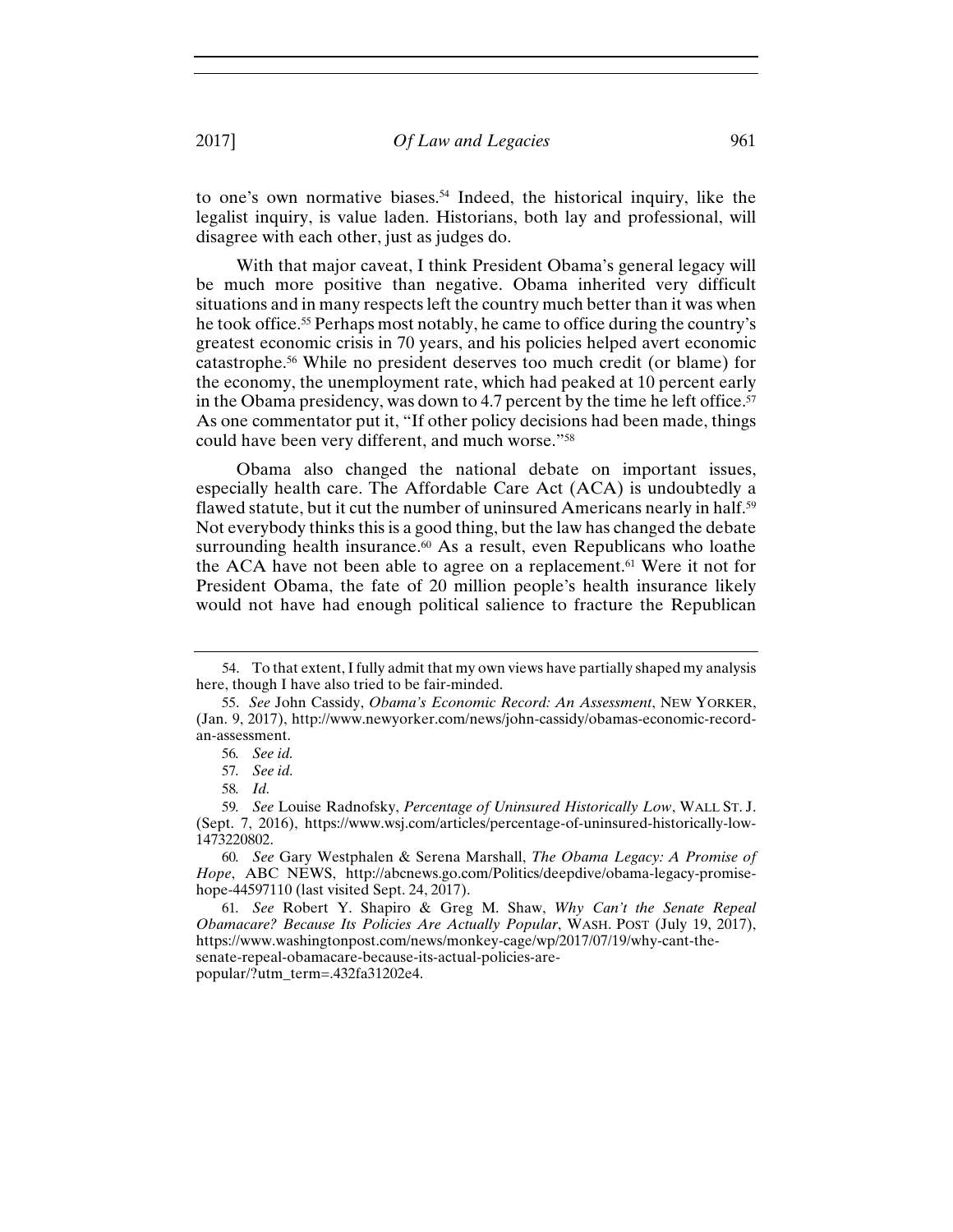Party as it has in  $2017<sup>62</sup>$  It is too early to assess the long-term policy implications of these developments, but the effect on the national debate has been significant.

President Obama also served in profoundly divisive times<sup>63</sup> and carried himself with unfailing dignity and grace. Compared to many colleagues from both parties in Congress, President Obama often seemed like the only grownup in the room.64 In an era of intense political vitriol, President Obama modeled respectful, thoughtful discourse.<sup>65</sup>

President Obama's political opponents undoubtedly contest these characterizations. Some also hasten to enumerate his unconstitutional actions.66 Such rhetoric may be politically effective, but it fails to wrestle with the issues' legal complexities. This is not to say that all these lists' conclusions are necessarily wrong, but rather that in many cases there are reasonable (and complicated) arguments to be made on each side. $67$ 

More to the point, even assuming arguendo that President Obama violated the Constitution on some occasions, that conclusion on its own tells us little about the Obama legacy more generally. When Americans look back on a president's constitutional decisions, they do not do so in a vacuum. We should, of course, ask how lawyers would analyze particular actions, but we should also recognize that the legalist analysis is often but a splotch on the historian's wider canvas.

<sup>62</sup>*. See id.*

<sup>63</sup>*. See* Michael Dimock, *How America Changed During Barack Obama's Presidency*, PEW RES. CTR. (Jan. 10, 2017), http://www.pewresearch.org/2017/01/ 10/how-america-changed-during-barack-obamas-presidency/.

<sup>64</sup>*. See, e.g.*, *Rep. Wilson Shouts, 'You Lie' to Obama During Speech*, CNN POL. (Sept. 10, 2009), http://www.cnn.com/2009/POLITICS/09/09/joe.wilson/.

<sup>65</sup>*. See* The Times Editorial Board, *Farewell to Barack Obama: A Humane, Intelligent, and (Mostly) Effective Leader*, L.A. TIMES (Jan. 14, 2017), http://www.latimes.com/opinion/editorials/la-ed-obama-appraisal-20170114-story.html.

<sup>66.</sup> *See, e.g.,* Ilya Shapiro, *President Obama's Top 10 Constitutional Violations of 2013*, FORBES (Dec. 23, 2013), https://www.forbes.com/sites/realspin/2013/ 12/23/president-obamas-top-10-constitutional-violations-of-2013/#5ea526bb7667; Ilya Shapiro, *Top 10 Ways Obama Violated The Constitution During His Presidency*, FEDERALIST (Jan. 19, 2017), http://thefederalist.com/2017/01/19/10-ways-obamaviolated-constitution-presidency/.

<sup>67.</sup> *Cf*. Eric Berger, *The Rhetoric of Constitutional Absolutism*, 56 WM. & MARY L. REV. 667, 671–78 (2015) [hereinafter, Berger, *Rhetoric*] (lamenting the certainty of tone that pervades much rhetoric about the Constitution).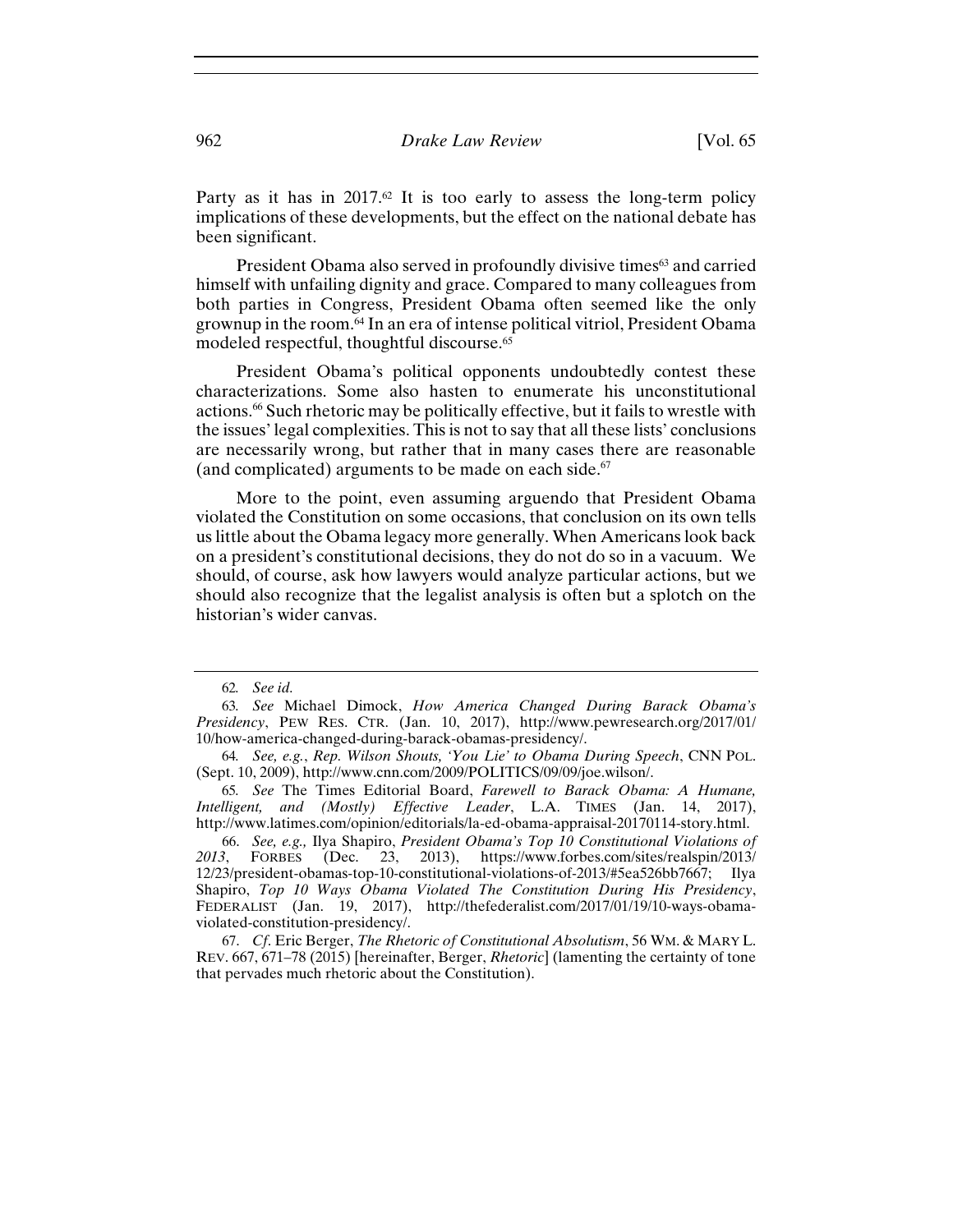#### A. *Foreign Affairs*

With those more general (and admittedly contestable) observations in mind, how would the legalist evaluate President Obama's constitutional legacy? On the foreign affairs front, Obama authorized repeated drone strikes—including against U.S. citizens—in places like Yemen and Somalia. He also ordered the assassination of Osama bin Laden in Pakistan<sup>68</sup> and initiated military action, without express congressional authorization, against Moammar Qaddafi in Libya and against ISIS in Iraq and Syria.69

There certainly are legal arguments to be made against these actions. Commentators disagree about what circumstances beyond self-defense, if any, permit the president to authorize force abroad without congressional authorization.70 However, even if we infer from our history that the president sometimes has authority to take military action without congressional authorization, $71$  it is far from clear that the circumstances here necessitated unilateral executive action.72 Qaddafi was a brutal dictator, but he posed a minimal threat to the United States.73

Similarly, while ISIS is unquestionably dangerous, it is less clear how much of a direct threat it poses to the United States' national security.74 Most of its atrocities during the Obama years were committed in Syria and Iraq,

<sup>68.</sup> Razzan Nakhlawi, *The Kill List: Islamic State Leaders Taken off the Battlefield*, L.A. TIMES (Nov. 4, 2016), http://www.latimes.com/world/middleeast/la-fg-targetedkillings-drone-snap-htmlstory.html.

<sup>69.</sup> In light of justiciability doctrines like standing and the political question doctrine, judges might not tackle such issues often, even if the president does act unconstitutionally. However, lawyers advising the president on such action, such as those in the Office of Legal Counsel, can draw legal lines, as can the legal academy.

<sup>70</sup>*. See, e.g.*, Jide Nzelibe & John Yoo, *Rational War and Constitutional Design*, 115 YALE L. J. 2512, 2514–15 (2006) (summarizing different scholarly views).

<sup>71</sup>*. See* Lori Fisher Damrosch, Comment, *War and Uncertainty*, 114 YALE L.J. 1405, 1408 (2005) ("Only nine times has Congress acted with bright-line clarity to authorize initiation of major combat.").

<sup>72</sup>*. See, e.g.*, Deborah Pearlstein, *Syria Insta-Symposium: The President's Wise Decision*, OPINIO JURIS (Sept. 1, 2013), http://opiniojuris.org/2013/09/01/presidents-wisedecision/.

<sup>73.</sup> *See* Stephen Zunes, *Libya, the United States, and the Anti-Gaddafi Revolt*, HUFFPOST, http://www.huffingtonpost.com/stephenzunes/libya-the-united-states-a\_b\_ 828199.html (last visited Sept. 10, 2017).

<sup>74.</sup> *See* Massimo Calabresi, *Understanding the ISIS Threat to Americans at Home*, TIME (Sept. 9, 2014), http://time.com/3313613/isis-barack-obama-terrorism-threat/.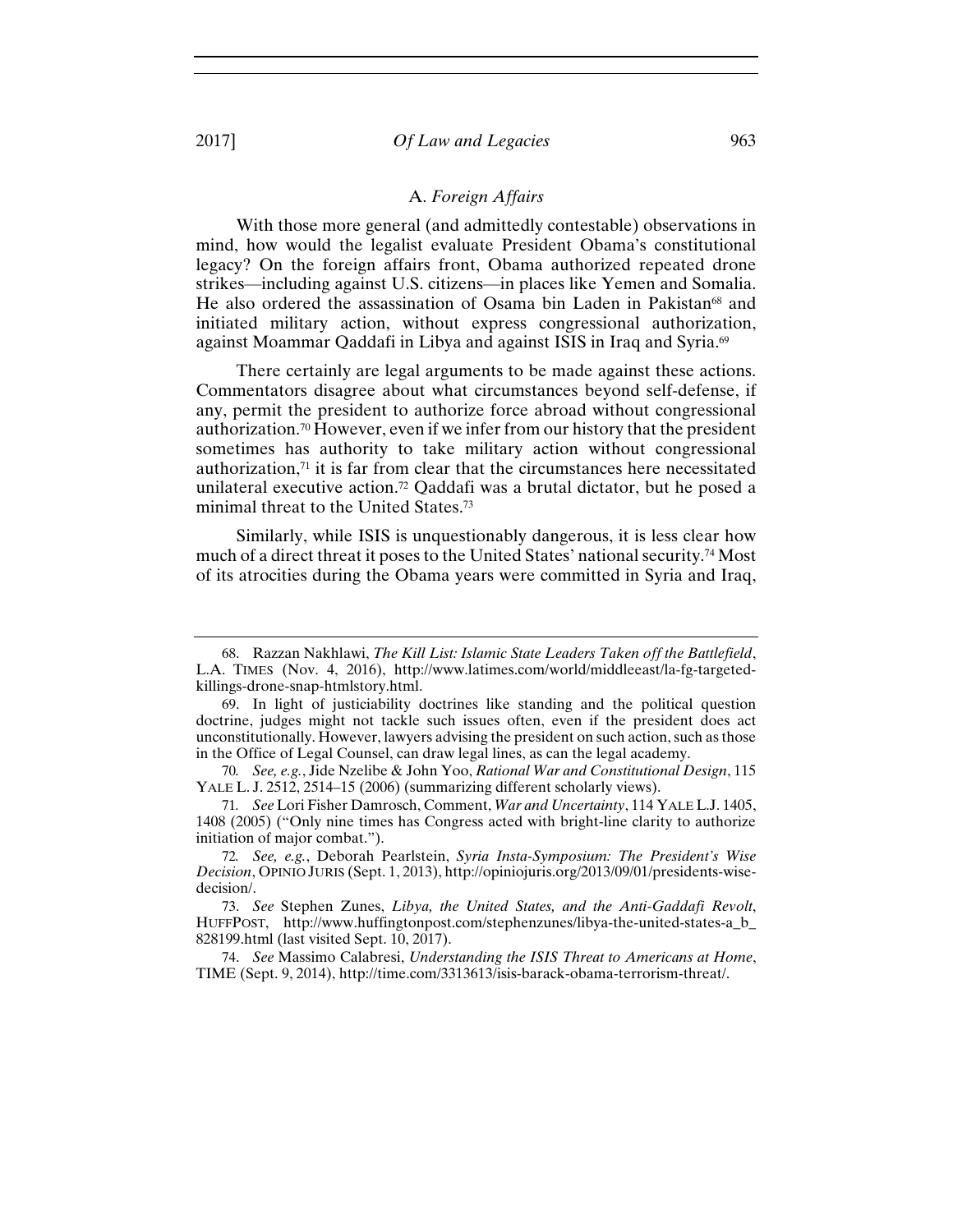or in Europe.75 Indeed, some critics have argued that U.S. intervention against ISIS in Syria and Iraq may *increase* the risk to our country by inspiring future attacks.76 Even were this projection inaccurate, it is hard to see how military action in the Middle East helps protect the country against ISIS-inspired attacks in the United States, such as the terrible shooting in Orlando, which was committed by a radicalized U.S.-born citizen.77

Additionally, the Obama Administration's claim that Congress's 2001 Authorization of the Use of Military Force (AUMF) authorized its war against ISIS strained credulity.78 The AUMF was an immediate response to the terrorist attacks of September 11, 2001, and targeted al Qaeda and the Taliban.79 Though ISIS, like al Qaeda, is an extremist Sunni terrorist

77*. See* Ralph Ellis et al., *Orlando Shooting: 49 Killed, Shooter Pledged ISIS Allegiance*, CNN (June 13, 2016), http://www.cnn.com/2016/06/12/us/orlando-nightclubshooting/.

78*. See, e.g.*, Conor Friedersdorf, *The Perils of Obama's Latest Undeclared War*, ATLANTIC, (Nov. 2, 2015), https://www.theatlantic.com/politics/archive/2015/11/theperils-of-president-obamas-latest-undeclared-war/413566/ ("Obama just keeps pretending that he isn't quite waging war."); Jack Goldsmith, *Obama's Breathtaking Expansion of a President's Power to Make War*, TIME, (Sept. 11, 2014), http://time.com/3326689/obama-isis-war-powers-bush/ http://time.com/3326689/obamaisis-war-powers-bush/ [hereinafter Goldsmith, *Obama's Breathtaking Expansion*] ("The President's gambit is, at bottom, presidential unilateralism masquerading as implausible statutory interpretation.").

79. Authorization for Use of Military Force, Pub. L. No. 107-40, 115 Stat. 224 (2001). Interestingly, President Obama chose to justify his military actions on statutory grounds, in contrast to President George W. Bush's aggressive assertions of Article II authority. *See* Michael P. Allen, *George W. Bush and the Nature of Executive Authority: The Role of Courts in a Time of Constitutional Change*, 72 BROOK. L. REV. 871, 871–73 (2007) ("It is no secret that the administration of President George W. Bush has consistently asserted a breathtakingly broad view of the scope of executive authority under Article II of the United States Constitution."); Mary Louise Kelly, *When the U.S. Military Strikes, White House Points to a 2001 Measure*, NPR (Sept. 6, 2016),

<sup>75</sup>*. Id.* 

<sup>76</sup>*. See, e.g.*, Peter Beinart, *Why Attacking ISIS Won't Make Americans Safer*, ATLANTIC (Mar. 2016), https://www.theatlantic.com/magazine/archive/2016/03/whyattacking-isis-wont-make-americans-safer/426861/ (stating that sending more U.S. troops to Iraq and Syria would likely spark more terrorism against the United States, at least in the short term); David Coates, *Weighing the Arguments on U.S. Military Action Against ISIS*, HUFFPOST (Mar. 9, 2015), http://www.huffingtonpost.com/davidcoates/weighing-the-arguments-on\_b\_6830606.html; Richard Lebaron, *Should We Go to War Against ISIS?*, NEWSWEEK (Nov. 17, 2015), http://www.newsweek.com/should-wego-war-against-isis-395653 (indicating increasing U.S. effort might increase the risk in the United States where ISIS has not been a significant threat).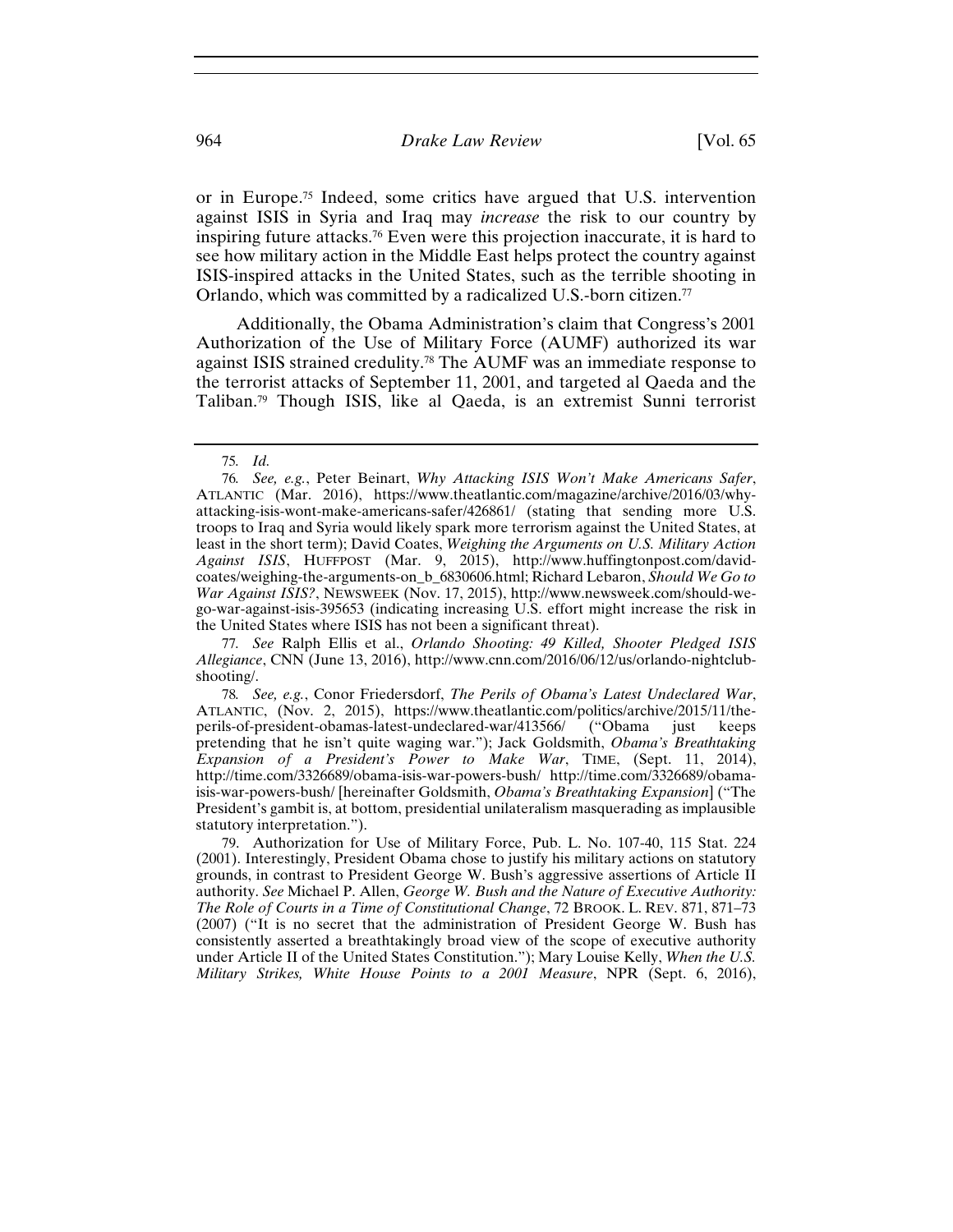organization, its strategy, theology, and goals differ substantially from al Qaeda's.80 ISIS did not even exist when Congress passed the AUMF.81 The AUMF did not grant the President authority to wage war against all Islamic terrorism in perpetuity.82 Moreover, Congress did not signal to President Obama that it approved of his actions against ISIS.<sup>83</sup> To this extent, President Obama's aggressive use of the military seemed an end run around Congress and the War Powers Resolution of 1973.84

Furthermore, Congress did not retroactively approve Obama's actions (at least not while he was still in office).<sup>85</sup> Though Lincoln was probably incorrect when he asserted that the President possessed the suspension power, Congress almost certainly would have suspended the writ at his request, had it been able to convene.86 Indeed, Congress ultimately signaled its assent by passing a statute permitting the President to suspend the writ.<sup>87</sup> President Obama could point to no retroactive congressional approval of his military actions against Qaddafi or ISIS.88

Nor did international law appear to give legal cover to the President's

81*. See id.* at 23.

82*. See* Authorization for Use of Military Force (AUMF), Pub. L. No. 107-40, 115 Stat. 224 (2001) (articulating the purpose as authorizing "the use of United States Armed Forces *against those responsible for the recent* [9/11] *attacks launched against the United States*") (emphasis added); Deborah Pearlstein, *Is It Legal? No.*, OPINIO JURIS, (Sept. 11, 2014), http://opiniojuris.org/2014/09/11/legal/; Jens David Ohlin, *The 9/11 AUMF Does Not Cover ISIS*, OPINIO JURIS (Sept. 11, 2014), http://opiniojuris.org/2014/09/11/911 aumf-cover-isis/.

83*. See* Friedersdorf, *supra* note 78.

84. Some presidents, of course, have contested the constitutionality of features of the War Powers Resolution. *See* David J. Barron & Martin S. Lederman, *The Commander in Chief at the Lowest Ebb—A Constitutional History*, 121 HARV. L. REV. 941, 1109 n.665 (2008).

85. *See* Frierdersdorf, *supra* note 78. One wonders whether members of Congress may now approve similar actions taken by a different president. *See* infra note 151 and accompanying text.

86. FARBER, *supra* note 15, at 158–61.

87*. See id*. at 159.

88. *See* Frierdersdorf, *supra* note 78.

http://www.npr.org/sections/parallels/2016/09/06/492857888/when-the-u-s-militarystrikes-white-house-points-to-a-2001-measure.

<sup>80</sup>*. See* Ali Rod Khadem, *Why Should Law and Policy Makers Understand Extremist Beliefs? The Islamic State (ISIS) as a Case Study: Past, Present, and Future* 31– 45 (unpublished manuscript) (discussing the political, tactical, and theological differences between Al Qaeda and ISIS).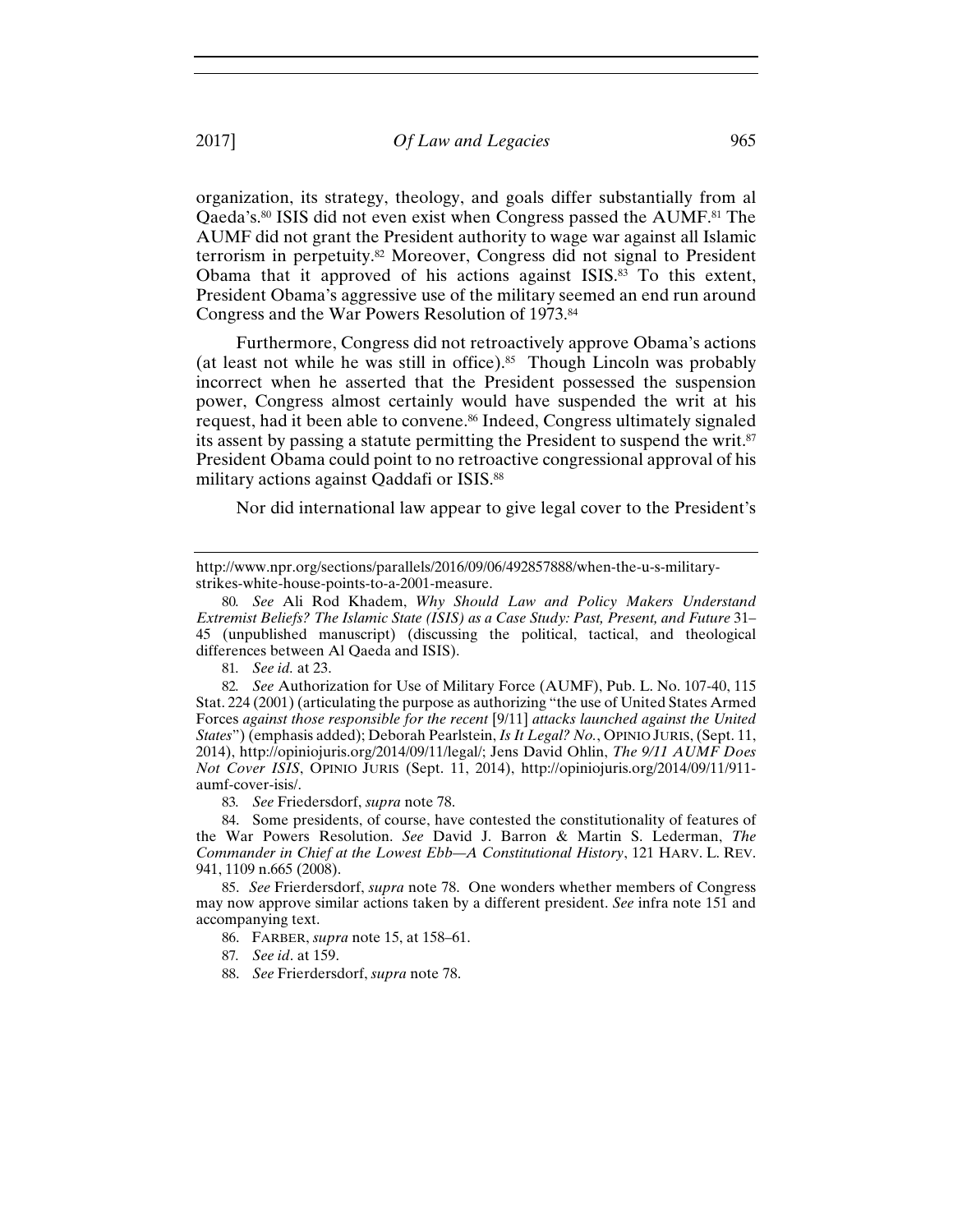#### 966 *Drake Law Review* [Vol. 65

actions. For example, with regards to the bombing in Syria, there was no United Nations Security Council resolution and no apparent claim that the U.S. Government was acting in self-defense.<sup>89</sup> Some commentators sought to justify the action on humanitarian grounds.<sup>90</sup> However, as Professor Pearlstein argued at the time, the law did not clearly support such a theory, and the U.S. Government's behavior calls into serious question whether the government genuinely acted for humanitarian reasons.<sup>91</sup>

At the same time, the President's unilateral military actions in Libya and against ISIS were not without precedent. In recent decades, U.S. presidents have unilaterally initiated smaller wars in places like Grenada, Panama, Bosnia, Somalia, and Haiti.<sup>92</sup> Admittedly, some of these interventions may be distinguishable on various grounds. For example, some lasted fewer than 60 days and therefore would have fit within the War Powers Resolution.<sup>93</sup> Other interventions were arguably pursuant to treaty obligations and therefore should be evaluated according to different legal criteria.94

Nevertheless, the fact remains that U.S. presidents in recent decades have repeatedly committed military force without congressional authorization.95 This precedent should not mean that a president may always act without constitutional constraint in the field of military affairs. Past practices, however, matter to both historians and judges.96 President

<sup>89</sup>*. See* Deborah Pearlstein, *Not Even the Brits Can Make the Case Bombing Syria Is Lawful*, OPINIO JURIS (Aug. 30, 2013), http://opiniojuris.org/2013/08/30/even-britscan-make-case-bombing-syria-lawful/ [hereinafter Pearlstein, *Not Even the Brits Can Make the Case*].

<sup>90</sup>*. See, e.g.*, Harold Hongju Koh, *Another Legal View of the Dissent Channel Cable on Syria*, JUST SECURITY (June 20, 2016), https://www.justsecurity.org/ 31571/legal-view-dissent-channel-cable-syria/.

<sup>91.</sup> Pearlstein, *Not Even the Brits Can Make the Case*, *supra* note 89.

<sup>92</sup>*. See* SANFORD LEVINSON, AN ARGUMENT OPEN TO ALL: READING *THE FEDERALIST* IN THE TWENTY-FIRST CENTURY 268 (2015) [hereinafter LEVINSON, AN ARGUMENT OPEN TO ALL]; Marty Lederman, *Syria Insta-Symposium: Marty Lederman Part I—The Constitution, the Charter, and Their Intersection*, OPINIO JURIS (Sept. 1, 2013), http://opiniojuris.org/2013/09/01/syria-insta-symposium-marty-lederman-partconstitution-charter-intersection/.

<sup>93</sup>*. See* 50 U.S.C. §§ 1541–1548 (2012); Lederman, *supra* note 92.

<sup>94</sup>*. See* Lederman, *supra* note 92.

<sup>95</sup>*. See* Damrosch, *supra* note 71, at 1409.

<sup>96</sup>*. See, e.g.*, Youngstown Sheet & Tubing Co. v. Sawyer, 343 U.S. 579, 597–602 (1952).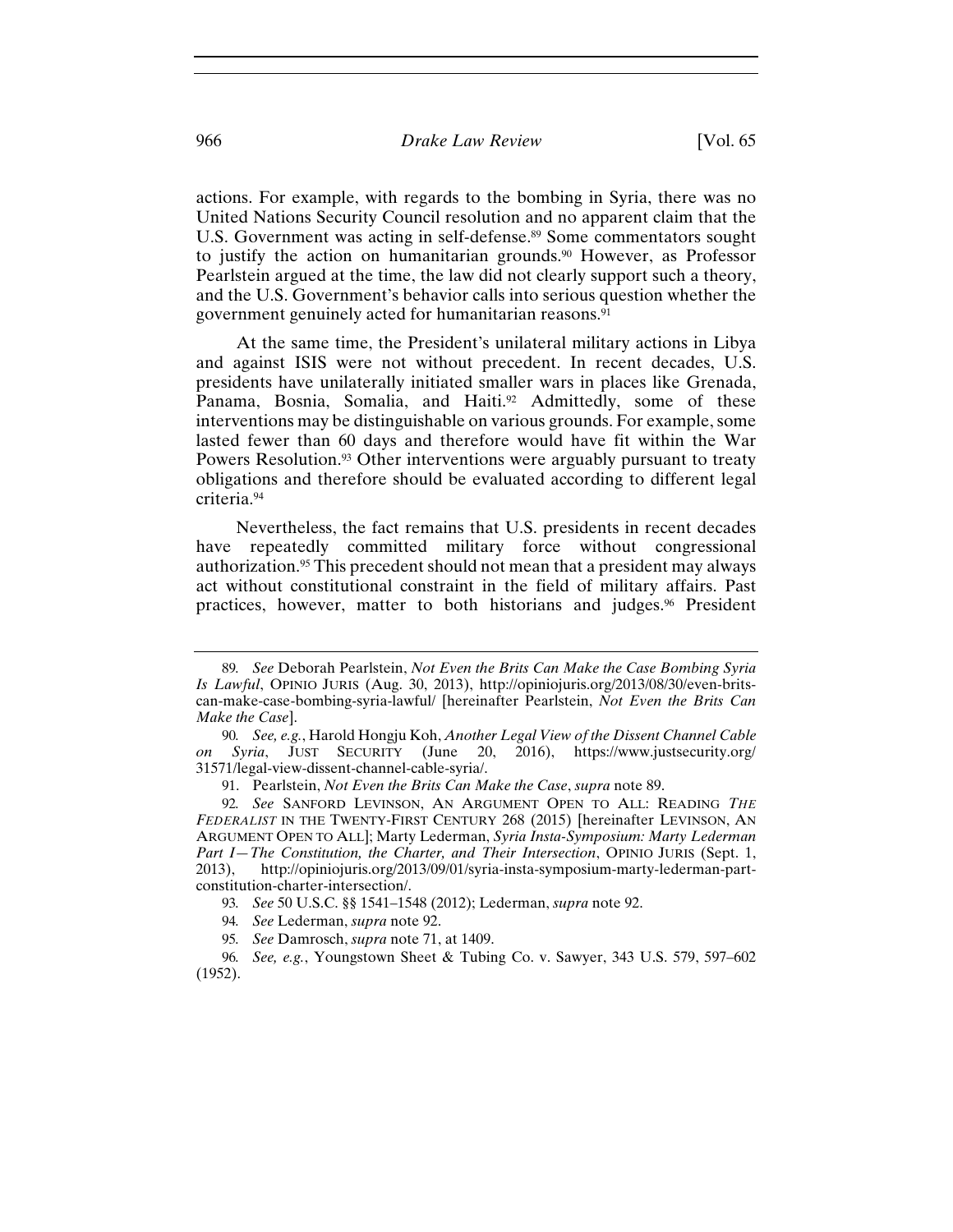Obama's military interventions in Libya, Iraq, and Syria may be hard to defend in terms of constitutional text, the War Powers Resolution, or congressional action. Measured against his predecessors' actions, however, his interventions seem consistent with common executive practices in recent decades.97 Moreover, Congress did not cut off military funding to prevent President Obama's interventions, suggesting some degree of legislative acquiescence.98

Further complicating the analysis, Congress put President Obama in an impossible situation. President Obama inherited difficult problems, including ongoing wars in Iraq and Afghanistan and an unstable Middle East region that soon erupted in widespread unrest and violence.<sup>99</sup> Nevertheless, few members of Congress were willing to engage seriously with these dangers. Congress did not want to give the President the authority to fight ISIS, but it also did not want to limit his authority either.100 Members of Congress realized that each approach had serious downsides and that it was politically more perilous to take a stand than not.101 Congress here didn't so much disagree with the President as punt the decision to him, knowing it could criticize him for whatever he did.102

Past executive practice is a contextual factor that both historians and

99*. See, e.g.*, Scott Anderson, *Fractured Lands: How the Arab World Came Apart*, N.Y. TIMES MAG. (Aug. 11, 2016), https://www.nytimes.com/ interactive/2016/08/11/magazine/isis-middle-east-arab-spring-fractured-lands.html.

102*. See id*.

<sup>97</sup>*. See* Lederman, *supra* note 92.

<sup>98</sup>*. See* Benjamin Wittes, *The AUMF is Dead. Long Live the AUMF*, LAWFARE (Apr. 14, 2015), https://www.lawfareblog.com/aumf-dead-long-live-aumf; *see also* Kate Stith, *Congress' Power of the Purse*, 97 YALE L.J. 1343, 1352 (1988) (noting that appropriations "are not only legislative specifications of money *amounts*, but also legislative specifications of the *powers, activities, and purposes*—what we may call, simply, 'objects'—for which the appropriated funds may be used"); Fred Kaplan, *Empty Threats*, SLATE (Feb. 11, 2015), http://www.slate.com/articles/news\_and\_politics/ war\_stories/2015/02/congress\_will\_authorize\_president\_obama\_s\_war\_on\_isis\_legislato rs\_don\_t.html.

<sup>100</sup>*. See* Russell Berman, *The War Against ISIS Will Go Undeclared*, ATLANTIC (Apr. 15, 2015), https://www.theatlantic.com/politics/archive/2015/04/the-war-againstisis-will-go-undeclared/390618/.

<sup>101</sup>*. See* Julie Hirschfeld Davis, *Neither Obama Nor Congress Seems Eager for a Vote on Military Action in Iraq*, N.Y. TIMES (Aug. 19, 2014), https://www.nytimes.com/2014/08/20/us/politics/in-washington-little-appetite-for-a-vote -on-iraq.html.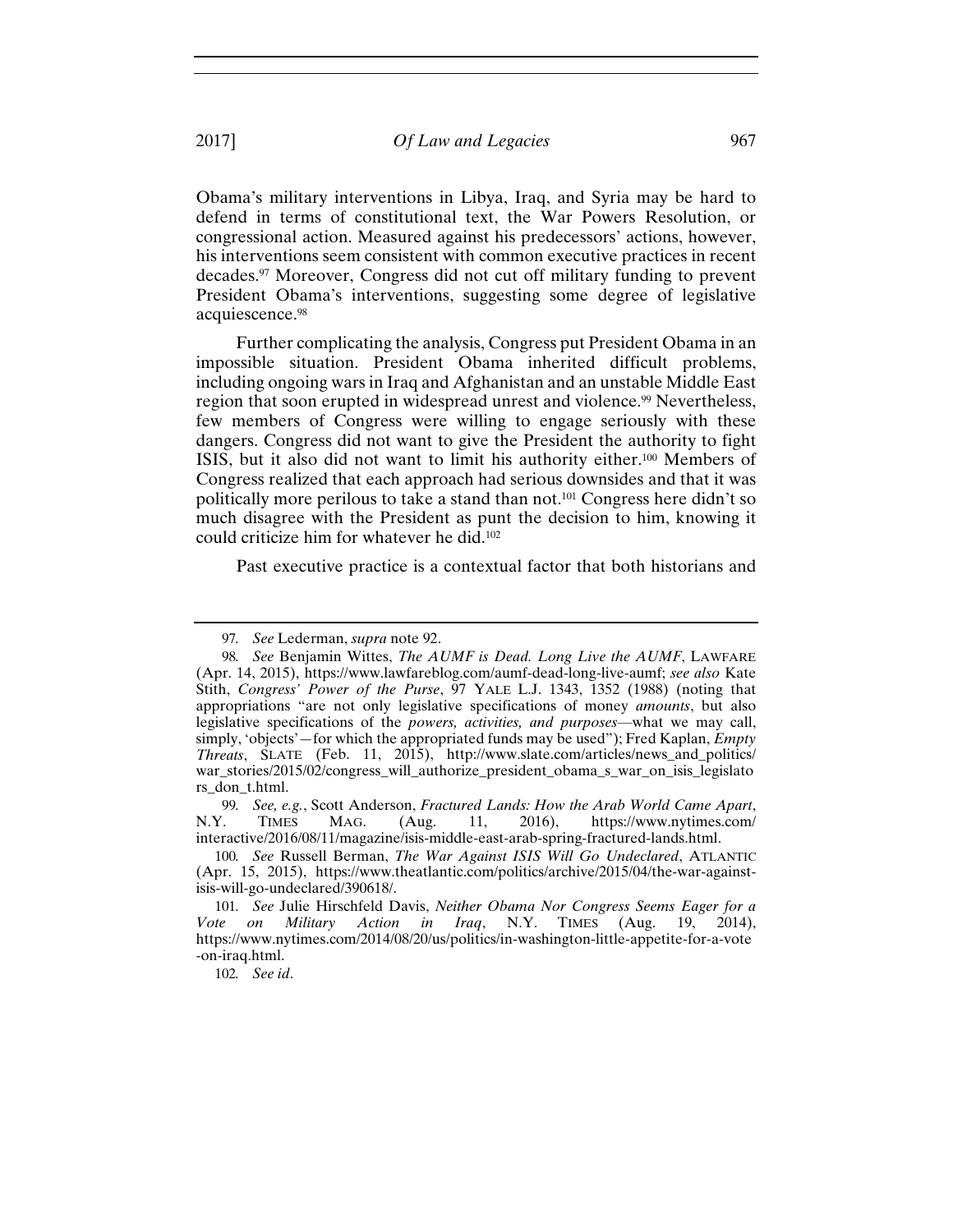judges consider as part of the constitutional calculus.103 Congressional bad faith, by contrast, is not. The legality of unilateral presidential action does not turn on whether Congress has been cooperative.104

Historians, however, can take account of congressional behavior, and this perspective shines new light on President Obama's unilateralism.105 Admittedly, Obama, unlike Lincoln, did not confront challenges that threatened the very existence of the nation.106 Nevertheless, the dangers he confronted were serious, and historians evaluating the actions against ISIS may offer President Obama more of a constitutional pass than lawyers would. Congress's political cowardice put the President in an impossible position.107 The President himself made this very point, telling Congress, "Guys, you can't have it both ways here. . . . You can't be ducking and dodging and hiding under the table when it comes time to vote, and then complain about the president not coming to you  $\dots$ ."<sup>108</sup>

As a legal matter, the President probably had it wrong; Congress *can*  have it both ways. Nothing requires Congress to bring questions of foreign policy to a vote or to refrain from criticizing the president. While context and past practices are part of the legal inquiry, a legalist analysis could reasonably (though not necessarily) conclude that President Obama's unilateral military interventions exceeded his authority.109

Where the law is sometimes blind, though, historians can still take notice. However much we lament the President's failure to get congressional approval, we must also recognize that he believed innocent people's lives

<sup>103</sup>*. See, e.g.*, Youngstown Sheet & Tubing Co. v. Sawyer, 343 U.S. 579, 597–602 (1952); FARBER, *supra* note 15, at 148–49.

<sup>104</sup>*. Cf*. Jack Goldsmith, *Why the President Should Seek Congressional Authorization for the Use of Force Against the Islamic State [UPDATE on War Powers Resolution]*, LAWFARE (Aug. 22, 2014), https://www.lawfareblog.com/why-presidentshould-seek-congressional-authorization-use-force-against-islamic-state-update-war.

<sup>105</sup>*. See, e.g.*, William P. Marshall, *Actually We Should Wait: Evaluating the Obama Administration's Commitment to Unilateral Executive-Branch Action*, 2014 UTAH L. REV. 773, 788–90.

<sup>106</sup>*. See* FARBER, *supra* note 15, at 14–15.

<sup>107.</sup> *See* Hirschfeld Davis, *supra* note 101. As Senator Tim Kaine put it, "This is not about an imperial presidency. It's about a Congress that's reluctant to cast tough votes on U.S. military action." *Id.*

<sup>108</sup>*. Id*.

<sup>109</sup>*. See, e.g.*, Ilya Somin, *Obama's Constitutional Legacy*, WASH. POST (Jan. 19, 2017), https://www.washingtonpost.com/news/volokh-conspiracy/wp/2017/01/19/obamas -constitutional-legacy/?utm\_term=.cd44b5dd7801.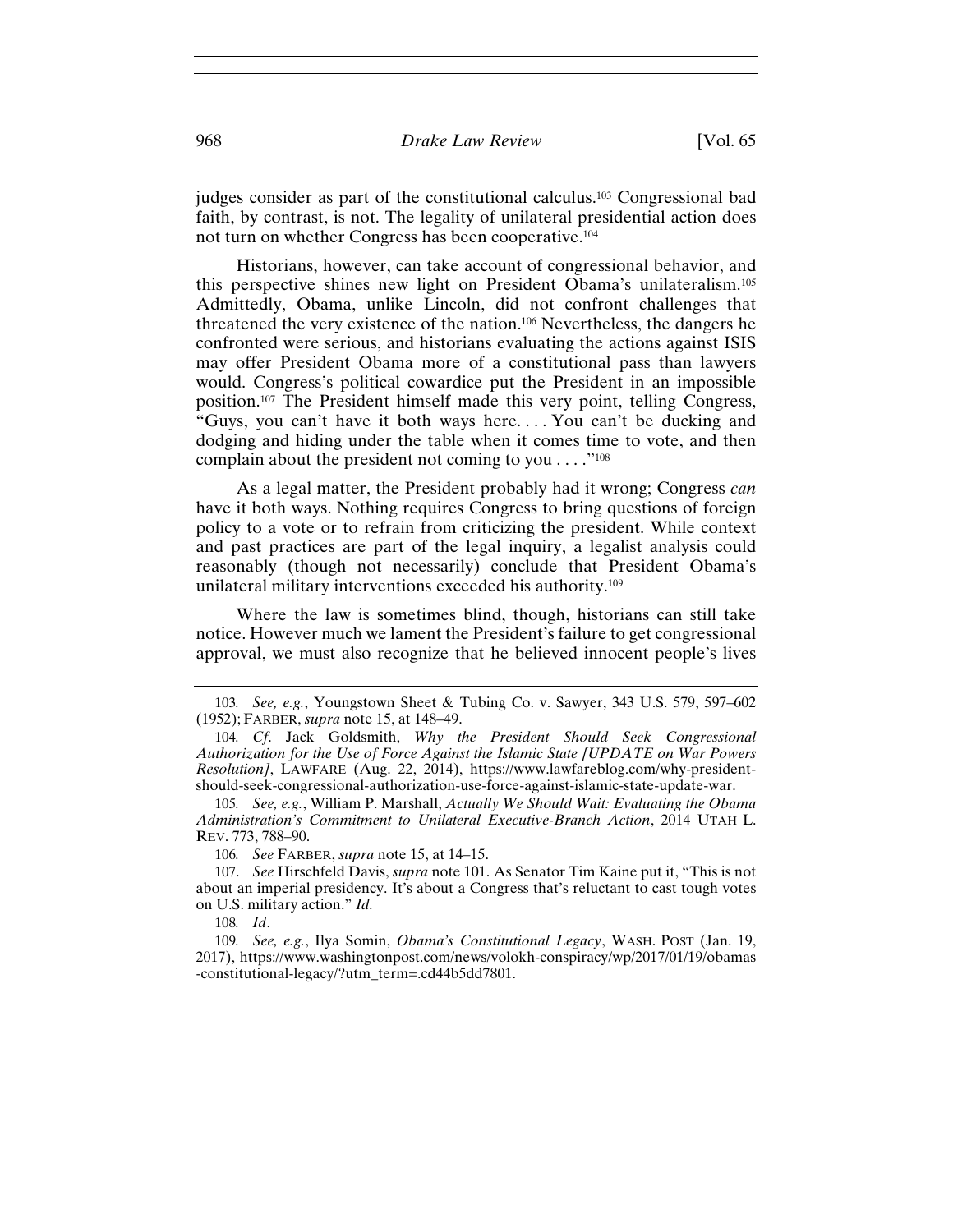were at stake, national security was threatened, and Congress would not engage.110 The President responded by doing what he thought was best for the nation's security and basic human rights.111 Historians assessing these episodes will likely judge Congress harshly for refusing to engage with such pressing matters. By comparison, President Obama, though imperfect, will probably look much better.

#### B. *Domestic Policy*

On the domestic front, Obama also encountered congressional obstruction. During the first two years of the Obama presidency, Congress passed the American Recovery and Reinvestment Act of 2009 (a major economic stimulus package),<sup>112</sup> the Dodd–Frank Wall Street Reform and Consumer Protection Act (a financial regulation statute),<sup>113</sup> and the Patient Protection and Affordable Care Act (a major overhaul of the country's health care system).<sup>114</sup> In 2010, however, Republicans gained back a Senate seat to deprive the Democrats of their filibuster-proof majority.115 Later that year, Republicans retook the House.116

<sup>110</sup>*. See* President Barak Obama, Remarks by the President on the Administration's Approach to Counterterrorism, (Dec. 6, 2016), https://obamawhitehouse.archives.gov/ the-press-office/2016/12/06/remarks-president-administrations-approachcounterterrorism.

<sup>111</sup>*.* See *id. See generally* Oona A. Hathaway et al., *Consent-Based Humanitarian Intervention: Giving Sovereign Responsibility Back to the Sovereign*, 46 CORNELL INT'L L.J. 499, 502–03 (2013) (offering consent-based intervention as a way to reconcile the tension between sovereignty norms militating against humanitarian intervention unauthorized by the U.N. Security Council and human rights proponents who believe human rights norms should trump state sovereignty concerns).

<sup>112.</sup> *See* American Recovery and Reinvestment Act of 2009, 123 Stat. 115.

<sup>113.</sup> *See* Dodd-Frank Wall Street Reform and Consumer Protection Act, 12 U.S.C. § 5301 (2012).

<sup>114.</sup> *See* Patient Protection and Affordable Care Act, 42 U.S.C. § 18001 (2012). The ACA raised important constitutional questions. The Supreme Court upheld most of the statute, though it held that the Medicaid expansion provision exceeded Congress's Spending Clause power, and the Court also indicated that the individual mandate exceeded Congress's Commerce Clause authority. NFIB v. Sebelius, 567 U.S. 519, 588 (2012). This contribution focuses primarily on President Obama's executive actions, though legislation he championed, of course, will also be part of his constitutional legacy.

<sup>115</sup>*. See* Michael Cooper, *G.O.P. Senate Victory Stuns Democrats*, N.Y. TIMES (Jan. 19, 2010), http://www.nytimes.com/2010/01/20/us/politics/20election.html?\_r=0.

<sup>116</sup>*. See* Jeff Zeleny, *G.O.P. Captures House, but Not Senate*, N.Y. TIMES (Nov. 2, 2010), http://www.nytimes.com/2010/11/03/us/politics/03elect.html?pagewanted=all.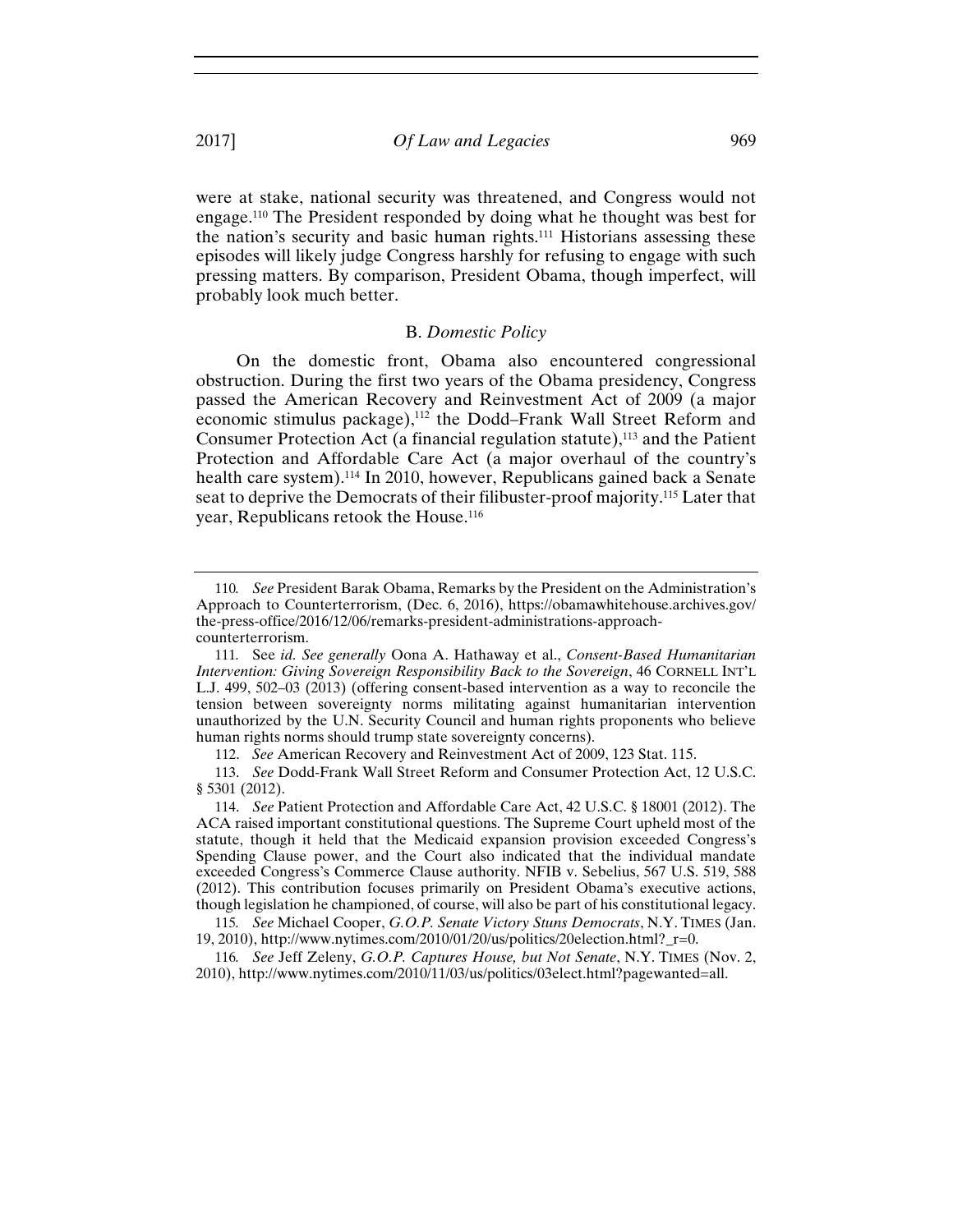### 970 *Drake Law Review* [Vol. 65

From that point on, time and again, Congress refused to work with President Obama on almost anything.<sup>117</sup> As with foreign policy, the Obama Administration responded to this legislative resistance by acting without Congress when it could.118 The Environmental Protection Agency promulgated several important regulations, such as the Clean Power Plan, limiting power plants' greenhouse gas pollution.119 Knowing that it lacked the resources to deport all illegal immigrants, the Department of Homeland Security implemented the Deferred Action for Childhood Arrivals (DACA) and Deferred Action for Parents of Americans and Lawful Permanent Residents (DAPA) programs, establishing criteria for determining when officials enforce immigration laws.120 And, of course, agencies, such as the Internal Revenue Service and the Department of Health and Human Services, helped implement the ACA.<sup>121</sup> In short, President Obama pushed significant policy decisions through administrative action without going through Congress.

As a descriptive matter, there is nothing unusual about this. The President's policymaking power has increased through the generations, in substantial part due to presidents' increased directive authority over the administrative state.122 President Obama's critics accused him of usurping Congress's legislative role,<sup>123</sup> but U.S. presidents, starting with President

<sup>117.</sup> *See* Jennifer Steinhauer, *G.O.P. vs. Obama: Disrespect or Just Politics?*, N.Y. TIMES (Sept. 1, 2011), http://www.nytimes.com/2011/09/02/us/politics/02cong.html.

<sup>118.</sup> *See* Binyamin Applebaum & Michael D. Shear, *Once Skeptical of Executive Power, Obama Has Come to Embrace It*, N.Y. TIMES (Aug. 13, 2016), https://www.nytimes.com/2016/08/14/us/politics/obama-era-legacy-regulation.html.

<sup>119.</sup> *See* Robinson Meyer, *How Obama Could Lose His Big Climate Case*, ATLANTIC (Sept. 29, 2016), theatlantic.com/science/archive/2016/09/obama-clean-power-plan-dccircuit-legal/502115/.

<sup>120.</sup> *See* Adam B. Cox & Cristina M. Rodriguez, *The President and Immigration Law Redux*, 125 YALE L.J. 104, 138–40 (2015).

<sup>121.</sup> *See* Adam Sonfield, *Implementing the Affordable Care Act: Enrollment Strategies and the U.S. Family Planning Effort*, GUTTMACHER INST. (Nov. 8, 2011), https://www.guttmacher.org/gpr/2011/11/implementing-affordable-care-act-enrollmentstrategies-and-us-family-planning-effort.

<sup>122</sup>*. See* Elena Kagan, *Presidential Administration*, 114 HARV. L. REV. 2245, 2277– 319 (2001) (discussing the "sea change"—beginning during the Reagan Administration and continuing during the Clinton Administration—that gave the President far more policy influence over administrative agencies).

<sup>123</sup>*. See, e.g.*, Elizabeth Slattery & Andrew Kloster, *An Executive Unbound: The Obama Administration's Unilateral Actions,* HERITAGE FOUND. (Feb. 12, 2014), http://www.heritage.org/the-constitution/report/executive-unbound-the-obama-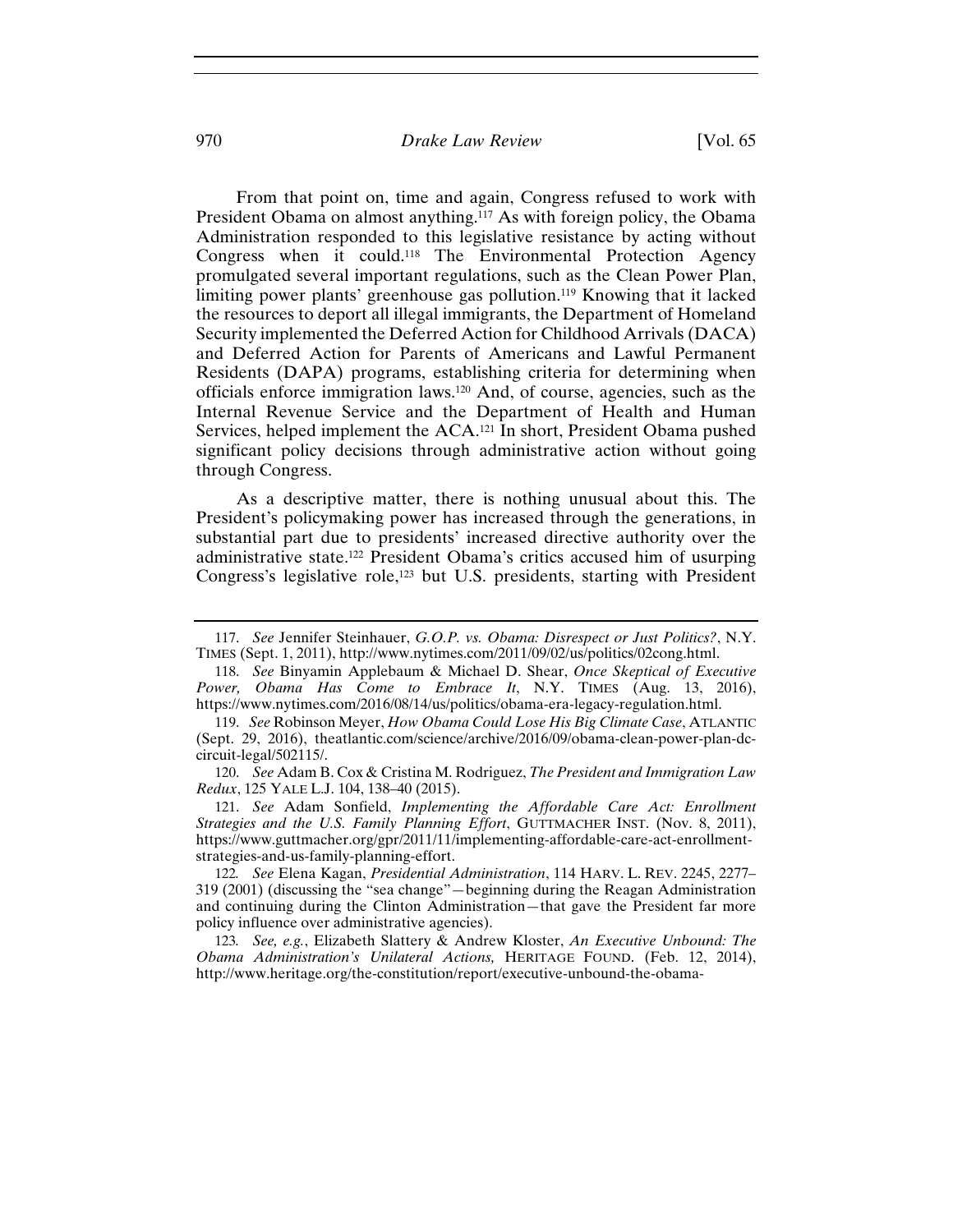Reagan, have wielded very substantial domestic policymaking authority through administrative agencies.124 Though in theory the President's control over independent agencies should be reduced because he can only remove their leaders for cause (as opposed to executive agencies, whose leaders he may fire at will), in practice, the President exerts significant power over most administrative agencies.125 We might quibble with the legality and wisdom of particular administrative actions, but it is simply wrong to suggest that President Obama's reliance on administrative agencies to further policy goals was anomalous.

Thus, in most instances, the legal questions surrounding Obama's domestic executive actions implicated not constitutional law, but administrative law and statutory interpretation.126 Did the agency act properly given its statutory mandate? Did it employ proper administrative procedures? Constitutional norms may inform those inquiries, but they are, for the time being, primarily statutory and administrative ones.127

While Republicans accused President Obama of exceeding his executive powers, Obama's supporters responded that Congress was historically inert during the Obama years, at least after 2010.<sup>128</sup> The country faced numerous difficulties, and Congress, despite the President's pleas, did nothing.129 Congressional Republicans seemed to follow a simple rule: if President Obama favored something, they opposed it.<sup>130</sup> As one reporter put

127. Should Justice Gorsuch and other Justices revive the nondelegation doctrine or other doctrines challenging the legitimacy of the administrative state, these inquiries could once again become constitutional. *See generally* Kevin Russell, *Judge Gorsuch on Separation of Powers and Federalism*, SCOTUSBLOG (Mar. 15, 2017), http://www.scotusblog.com/2017/03/judge-gorsuch-separation-powers-federalism/ (discussing then-Judge Gorsuch's views on the administrative state).

128*. See, e.g.*, Ezra Klein, *Goodbye and Good Riddance, 112th Congress*, WASH. POST (Jan. 4, 2013), https://washingtonpost.com/news/wonk/wp/2013/01/04/goodbyeand-good-riddance-112th-congress/?utm\_term=.7cc0b742F985.

130. *See* Michael Grunwald, *The Victory of 'No'*, POLITICO MAG. (Dec. 4, 2016), http://www.politico.com/magazine/story/2016/12/republican-party-obstructionism-

administrations-unilateral-actions.

<sup>124</sup>*. See* Kagan, *supra* note 122, at 2277 (explaining that President Reagan broke from past presidential practices by "self-consciously and openly adopt[ing] strategies to exert" influence over agency policy).

<sup>125</sup>*. See* POSNER & VERMEULE, supra note 19, at 6.

<sup>126</sup>*. See* Garrett Epps, *Obama Leaves the Constitution Weaker than He Found It*, ATLANTIC (Jan. 3, 2017), https://www.theatlantic.com/politics/archive/2017/01/obamaleaves-the-constitution-weaker-than-he-found-it/512015/.

<sup>129</sup>*. See id.*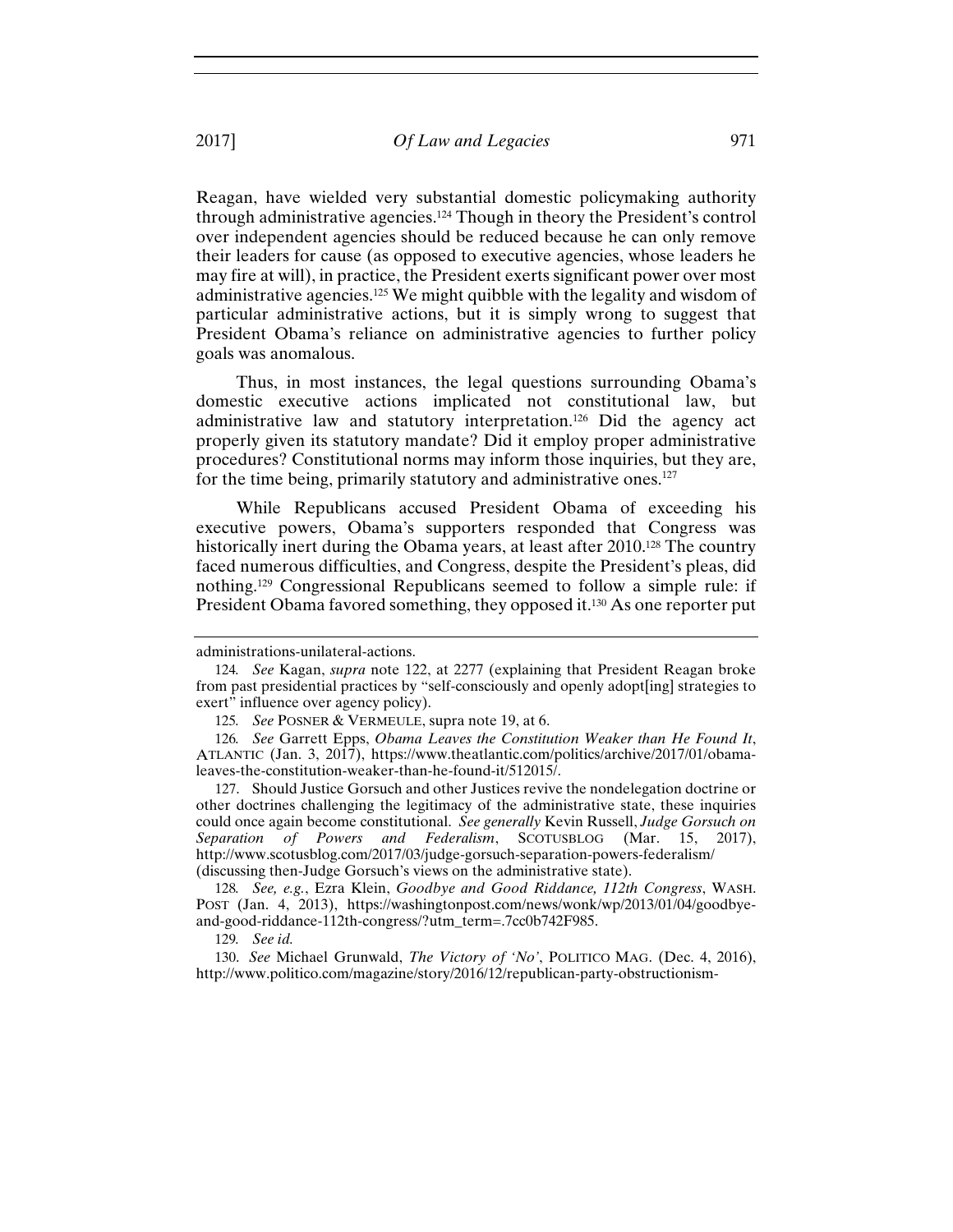it, the Republicans treated Obama "not just as a [P]resident from the opposing party but an extreme threat to the American way of life."131

President Obama's willingness to resort to administrative regulation needs to be understood in light of a Republican Congress whose raison d'être was to see him fail. Of course, the Constitution's requirement of bicameralism and presentment makes legislation hard to pass in all events,132 and various congressional rules and practices make it still harder, even in saner political times.133 But congressional paralysis during the Obama years was especially acute.<sup>134</sup>

The legalist and historical analyses, thus, will likely diverge here, as well. The law does not particularly care if the President took administrative action because Congress refused to act. Administrative regulations must stand or fall on their own legal merits. This is not to say that any particular Obama-era regulation was illegal, but that the administrative law analysis for assessing those regulations' legality would not typically examine congressional behavior.

Historians and members of society more generally, however, *do* care about political motives, and their perceptions of those motives can color the way they remember presidents and congresses.<sup>135</sup> There are countless differences between Lincoln's and Nixon's constitutional transgressions, but motive was an important one. History has deemed Lincoln's motives disinterested and Nixon's self-serving. A good deal of our country's collective historical consciousness about those two figures flows from those assessments.136

victory-trump-214498.

<sup>131</sup>*. Id.*

<sup>132</sup>*. See* U.S. CONST. art. I, § 7, cl. 2.

<sup>133</sup>*. See* William N. Eskridge, Jr., *Vetogates, Chevron, Preemption*, 83 NOTRE DAME L. REV. 1441, 1442–43 (2008).

<sup>134</sup>*. See, e.g.*, Phillip Bump, *It's a Holiday Miracle! The 113th Congress (Probably) Wasn't the Least Productive Ever!*, WASH. POST (Dec. 19, 2014), https://www.washingtonpost.com/news/the-fix/wp/2014/12/19/its-a-holiday-miracle-the-113th-probably-wasnt-the-least-productive-ever/?utm\_term=.0d42e76a888a ("The 113th was barely not the least productive Congress in recent history."); Klein, *supra* note 128 (noting that the 112th Congress was unproductive compared to any other Congress since 1948).

<sup>135</sup>*. See, e.g.*, Levinson, *Was the Emancipation Proclamation Constitutional?*, *supra* note 47 at 1150–51.

<sup>136</sup>*. See supra* text accompanying notes 35–38.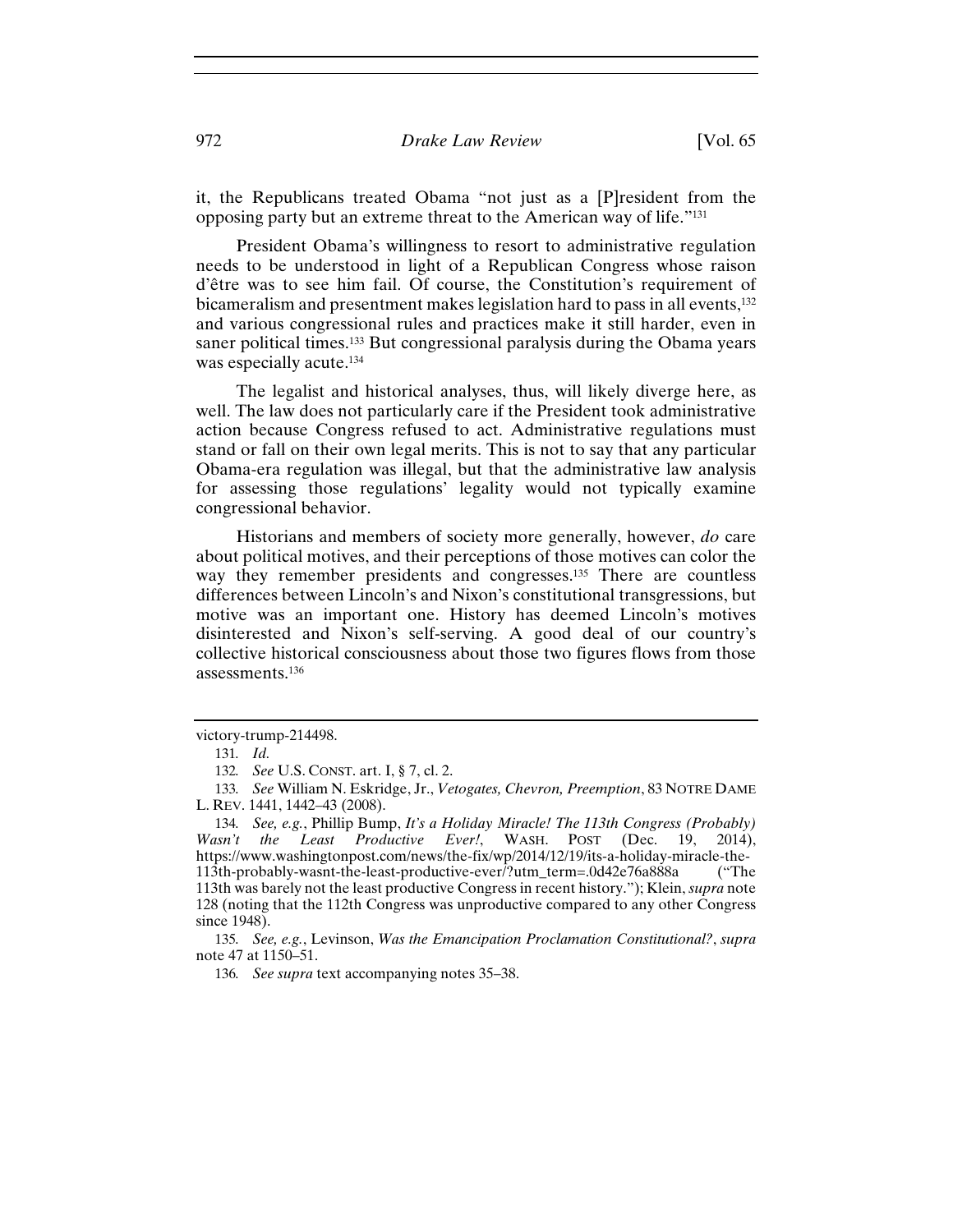#### C. *Constitutional Hardball and the Obama Legacy*

How then will historians see the motives of President Obama and Congress from 2010 to 2016? These judgments are difficult to make without the benefit of some distance. That said, even at this early stage we can offer some tentative reactions, and they do not shine a flattering light on Congress. To be sure, President Obama's inability to negotiate successfully with Congress will surely inform his legacy. That said, congressional attitudes towards President Obama will probably negatively impact those Congresses' legacies more than the President's.

Some of congressional Republicans' obstruction can be chalked up to genuine ideological differences with the President, but much of it was politics at its worst.137 Senate Majority Leader Mitch McConnell, indeed, announced that his "number one priority is making sure President Obama's a one-term president."138 Top Republican congressional leaders, including Representatives Paul Ryan, Eric Cantor, and Kevin McCarthy, met the night of President Obama's inauguration to devise a plan to "mortally wound" the President politically.<sup>139</sup> Compromise was not part of congressional Republicans' game plan, committed as they were to what Professor Tushnet has called "constitutional hardball."140 Congress's primary objective for the last six years of the Obama presidency was to obstruct anything the President wanted, even if workable compromises might have been available.<sup>141</sup>

139. *See* ROBERT DRAPER, DO NOT ASK WHAT GOOD WE DO: INSIDE THE U.S. HOUSE OF REPRESENTATIVES xv-xix (2012); Marshall, *supra* note 105, at 773.

140*. See* Mark Tushnet, *Constitutional Hardball*, 37 J. MARSHALL L. REV. 523, 523 (2004) (defining "constitutional hardball" as political practices that are "within the bounds of existing constitutional doctrine and practice but that are nonetheless in some tension with existing pre-constitutional understandings. . . . [because its practitioners] believe the stakes of the political controversy their actions provoke are quite high, and that their defeat and their opponents' victory would be a serious, perhaps permanent setback to the political positions they hold").

141. *See* Joshua Green, *Strict Obstructionist*, ATLANTIC (Jan./Feb. 2011), https://www.theatlantic.com/magazine/archive/2011/01/strict-obstructionist/ 308344/.

<sup>137.</sup> I concede that observers who do not share my view of these Congresses will most likely view President Obama's tenure differently.

<sup>138</sup>*. See* Glenn Kessler, *When Did McConnell Say He Wanted to Make Obama a 'One-Term President'?*, WASH. POST (Sept. 25, 2012), https://www.washingtonpost.com/ blogs/fact-checker/post/when-did-mcconnell-say-he-wanted-to-make-obama-a-oneterm-president/2012/09/24/79fd5cd8-0696-11e2-afff-d6c7f20a83bf\_blog.html?utm\_term =.a1ee2a6520bc (attributing quote to an interview to the National Journal from Oct. 23, 2010).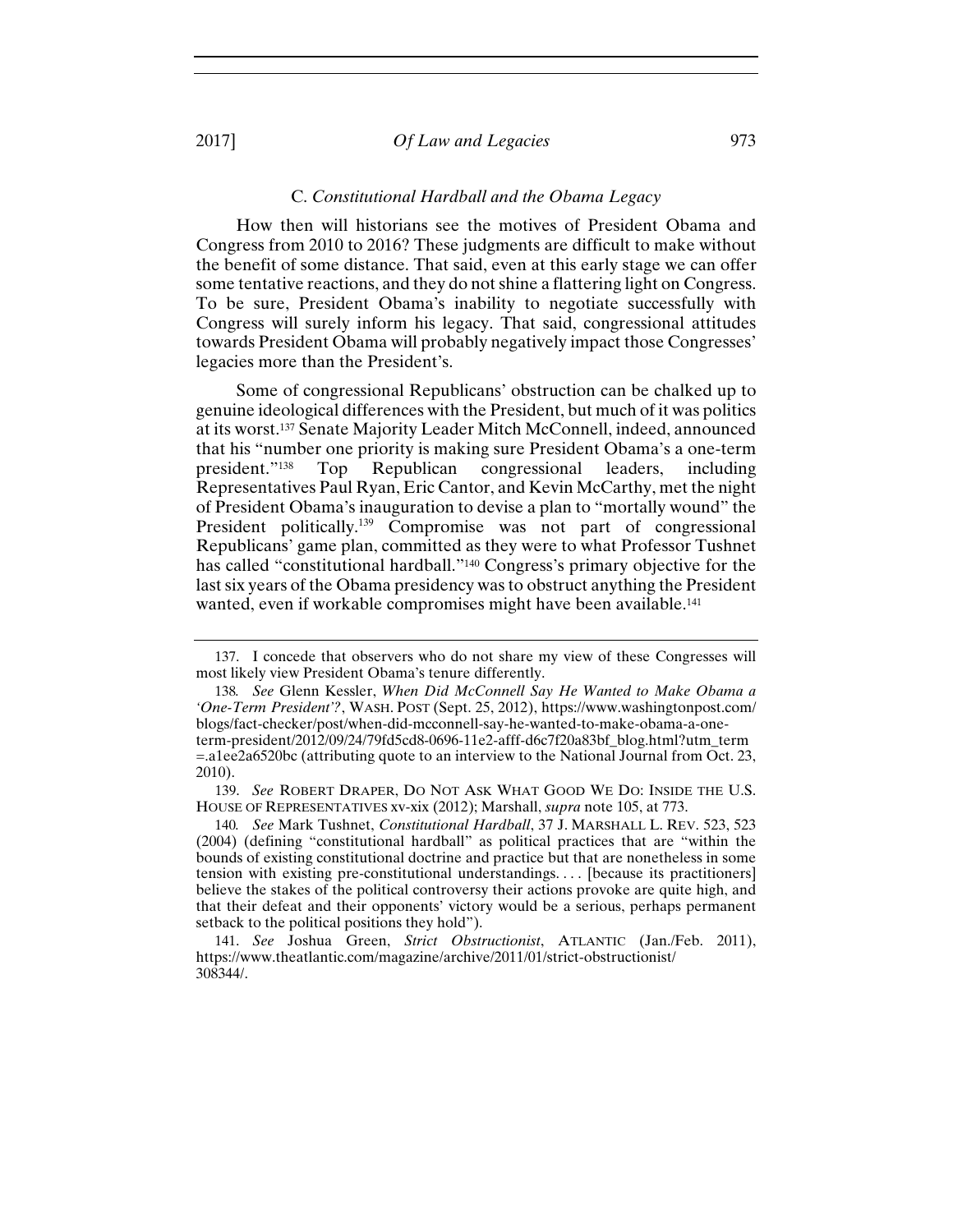# 974 *Drake Law Review* [Vol. 65

For example, despite the ACA's flaws, Republicans refused to work with the President to improve the law.<sup>142</sup> Some of this disagreement was ideological, reflecting opposing visions of government's proper role in society.<sup>143</sup> Much of it, though, was simply partisan politics.<sup>144</sup> Though most everybody agreed the ACA needed improvement, Congress refused even to consider additional legislation to try to minimize its glitches.145 Republicans in Congress preferred that the law operate as poorly as possible, even if many Americans would suffer in the meantime.146 After all, an improvement to the ACA might be a "win" for the President.<sup>147</sup>

At the time, many Republicans justified their behavior on the ideological grounds that they opposed the ACA in its entirety.148 During the early weeks of the Trump Administration, however, many of these same politicians supported a bill that would have retained key ACA provisions, such as the protection of dependent care until age 26, the pre-existingconditions policy, the essential-health-benefits requirement, and the prohibitions on annual and lifetime limits.149 Admittedly, there were crucial points of genuine philosophical disagreement, but future events help demonstrate that many Republicans found some parts of the law acceptable.

146*.* Waldman, *supra* note 145 (arguing that Republicans intentionally decided to make Americans suffer to try to damage President Obama politically).

147. Admittedly, given sharp ideological disagreements, it would have been difficult for Democrats and Republicans to agree on substantial revisions to the ACA. That said, Republicans refused even to negotiate over revisions, deciding that they wanted Americans to suffer from the law's flaws so that they could blame Democrats rather than make improvements that could potentially increase the ACA's popularity. *See id.* 

148*. See id.*

149. *See* Haeyoun Park & Margot Sanger-Katz, *The Parts of Obamacare Republicans Will Keep, Change or Discard*, N.Y. TIMES (Mar. 6, 2017), https://www.nytimes.com

/interactive/2017/03/06/us/politics/republican-obamacare-replacement.html.

<sup>142</sup>*. See* Zoë Carpenter, *A Blueprint for the GOP's Attempt to Sabotage Obamacare*, NATION (July 25, 2013), https://www.thenation.com/article/blueprint-gops-attemptsabotage-obamacare/.

<sup>143</sup>*. See id.*

<sup>144</sup>*. See id.* 

<sup>145</sup>*. See* Steven Waldman, *The Obamacare Exchanges Are a Mess and It's Not Really Obama's Fault*, FORTUNE (Oct. 4, 2016), http://fortune.com/2016/10/04/ obamacare-exchanges/ (explaining that in the last six years, there were no major fixes to the ACA); Jeffrey Young, *Congress Could Easily Fix a Huge Obamacare Problem. It Won't*, HUFFPOST (Aug. 5, 2014), http://www.huffingtonpost.com/2014/08/05/ obamacare-lawsuits\_n\_5648871.html.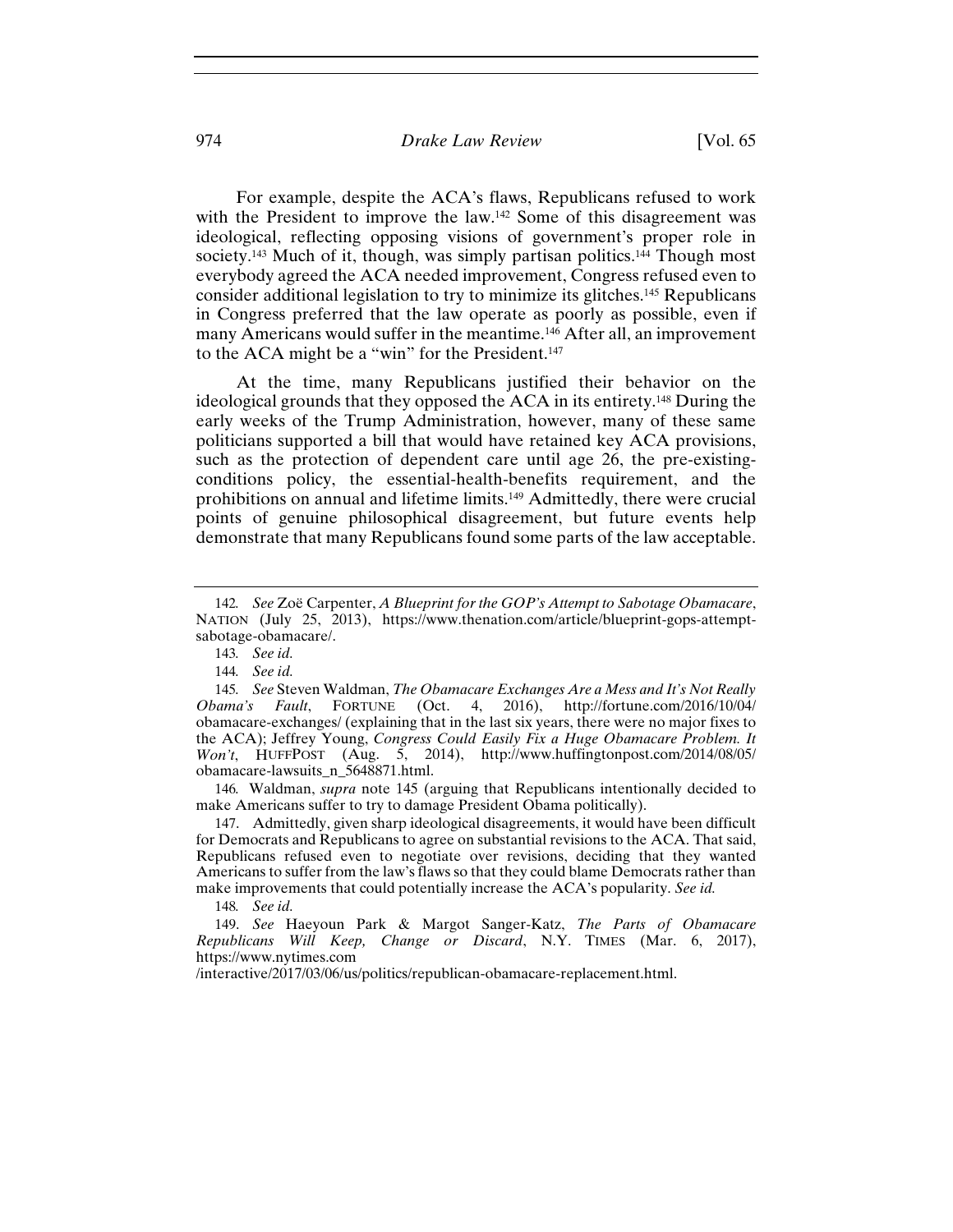Republicans' refusal to work with the President was hardly limited to health care. Congress similarly refused to address other problems facing the nation, neglecting even routine obligations such as passing a budget and raising the debt ceiling.150 Whereas Republicans during the Obama years professed to be appalled at the level of governmental debt, some of those same politicians seemed more willing to raise the debt ceiling and avoid defaulting on the country's debts once their own party regained the White House in 2017.151

The Republicans' bad faith was also evident in the field of foreign affairs. For example, when President Obama requested congressional authorization to respond with force to President Assad's chemical weapons attack in Syria, most Republicans opposed such permission.152 Prominent congressional Republicans such as Mitch McConnell, Marco Rubio, Paul Ryan, and Mac Thornberry all opposed President Obama's plan to respond with force.<sup>153</sup> All four reversed course and supported President Trump's decision to use unilateral military force responding to Assad's chemical attack a few years later.154 To be fair, some Republicans such as Rand Paul opposed intervention in both instances, and others, such as John McCain and Lindsey Graham, contended on both occasions that military strikes should be part of a broader overall strategy.155 But many Republicans opportunistically and hypocritically opposed President Obama at every turn, seemingly without consideration of the merits of the issue.

<sup>150</sup>*. See* Jonathan Weisman, *House G.O.P. Raises Stakes in Debt-Ceiling Fight*, N.Y. TIMES (Sept. 26, 2013), http://www.nytimes.com/2013/09/27/us/politics/house-gopleaders-list-conditions-for-raising-debt-ceiling.html; Jonathan Weisman & Jeremy W. Peters, *Government Shuts Down in Budget Impasse*, N.Y. TIMES (Sept. 30, 2013), http://www.nytimes.com/2013/10/01/us/politics/congress-shutdown-debate.html.

<sup>151</sup>*. See, e.g.*, Bess Levin, *Surprise: Republicans No Longer Care About the Debt Ceiling*, VANITY FAIR (Mar. 14, 2017), http://www.vanityfair.com/news/2017/ 03/surprise-republicans-no-longer-care-about-the-debt-ceiling; Damian Paletta, *McConnell Says There Is 'Zero Chance' Congress Will Fail to Raise Debt Ceiling*, WASH. POST (Aug. 21, 2017), https://www.washingtonpost.com/news/wonk/wp/2017/ 08/21/mcconnell-says-zero-chance-congress-will-fail-to-raise-debt-ceiling/?utm\_term =.3a177d2ed017.

<sup>152.</sup> *See* Alicia Parlapiano, *Where Top Lawmakers Stand on Syria: Now and in 2013*, N.Y. TIMES (Apr. 7, 2017), https://www.nytimes.com/interactive/2017/ 04/07/us/politics/congress-quotes-on-syria-airstrikes.html.

<sup>153</sup>*. See id.*

<sup>154</sup>*. See id.*

<sup>155</sup>*. See id*.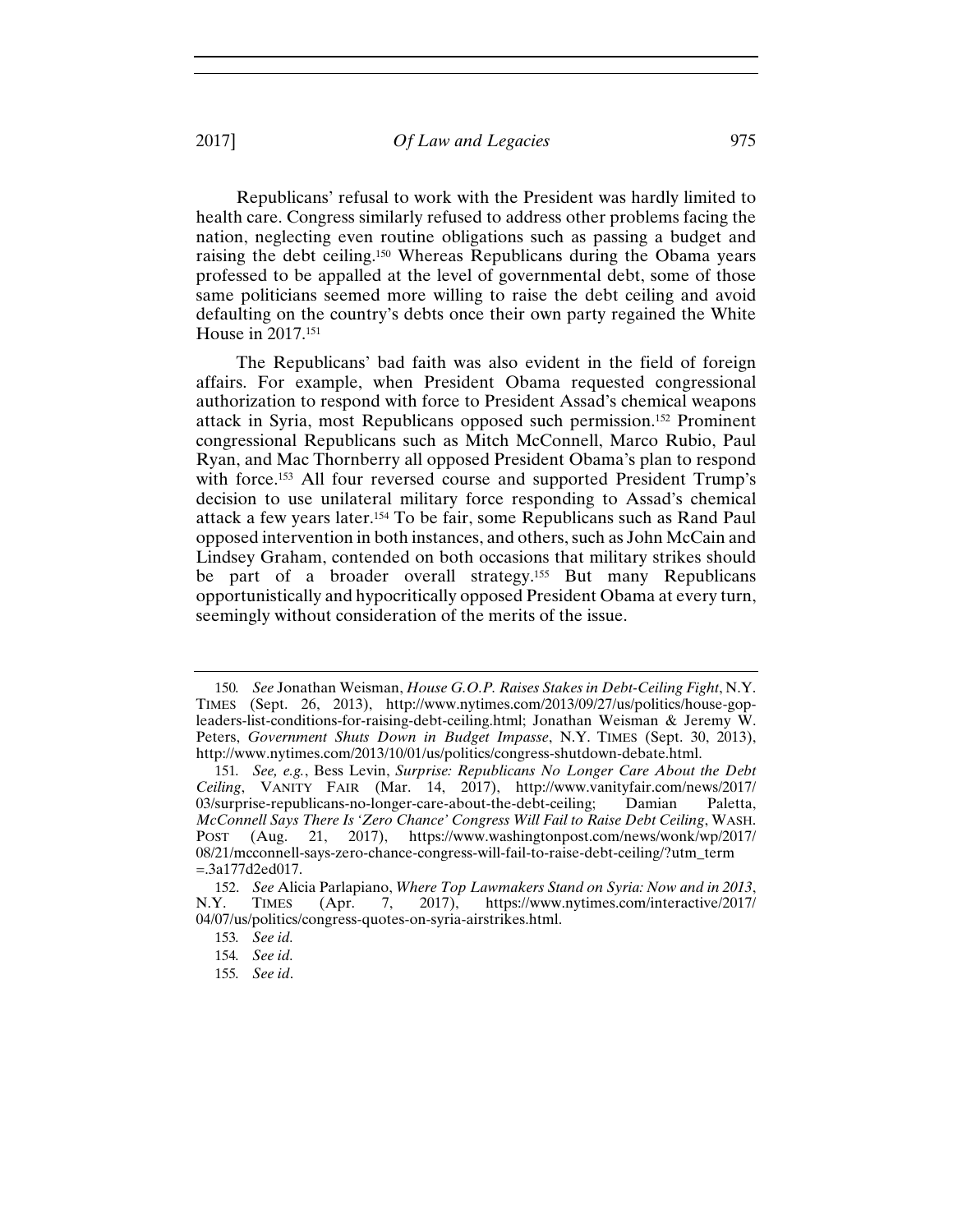# 976 *Drake Law Review* [Vol. 65

#### D. *Legal and General Legacies*

 I concede that some informed observers might view these events differently. For the purposes of this symposium contribution, my primary concern is not where to place the moral and political blame (though I obviously have my views), but the various factors that help shape a president's legacy. The example of Lincoln suggests that constitutional violations shape a president's legacy less than some lawyers might care to think.156 President Lincoln, to be sure, confronted not just political dysfunction but civil war, so we should be careful not to generalize too much from his example. But other presidents also have committed constitutional violations without much apparent damage to their historical reputations. President Thomas Jefferson, for instance, completed the Louisiana Purchase, and his presidency is generally well regarded, though he himself believed the transaction to be unconstitutional.157 The Supreme Court invalidated President Harry Truman's seizure of the steel mills,158 but Truman ranks highly on many historians' lists.159 Depending on the context, we are sometimes willing to forgive constitutional transgressions, even when judges, rather than pundits, have pronounced the deeds unconstitutional.<sup>160</sup>

Different critics will characterize the actions of President Obama and his Republican adversaries differently, and it is well beyond the scope of this symposium contribution to attempt a definitive account of the era's political skirmishes. For the sake of argument, though, let's hypothesize that many congressional Republicans during the Obama years played constitutional hardball with particularly unscrupulous bad faith.<sup>161</sup> How should this assessment of congressional motives affect our view of President Obama's constitutional legacy?

Congress's bad faith does not alter the legalist analysis. For better or worse, a central principle of our Constitution is that it should be difficult for government to act, so congressional obstruction does not license the

<sup>156</sup>*. See supra* Part II.

<sup>157.</sup> *See* Levinson, *Was the Emancipation Proclamation Constitutional?*, *supra* note 47, at 1149–50; *see Presidential Historians Survey 2017*, *supra* note 44.

<sup>158</sup>*. See* Youngstown Sheet & Tubing Co. v. Sawyer, 343 U.S. 579, 589 (1952).

<sup>159</sup>*. See Presidential Historians Survey 2017*, *supra* note 44.

<sup>160.</sup> *See, e.g., Youngstown*, 343 U.S. at 589.

<sup>161</sup>*. See* Marshall, *supra* note 105, at 773 (noting that President Obama faced "one of the most obstructionist Congresses in American history"); Tushnet, *supra* note 140, at 523.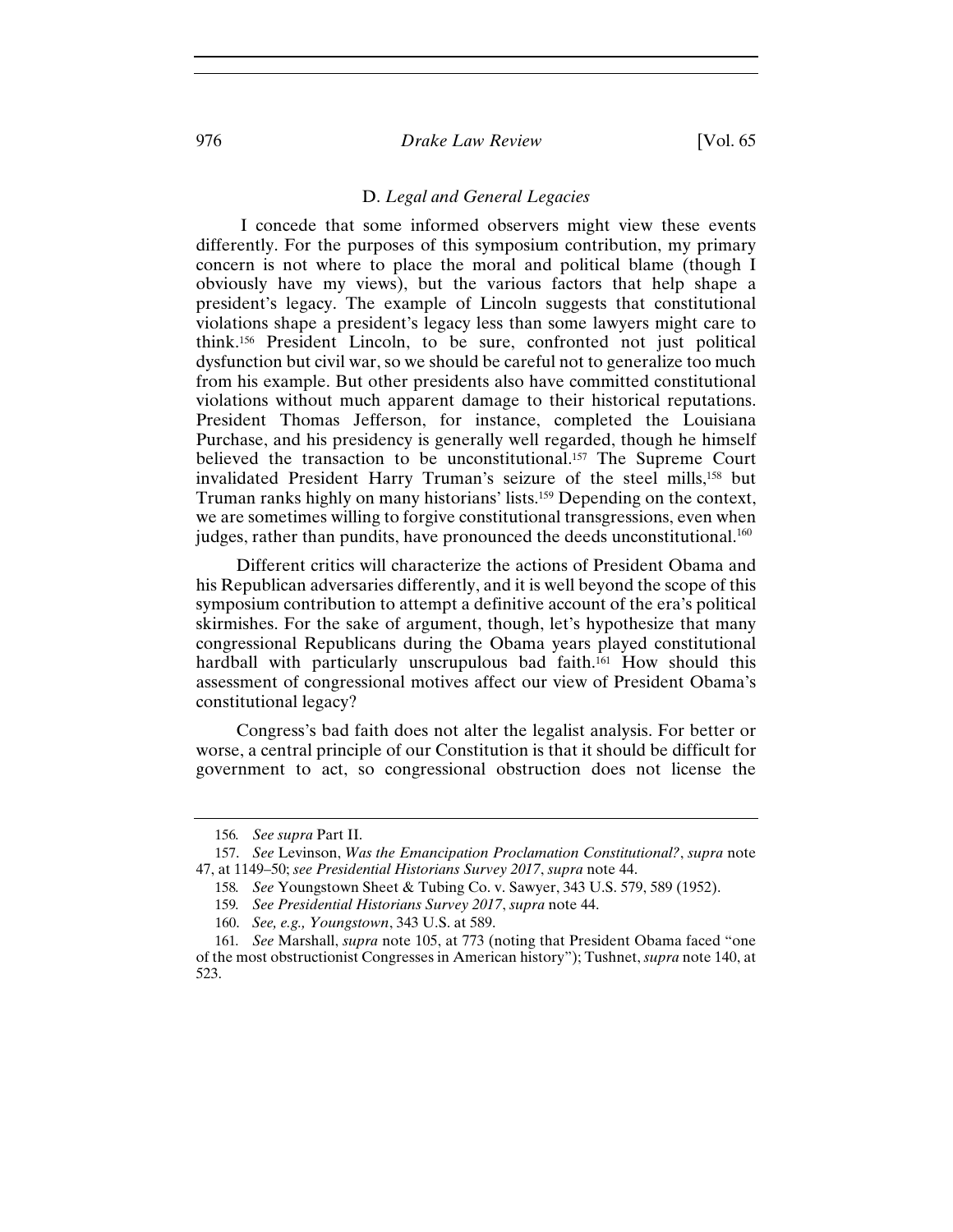President to act instead.<sup>162</sup> Judges reviewing military or (more likely) administrative actions usually do not consider whether Congress is playing nice.

 These legal lines matter less to historians, who enjoy the luxury of considering events through multiple lenses. With this in mind, I suspect historians writing this period won't dwell too long on the constitutionality of Obama's actions. To be sure, President Obama made some constitutionally questionable decisions.163 His drone strike program, in particular, was troubling, because the Administration was less than fully transparent about the criteria it used to target the lives of specific individuals.164

For the most part, though, President Obama's constitutional actions were well within the range established by his predecessors. Perhaps particular administrative actions were illegal on statutory or administrative grounds, but, as noted above, President Obama's reliance on the administrative state was hardly unusual.165 Similarly, Obama's willingness to use military force without congressional authorization fits within established, albeit controversial, precedents, and they addressed a fast-

<sup>162</sup>*. See* SANFORD LEVINSON, OUR UNDEMOCRATIC CONSTITUTION: WHERE THE CONSTITUTION GOES WRONG (AND HOW WE THE PEOPLE CAN CORRECT IT) 29 (2006) [hereinafter LEVINSON, OUR UNDEMOCRATIC CONSTITUTION] ("[M]ore than one representative and senator has accompanied retirement from Congress with comments about their own frustration at the difficulty of actually getting anything done . . . ."). Whether this constitutional feature serves our country well is an entirely different question. *See id.* at 29–32 (discussing the strengths and weaknesses of bicameralism).

<sup>163</sup>*. See supra* Part III.

<sup>164.</sup> *See, e.g.,* DEP'T OF JUSTICE, LAWFULNESS OF A LETHAL OPERATION AGAINST A U.S. CITIZEN WHO IS A SENIOR ORGANIZATIONAL LEADER OF AL-QA'IDA OR AN ASSOCIATED FORCE, http://msnbcmedia.msn.com/i/msnbc/sections/news/020413\_DOJ\_ White Paper.pdf ("[T]he threat posed by al-Qa'ida and its associated forces demands a broader concept of imminence."); Spencer Ackerman, *Obama Claims US Drone Strikes Have Killed Up to 116 Civilians*, GUARDIAN (July 1, 2016), https://www.theguardian.com/us-news/2016/jul/01/obama-drones-strikes-civilian-deaths (quoting Humans Rights First as saying that the information released did not provide enough data); Deborah Pearlstein, *Re-Engaging on an ISIL AUMF*, OPINIO JURIS (Sept. 22, 2016), http://opiniojuris.org/2016/09/22/re-engaging-on-an-isil-aumf/ ("[T]he secrecy surrounding U.S. drone operations for most of the Administration contributed to the problem, making it almost impossible for the people to perform any meaningful check on executive uses of force abroad . . . ."); The Editorial Board, *Transparency in the Drone Wars*, N.Y. TIMES (Mar. 19, 2016), https://www.nytimes.com/2016/03/ 20/opinion/sunday/transparency-in-the-drone-wars.html (stating what information should have been given for transparency).

<sup>165</sup>*. See supra* notes 124–25 and accompanying text.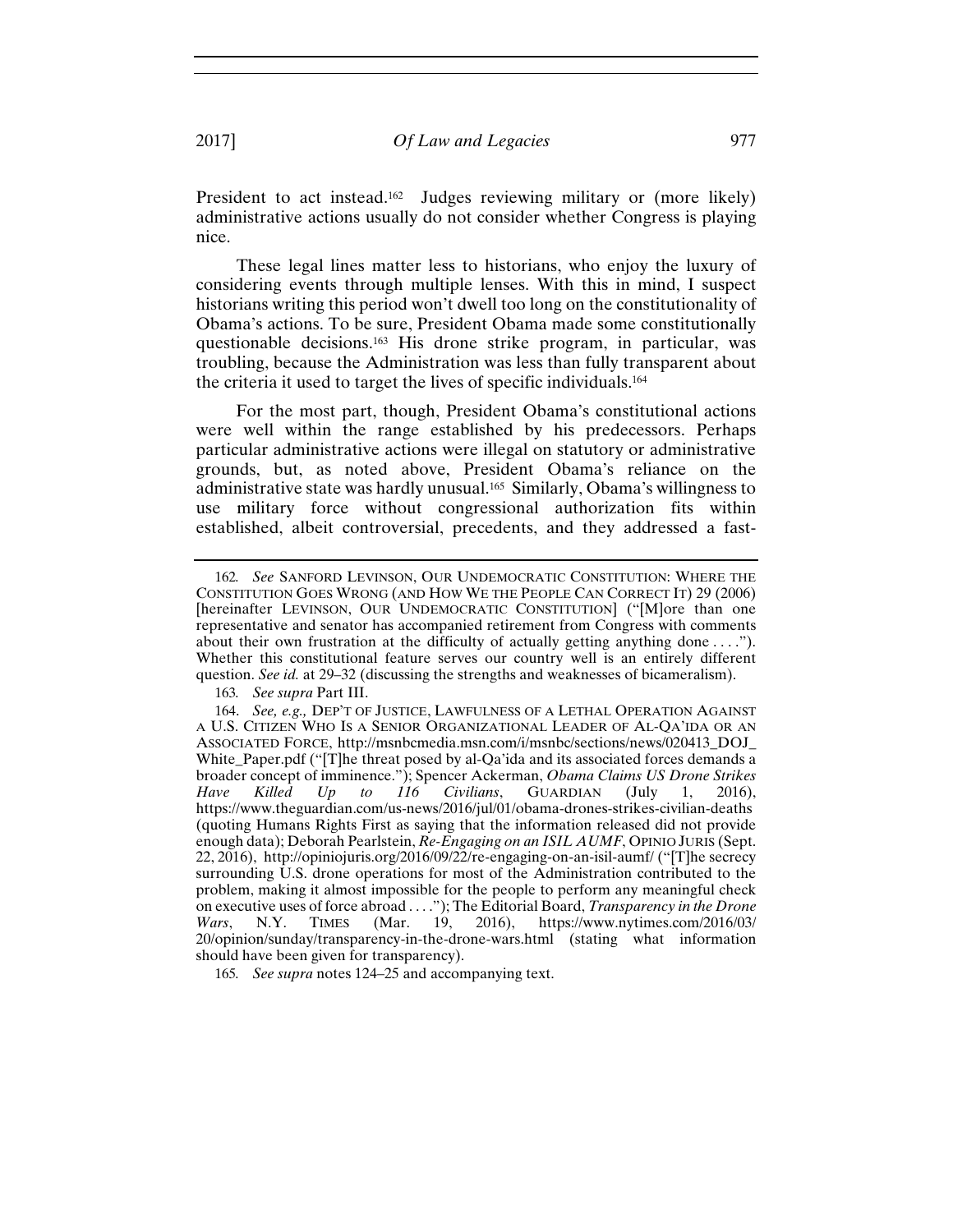changing terrorist threat.166 Even the drone strike program, though relying on new technology, is arguably not dramatically different from past covert military actions.167

Phrased somewhat differently, while President Obama certainly used his office aggressively, he followed a well-tread path. As Professor Skowronek has put it, the Presidency is an office "that regularly reaches beyond itself to assert control over others, . . . one whose normal activities and operations alter system boundaries and recast political possibilities."168 The Obama presidency was surely consequential from a variety of perspectives, but Obama's use of the powers vested in his office was mostly unremarkable. Of course, reasonable people can lament the vast powers that accrue to the president in our constitutional system, but that is a question that transcends any particular president's legacy.169

From that perspective, President Obama's legacy does not have strong constitutional implications. More or less, he stayed the course established by his predecessors. Not all presidencies are constitutionally transformative. As Professor Whittington argues, "Few presidents have the desire or authority to challenge inherited constitutional and ideological norms and attempt to construct a new political regime. Far more common are affiliated leaders, who rise to power within an assumed framework of goals, possibilities, and resources."170

Moreover, even if we accept that some of President Obama's actions exceeded constitutional boundaries, it is far from clear that that legal story would bury his legacy more generally.171 To the contrary, the historian would likely note the President's accomplishments despite difficult challenges and

<sup>166</sup>*. See supra* notes 92–98 and accompanying text.

<sup>167.</sup> For example, efforts to try to assassinate foreign leaders or to overthrow foreign governments are arguably roughly analogous. *See, e.g.*, Daniel L. Byman, *Why Drones Work: The Case for Washington's Weapon of Choice*, BROOKINGS (June 17, 2013), https://www.brookings.edu/articles/why-drones-work-the-case-for-washingtonsweapon-of-choice/. The argument is not that these actions are legally (or morally) unproblematic, but rather that President Obama does not appear to have ventured into

radically new constitutional territory. *See id.* Moreover, to the extent that precise drone strikes, at least in theory, can kill dangerous terrorists with minimal damage to innocent civilians and U.S. troops, there are serious policy arguments in their favor.

<sup>168.</sup> SKOWRONEK, *supra* note 43, at 4.

<sup>169.</sup> *See infra* Part V.

<sup>170.</sup> WHITTINGTON, *supra* note 5, at 23.

<sup>171</sup>*. See supra* text accompanying notes 56–77.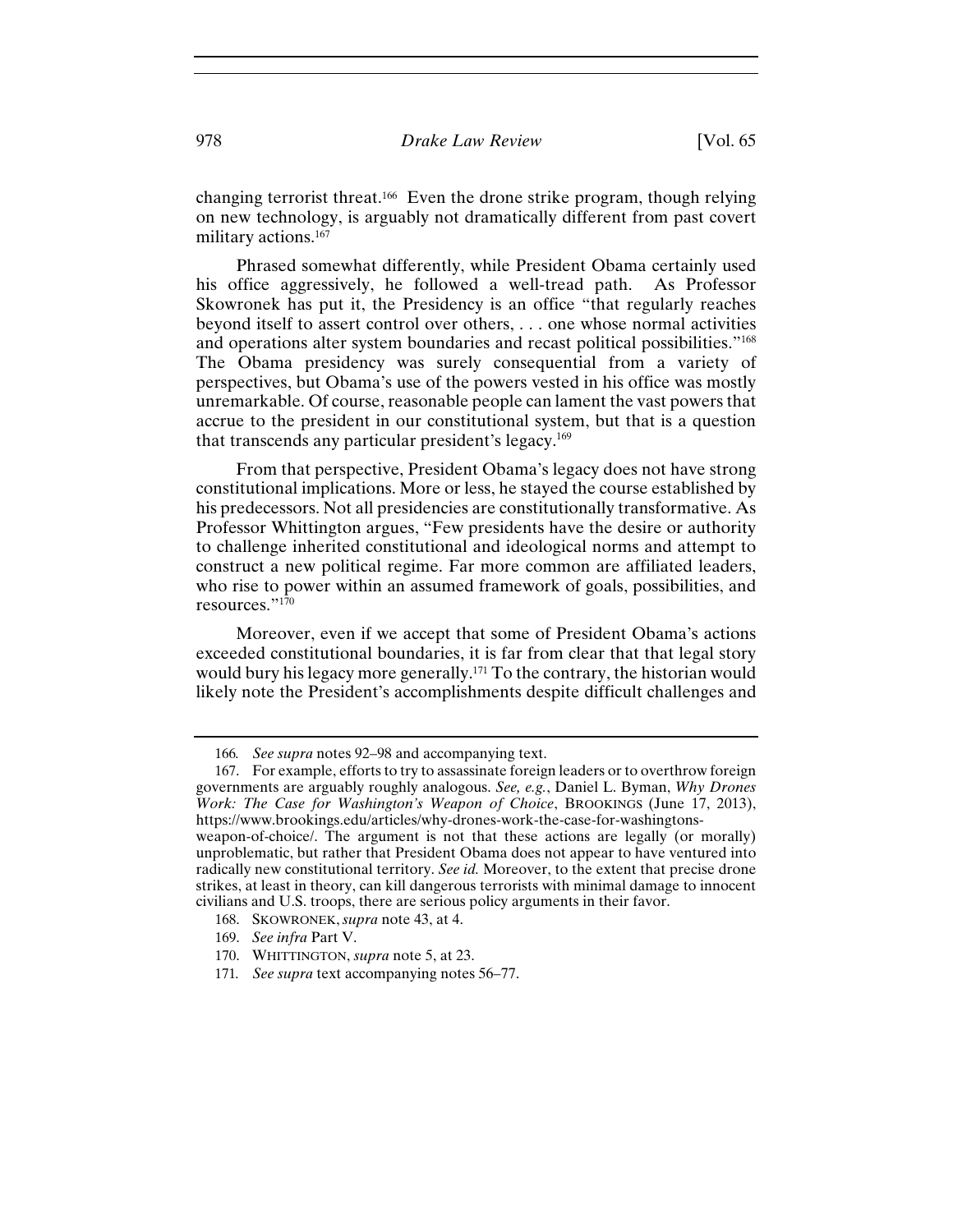a bitter opposition that wasn't willing to work with him on anything. To this extent, the lead story from 2010 to 2016 may be Congress's profound intransigence rather than the Administration's reliance on administrative agencies.172 Similarly, while history may judge some of Obama's military interventions less kindly, in this sphere, too, it must recognize that Congress took no constructive steps to address serious situations.

My objective here is not to be an apologist for President Obama, whose legacy does include some unfortunate blemishes.173 Rather, it is to point out that the court of history often eschews legal analysis, especially when there are plausible legal arguments on either side. However historians come down on Obama's constitutional legacy, they will write the era differently than lawyers would.

#### IV. ENTER PRESIDENT TRUMP

The *x* factor for President Obama's legacy—and for the future of our country—is his successor, President Trump. How will the Trump White House's own constitutional legacy color historians' views of President Obama? Presidents are remembered in part by whom they succeeded and

<sup>172</sup>*. See supra* notes 128–31 and accompanying text.

<sup>173.</sup> For example, President Obama insisted that the Assad regime would cross a "red line" if it used chemical weapons and then failed to act when Assad crossed that line. Greg Jaffe, *The Problem with Obama's Account of the Syrian Red-Line Incident*, WASH. POST (Oct. 4, 2016), http://www.washingtonpost.com/news/postpolitics/wp/2016/10/4/the-problem-with-obamas-account-of-the-Syrian-red-lineincident/?utm\_term=.7702141c3602. *But see* Derek Chollet, *Obama's Red Line, Revisited*, POLITICO MAG. (July 19, 2016), http://www.politico.com/magazine/story/2016 /07/obama-syria-foreign-policy-red-line-revisited-214059 (arguing that Obama's handling of this situation "accomplished everything it set out to do"). Obama himself acknowledged mistakes in his handling of the Libya situation. *See* Dominic Tierney, *The Legacy of Obama's 'Worst Mistake'*, ATLANTIC (Apr. 15, 2016), https://www.theatlantic.com/international/archive/2016/04/obamas-worst-mistake-libya/ 478461/. Even fans of the ACA would acknowledge that the initial rollout of the exchanges was haphazard and unprofessional. *See, e.g.*, Tom Cohen, *Rough Obamacare Rollout: 4 Reasons Why*, CNN (Oct. 23, 2013), http://www.cnn.com/2013/10/22/ politics/obamacare-website-four-reasons/index.html. President Obama also did not take meaningful steps to address the role of money in politics (though admittedly judicial precedent limited his options here). *See, e.g.,* LAWRENCE LESSIG, REPUBLIC LOST? 191– 92, 280–81 (2012). Finally, President Obama's aggressive crackdown on national security whistleblowers and leakers likely harmed both governmental transparency and free speech norms. *See* Eyal Press, *Obama Leaves Trump a Mixed Legacy on Whistle-Blowers*, NEW YORKER (Dec. 7, 2016), http://www.newyorker.com/ news/daily-comment/obama-leaves-trump-a-mixed-legacy-on-whistle-blowers.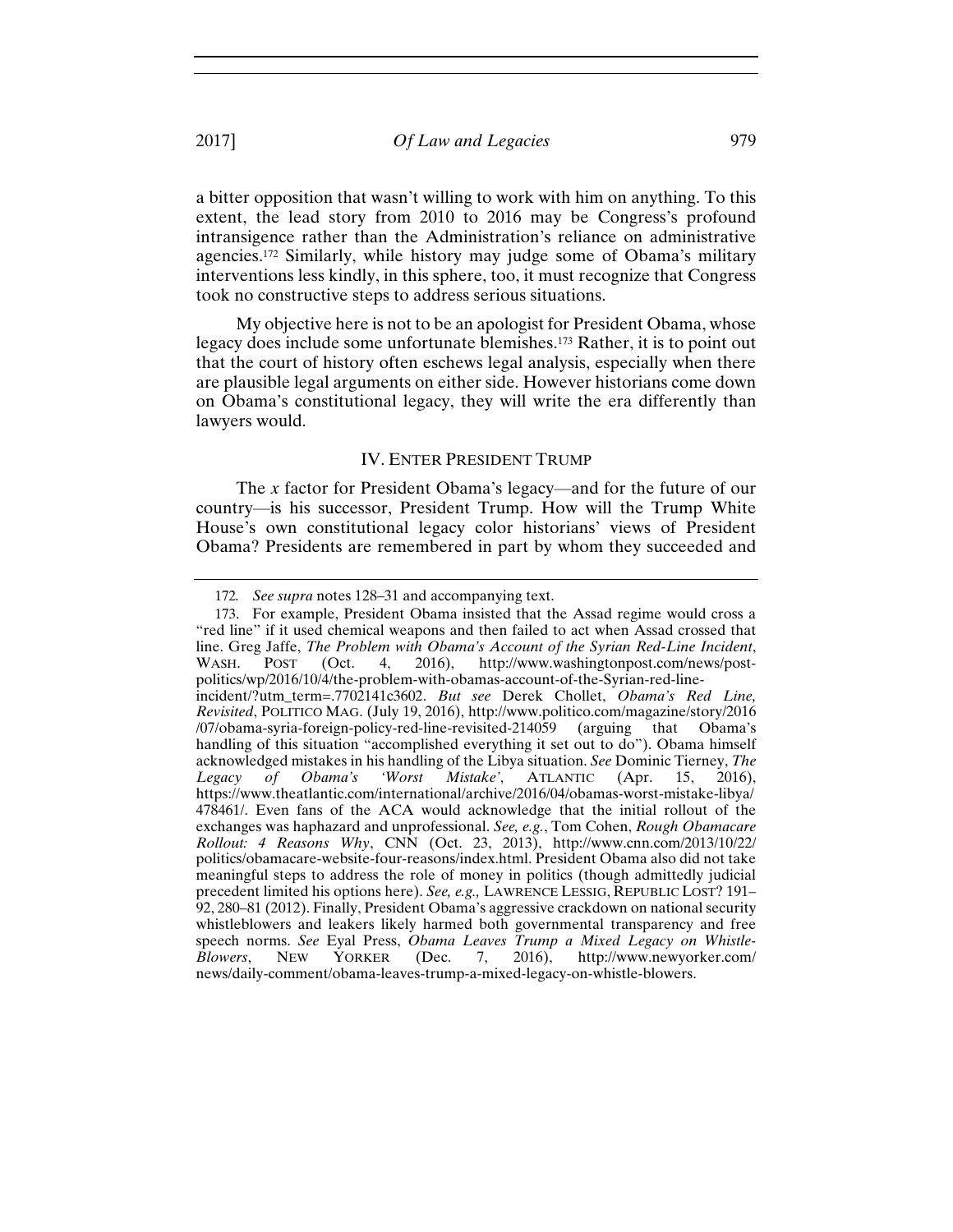preceded. Lincoln's legacy, for instance, is likely enhanced in part by Andrew Johnson's disastrous presidency and the vague sense that Reconstruction might have turned out differently somehow had Lincoln presided over it.174 There is, no doubt, a loony sort of hindsight bias to this; Lincoln (obviously) was dead when Johnson was President, so it seems odd to judge him by events and decisions over which he had no control. But we make sense of events and public figures by comparing them to other things we know, and historians glean insights by comparing presidents within the same era.<sup>175</sup>

 Only half a year into the Trump Administration, it is too early to make any definitive assessments, but the early months suggest he does not take the rule of law seriously. President Trump's decision to fire FBI Director James Comey, who was investigating possible collusion between the Trump presidential campaign and Russia, appears to be an obstruction of justice reflecting disregard for the rule of law and important governmental institutions.176 Even if Trump himself did not collude with the Kremlin, his action interfering with an ongoing investigation eliminated vital institutional checks within the Executive Branch.177 Similarly, President Trump's refusal to divest his assets to mitigate potential conflicts of interest indicates that he will put his personal interests above legal norms.<sup>178</sup> Indeed, Trump's apparent willingness to accept benefits from foreign governments, such as payments from governments whose officials stay in his hotels, creates an avoidable Emoluments Clause issue.179

More generally, President Trump seems utterly ignorant of and indifferent to the law. The President's open disdain of judges who rule

<sup>174</sup>*. See* FONER, RECONSTRUCTION, *supra* note 25, at 184.

<sup>175.</sup> *See* SKOWRONEK, *supra* note 43, at 8 ("Certainly it is no accident that the presidents most widely celebrated for their mastery of American politics have been immediately preceded by presidents generally judged politically incompetent.").

<sup>176.</sup> *See* David Cole, *Trump's Constitutional Crisis*, N.Y. REV. BOOKS (May 10, 2017), www.nybooks.com/daily/2017/05/10/trumps-constitutional-crisis-James-Comey. 177*. See id.*

<sup>178</sup>*. See* Elizabeth Drew, *Trump: The Presidency in Peril*, N.Y. REV. BOOKS (June 22, 2017), www.nybooks.com/articles/2017/06/22/trump-presidency-in-peril.

<sup>179</sup>*. See* Norman L. Eisen et al., *The Emoluments Clause: Its Text, Meaning, and Application to Donald J. Trump* 16, 18–21, GOVERNANCE STUDIES BROOKINGS (DEC. 16, 2016), https://www.brookings.edu/wp-content/uploads/2016/12/gs\_121616\_ emoluments-clause1.pdf. Admittedly, there is no precedent fleshing out the Emoluments Clause, but there are certainly colorable arguments that President Trump is violating the Clause. *See id*.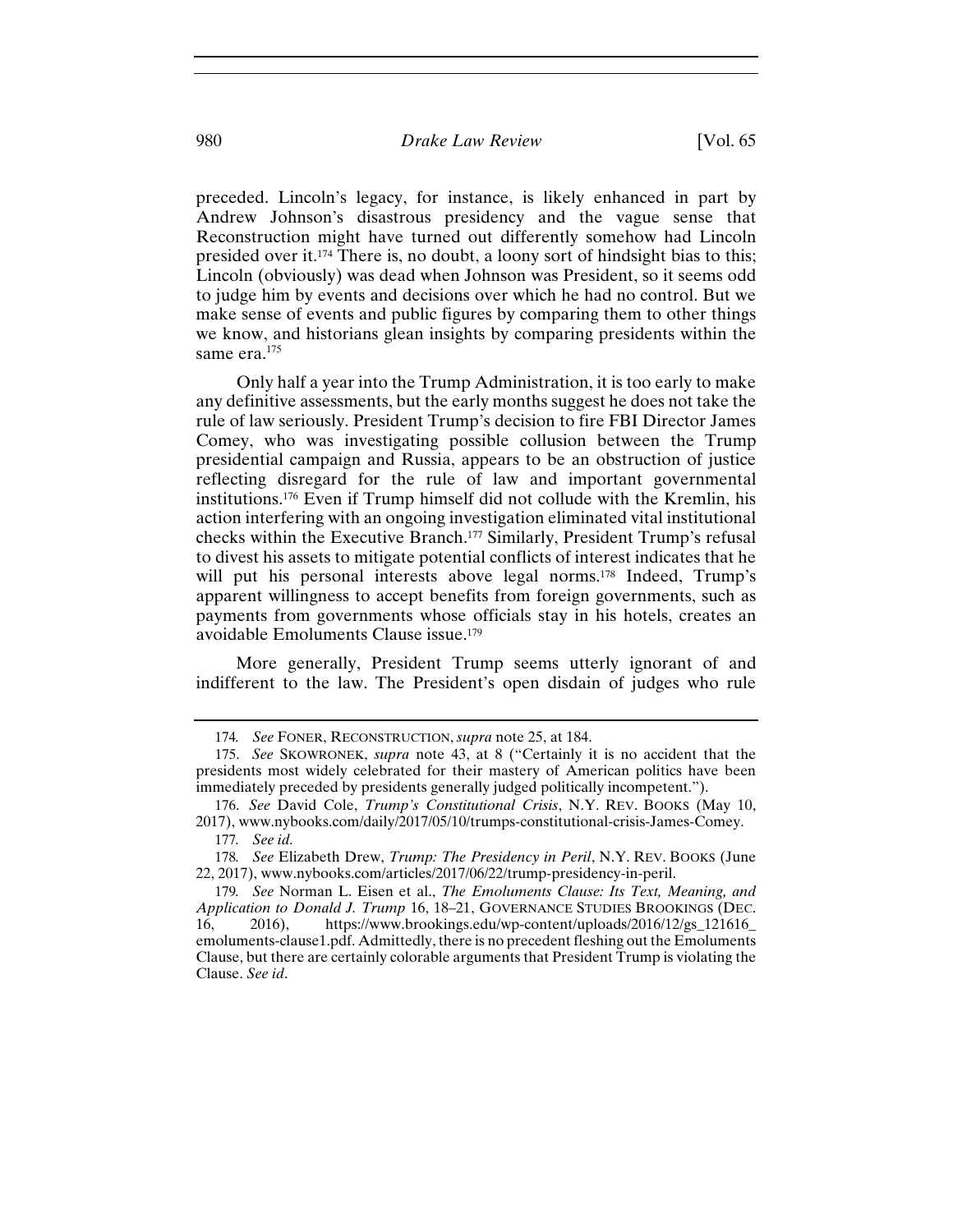against him suggests he sees constitutional conflict not as an opportunity to articulate a constitutional vision, but as a political stage on which to flex his muscles and denigrate anyone who stands in his way.180 It is not simply that Trump does not know much about the Constitution; it is that he seems proud of his ignorance and uninterested in the constitutional rules and standards that define his own power.<sup>181</sup> Time will shed more light on whether Trump is truly lawless or merely obnoxious, but the early months of his Administration suggest a man whose knowledge of and respect for the Constitution are remarkably low for a U.S. president.

Will President Obama seem constitutionally scrupulous by comparison, or, as Professor Somin argues, should he be blamed for transgressions that left President Trump with a "loaded gun?"182 It is too early to answer this question definitively, but I find the "loaded gun" theory overblown. For one, most of the constitutional questions arising so far during the Trump presidency largely have nothing to do with President Obama's example. Furthermore, even if President Trump were to follow Obama's aggressive use of the administrative state, for instance, the reliance on administrative agencies is hardly a phenomenon tied to one predecessor. Presidents had progressively augmented the Executive's authority long before Obama took office.183 President Obama may have contributed to this phenomenon, but the office he took over was already a very powerful one.184 If Trump found a loaded gun in the Oval Office, it was a gift from decades of predecessors, not just one.185

Additionally, even if President Obama sometimes exceeded constitutional limits, he never lost sight of the Constitution. When the

<sup>180</sup>*. See* Kristine Phillips, *All the Times Trump Personally Attacked Judges—and Why His Tirades Are 'Worse than Wrong'*, WASH. POST (Apr. 26, 2017), https://www.washingtonpost.com/news/the-fix/wp/2017/04/26/all-the-times-trumppersonally-attacked-judges-and-why-his-tirades-are-worse-than-wrong/?utm\_term =.f0cd5ca56256.

<sup>181.</sup> *See* Sanford Levinson & Mark A. Graber, *The Constitutional Powers of Anti-Publian Presidents: Constitutional Interpretation in a Broken Constitutional Order,*  CHAPMAN L. REV. (forthcoming 2018) (manuscript at 7), https://papers.ssrn.com/ sol3/papers.cfm?abstract\_id=3028725.

<sup>182</sup>*.* Somin, *supra* note 109.

<sup>183.</sup> POSNER & VERMEULE, *supra* note 19, at 5–7 (discussing the tremendous power of the U.S. President over the vast federal bureaucracy); Kagan, *supra* note 122, at 2246 ("We live today in an era of presidential administration.").

<sup>184</sup>*. See* POSNER & VERMEULE, *supra* note 19, at 5–7.

<sup>185</sup>*. Contra* Somin, *supra* note 109.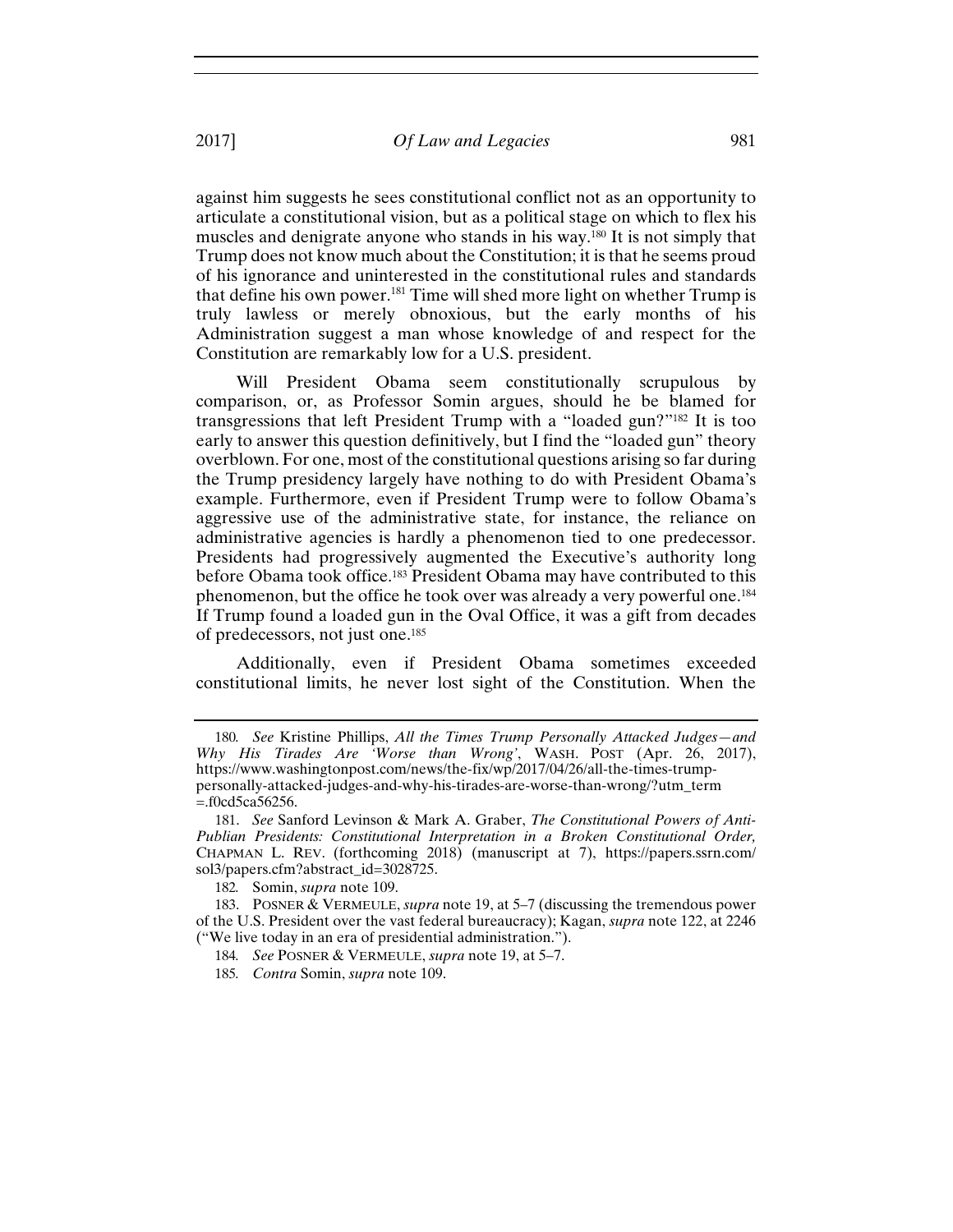Obama Administration took controversial constitutional actions, it sought to justify them with the language of the law.186 The legal arguments may sometimes have been unconvincing (especially to political opponents), but the Administration offered serious constitutional explanations for its actions.187

The contrast with the Trump Administration is stark. If President Trump does not disdain the law, he certainly gives the appearance of doing so. Obama was no Lincoln, but Trump may well be another Nixon—that is, a president determined to abuse his office to enhance his own power and insulate himself from legal consequences. This is, after all, a man reportedly looking into using the pardon power to pardon not only his family members, but also himself.188 It is still early in his Administration, and, perhaps in hindsight, President Trump will not look so bad. So far, however, Trump seems to view the law as a political weapon or a pesky technicality.<sup>189</sup> President Obama, by comparison, was constitutionally devout.

#### V. CONSIDERING CONSTITUTIONAL DYSFUNCTION

The more important question may be not how history will judge President Obama after the Trump years, but how it will judge the Constitution. It is no secret that the country and Congress are bitterly divided along party lines.190 These deep divisions make it very difficult for Congress to act, leaving most policymaking in the hands of the executive branch.191

<sup>186</sup>*. See, e.g.,* REPORT ON THE LEGAL AND POLICY FRAMEWORKS GUIDING THE UNITED STATES USE OF MILITARY FORCE AND RELATED NATIONAL SECURITY OPERATIONS (Dec. 2016), https://www.justsecurity.org/wp-content/uploads/2016/12/ framework.Report\_Final.pdf.

<sup>187</sup>*. See, e.g.*, *id.* at ii (issuing report "to enhance the public's understanding of the legal and policy principles that have guided U.S. national security operations").

<sup>188</sup>*. See, e.g.*, Jonathan Turley, *Yes, Trump Can Legally Pardon Himself or His Family. No, He Shouldn't*, WASH. POST (July 21, 2017), https://www.washington post.com/outlook/yes-trump-can-legally-pardon-himself-or-his-family-no-he-shouldnt/ 2017/07/21/6134fb12-6e2d-11e7-b9e2-2056e768a7e5\_story.html?utm\_term =.bf98f8ccdd4c.

<sup>189</sup>*. See supra* notes 179–82 and accompanying text.

<sup>190</sup>*. See Political Polarization in the American Public: How Increasing Ideological Uniformity and Partisan Antipathy Affect Politics, Compromise and Everyday Life*, PEW RES. CTR.(June 12, 2014), http://www.people-press.org/2014/06/12/political-polarization -in-the-american-public/.

<sup>191.</sup> *See* POSNER & VERMEULE, *supra* note 19, at 11 (noting that the Executive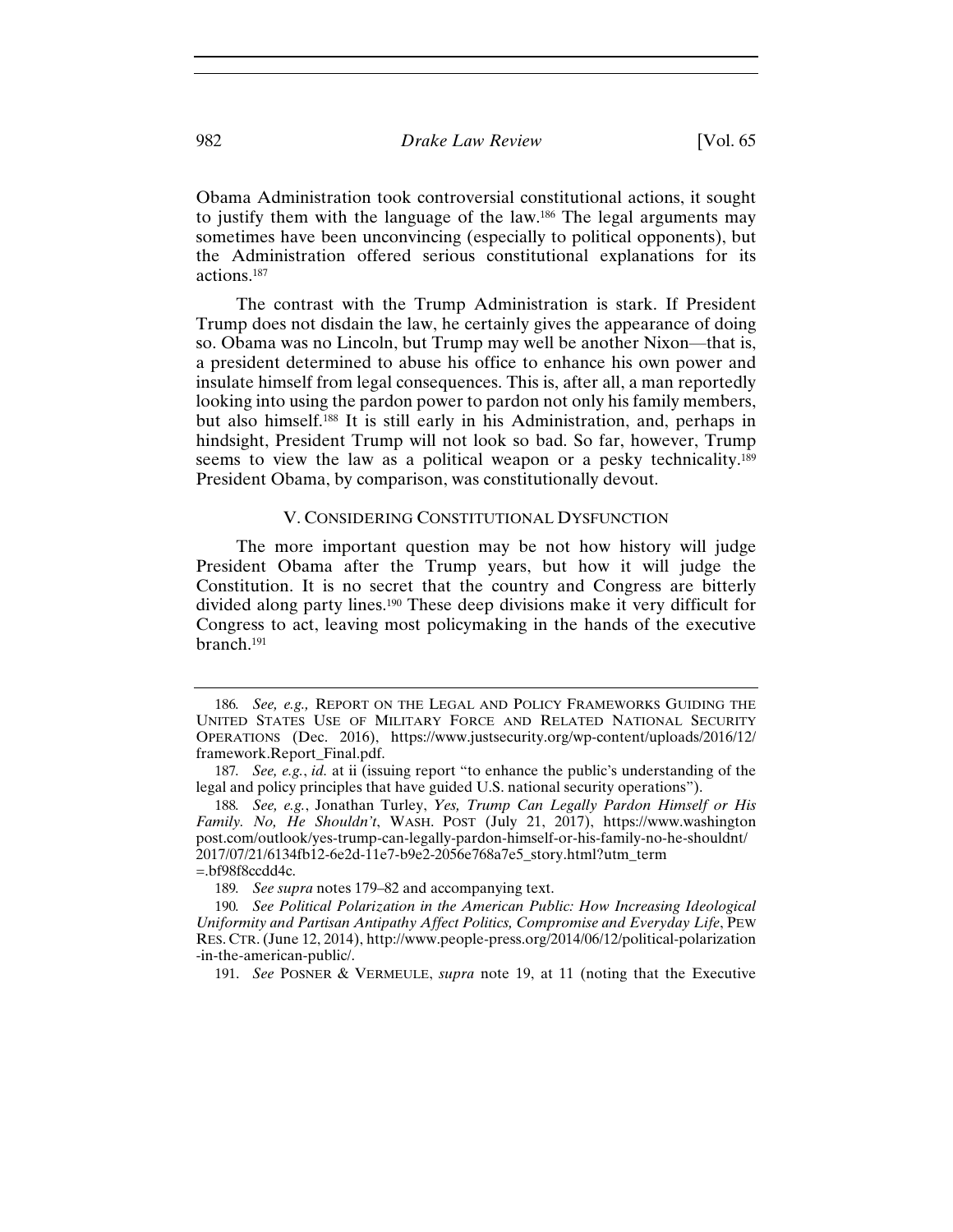If your party controls the White House, this may not seem like such a bad thing, but this arrangement deprives the country of democratic deliberation about many important policy issues. It also results in policies more easily changed by future administrations, as new regulations can supplant old ones, generally without congressional input. Of course, administrative procedures like notice-and-comment rulemaking are arduous and time-consuming, $192$  but, at least in theory, each new administration can roll back the previous administration's accomplishments without engaging democratically elected legislators.<sup>193</sup> The result is not coherent, long-term policy, but rather a series of policy reversals as the presidency flips between political parties.

The Constitution does not explicitly confer this policymaking power on the President, but in practice, all the checks and balances that make it difficult for Congress to act funnel such discretion to the President.194 This phenomenon should force us all to ask whether our Constitution is functioning well. The Framers wanted to foster deliberation and check legislative excess,195 but instead legislators frequently abdicate their policymaking responsibilities altogether. Presidents, thus, enjoy great de jure power and even greater de facto power.<sup>196</sup> To the extent many find this phenomenon troubling,<sup>197</sup> we should admit it is a problem that far transcends any one president.198

Branch drives policymaking in the United States).

<sup>192.</sup> *See* David L. Franklin, *Legislative Rules, Nonlegislative Rules, and the Perils of the Short Cut*, 120 YALE L.J. 276, 278 (2010).

<sup>193.</sup> *See* Kagan, *supra* note 122, at 2347 (noting that Congress "cannot often marshal the resources necessary to overturn administrative actions backed by" the President).

<sup>194</sup>*. See* POSNER & VERMEULE, *supra* note 19, at 5–7, 11 (describing the Executive's tremendous power).

<sup>195</sup>*. See, e.g.*, Martin H. Redish & Elizabeth J. Cisar, *"If Angels Were to Govern": The Need for Pragmatic Formalism in Separation of Powers Theory*, 41 DUKE L. J. 449, 489 (1991) (discussing *Bowsher v. Synar* and *INS v. Chadha*).

<sup>196</sup>*. See* POSNER & VERMEULE, *supra* note 19, at 11.

<sup>197.</sup> Professor Daryl Levinson argues that this narrow focus on the power of the presidency (and related questions of structural constitutional law) centers too much on government institutions at the expense of "the coalitions of policy-seeking political actors—comprising officials, voters, parties, politicians, interest groups, and other democratic-level actors—that compete for control of these government institutions and direct their decisionmaking." Daryl J. Levinson, *Foreword: Looking for Power in Public Law*, 130 HARV. L. REV. 31, 40 (2016).

<sup>198.</sup> *See, e.g.*, Kathryn A. Watts, *Controlling Presidential Control*, 114 MICH. L. REV. 683, 726 (2016) ("[P]residential control over the regulatory state is here to stay. It has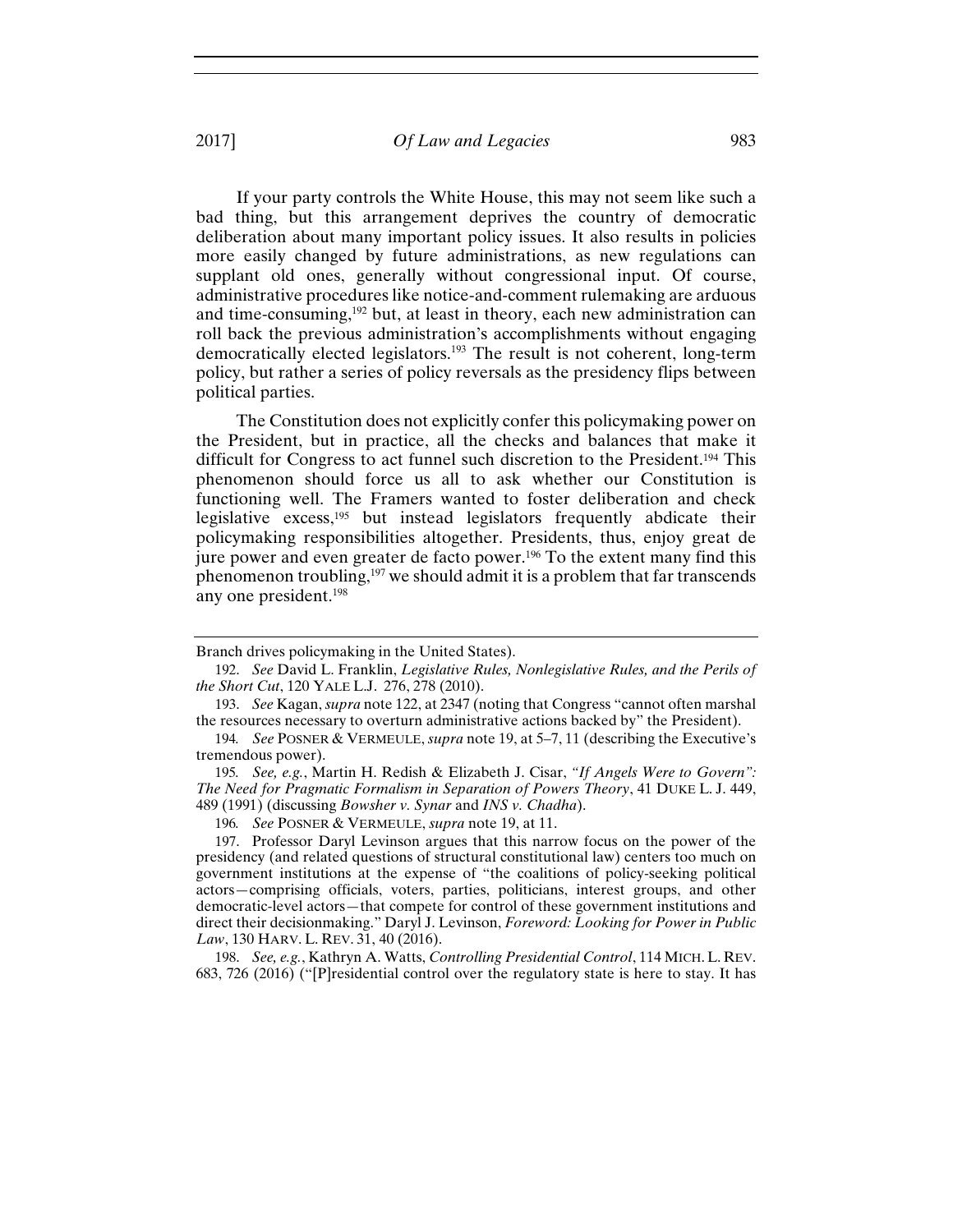# 984 *Drake Law Review* [Vol. 65

This acknowledgement need not imply the illegitimacy of the administrative state writ large. I, for one, generally support the legitimacy of administrative agencies, but nevertheless consider it problematic when most federal policymaking happens outside Congress.199 Regardless of our political views, we should all ask if the Constitution is working properly when Congress is so impotent.

The Obama years also raise other questions about the Constitution. If historians ultimately do not judge President Obama's constitutional transgressions too harshly, what would that assessment tell us about our nation's fundamental law? The fact that Presidents Jefferson, Lincoln, and Truman (and others), despite apparent constitutional violations, rate highly suggests that constitutional law sometimes, perhaps even usually, gives way to political reality. Given these examples, why should we care about the legalist analysis—at least where we don't have an actual case pending in court?200

One answer might be that law does matter, but only when its requirements are clear. On this view, because the Constitution is underdeterminate, presidents have substantial leeway to push the Constitution's boundaries so long as they do not clearly violate it.201 Some of President Obama's actions were constitutionally questionable, but plausible legal arguments could still be made in their favor. Similarly, President Lincoln was able to offer plausible, if contestable, constitutional justifications for most of his actions.<sup>202</sup> This may suggest that the historical and legalist legacies are interconnected. Were a president to violate the Constitution blatantly, the historian (like the judge) will so rule. But where the president's actions are within the range of plausibility, the historian will more likely turn to nonlegalist factors.

become woven into the fabric of the regulatory state, and it occurs regardless of the political party in the White House.").

<sup>199</sup>*. See* Eric Berger, *Individual Rights, Judicial Deference, and Administrative Law Norms in Constitutional Decision Making*, 91 B.U. L. REV. 2029, 2101–02 (2011).

<sup>200</sup>*. See* Levinson, *Was the Emancipation Proclamation Constitutional?*, *supra* note 47, at 1149–51.

<sup>201</sup>*. See* Charlie Savage, *Shift on Executive Power Lets Obama Bypass Rivals*, N.Y. TIMES (Apr. 22, 2012), http://www.nytimes.com/2012/04/23/us/politics/shift-onexecutive-powers-let-obama-bypass-congress.html?pagewanted=all.

<sup>202</sup>*. See, e.g.*, The Prize Cases, 67 U.S. 635, (1862) (upholding legality of Union blockades); Levinson, *Was the Emancipation Proclamation Constitutional?*, *supra* note 47, at 1140 (suggesting, but not endorsing, constitutional arguments in favor of Emancipation Proclamation's applicability to Confederate states but not border states).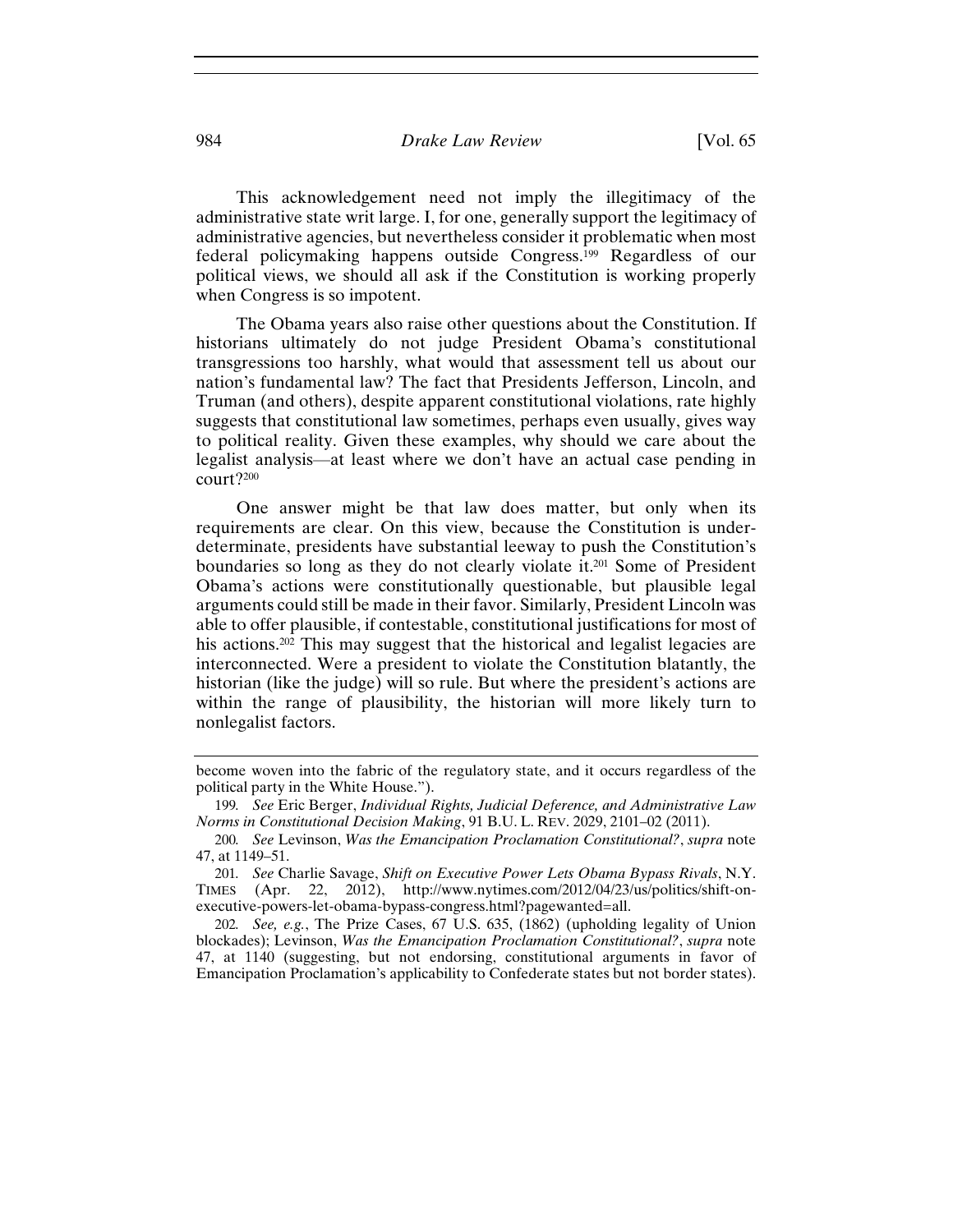There may be some truth to this hypothesis, but there is also more to it. Society mostly evaluates presidents' legacies by nonlegalist criteria.203 We condemn Nixon and praise Lincoln not because Lincoln's constitutional transgressions were "closer" legal questions, but because we consider Nixon's goals corrupt and Lincoln's righteous.204 Put differently, most people care more about normative concerns than legalist analysis.

Norms, after all, are the foundation for public support. Nixon's corruption lost him public support, including from his own party.205 When his public support evaporated, Nixon's legal violations suddenly mattered a great deal.<sup>206</sup> By contrast, though Lincoln and Obama both went through periods of unpopularity, both maintained enough public support to protect them enough from widespread charges of illegality. On this account, popular opinion matters more than formal legal analysis, at least for presidents.

It also matters which constitutional provisions and values are in play. Constitutional provisions are not all created equal, at least not in the public's eye. The Supreme Court unanimously ruled that President Obama had improperly made recess appointments to the National Labor Relations Board, $207$  but outside the legal community, it is unlikely this decision will much affect the Obama legacy. The issue simply lacks the political or moral salience to play a large role in shaping society's broader assessment of the Obama presidency,208 especially given that Obama merely followed the

207. *See* Nat'l Labor Rel. Bd. v. Canning, 134 S. Ct. 2550, 2556–57 (2014). Though the Justices all agreed these recess appointments were invalid, they disagreed strenuously on the reasoning.

208. *See generally* MARK TUSHNET, TAKING THE CONSTITUTION AWAY FROM THE COURTS 9–11 (1999) (contrasting the "thin" Constitution, which represents the document's "fundamental guarantees of equality, freedom of expression, and liberty" and which are central to Americans' national identity, and the "thick" Constitution, which details "how government is to be organized").

<sup>203</sup>*. See* Levinson, *Was the Emancipation Proclamation Constitutional?*, *supra* note 47, at 1150.

<sup>204</sup>*. See supra* notes 38–42 and accompanying text.

<sup>205</sup>*. See The Damaging Legacy of Nixon and Watergate*, CHI. TRIB. (Aug. 7, 2014), www.chicagotribune.com/news/opinion/editorials/ct-edit-nixon-watergate-resign-0807 jm-20140807-story.html (discussing Nixon's resignation as being motivated by his recognition that he had lost public support and would likely be impeached).

<sup>206</sup>*. See* HOUSE COMM. ON THE JUDICIARY,IMPEACHMENT OF RICHARD M. NIXON, PRESIDENT OF THE UNITED STATES, H.R. Rep. No. 1305, 93d Cong., 2d Sess., arts. I–V (1974).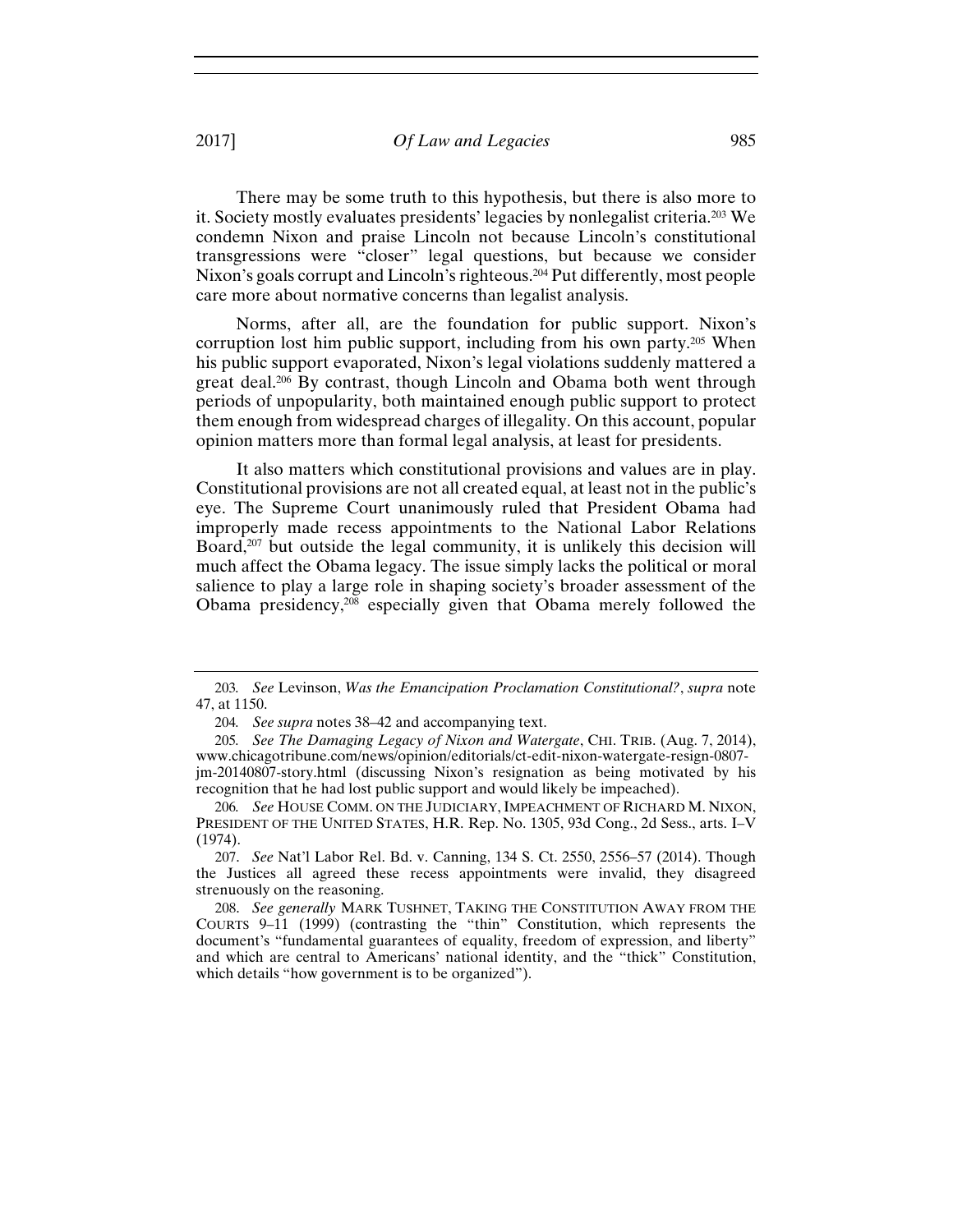# 986 *Drake Law Review* [Vol. 65

example of past presidents.<sup>209</sup> To be sure, the recess-appointments issue is connected to the broader, crucial issue of executive power, and legal scholars could fairly claim that President Obama ought not to have expanded the presidency's already vast powers.<sup>210</sup> For many members of the public, however, seemingly technical questions involving little known constitutional provisions like the Recess Appointments Clause likely lack the political salience to count much towards the President's legacy one way or another.

If there are truths in these hypotheses, we should ask whether society cares less about the Constitution writ large than it professes. Americans purport to revere the Constitution as our nation's civic religion,<sup>211</sup> but they often disagree about what it means and discount evidence militating against their preferred view.212 At the end of the day, people value their own beliefs more than abstract constitutional principles.213 We give Lincoln a constitutional pass because we admire his values and accomplishments. Notwithstanding our sworn fealty to the higher cause of the Constitution, we often insist that our civic religion must fit our values rather than the other way around.214

Perhaps these attitudes, however suppressed, reflect a constitutional vision that is surprisingly closer to the British constitution, which embodies the accumulated wisdom acquired through generations of government.215 As Professor James Randall once explained, the U.S. Constitution, like the British, "is a matter of growth, development, and interpretation."216 Originalists may contest this characterization as a normative matter, but, as a descriptive one, it is hard to dispute that the nation has molded the Constitution to fit its needs through different eras.217 To this extent, our attitudes towards past presidents' constitutional missteps may reflect an unstated recognition that constitutional norms change, that some of those

<sup>209.</sup> *See Canning*, 134 S. Ct. at 2560 ("Presidents have made recess appointments since the beginning of the Republic.").

<sup>210.</sup> *See, e.g.,* Marshall, *supra* note 105, at 792.

<sup>211.</sup> *See* SANFORD LEVINSON, CONSTITUTIONAL FAITH 10–11, 17 (1988).

<sup>212.</sup> *See* Berger, *Rhetoric*, *supra* note 67, at 729.

<sup>213.</sup> *See* RANDALL, supra note 11, at 2 ("Laws and constitutions have importance not in themselves, but because of the social purposes which they embody.").

<sup>214.</sup> *See* Berger, *Rhetoric*, *supra* note 67, at 726.

<sup>215</sup>*. See supra* note 4 and accompanying text.

<sup>216.</sup> RANDALL, *supra* note 11, at 5.

<sup>217</sup>*. See generally* 2 BRUCE ACKERMAN, WE THE PEOPLE 2: TRANSFORMATIONS (1998); RANDALL, *supra* note 11, at 5*.*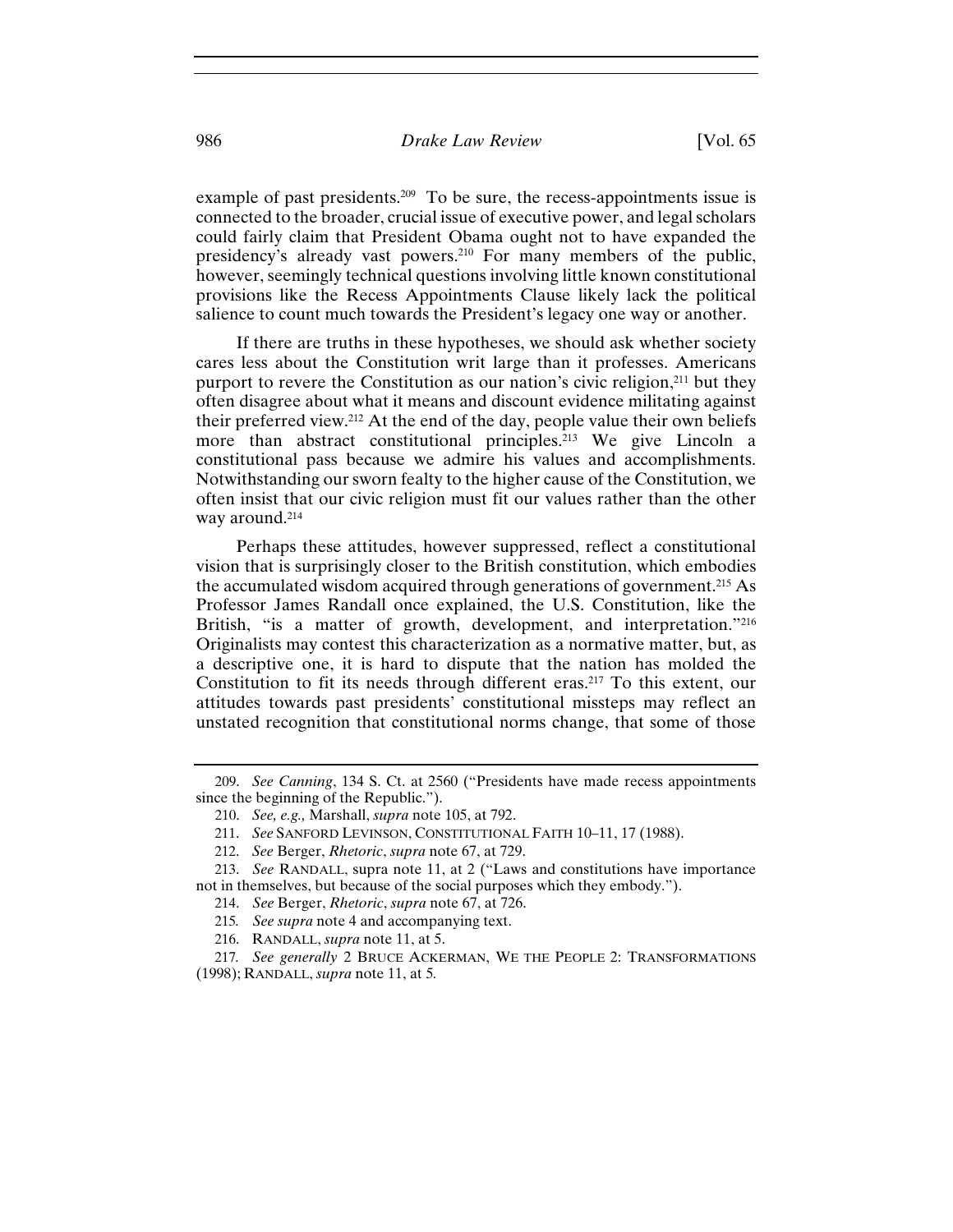norms are more important than others, and that there are higher presidential virtues than constitutional adherence.<sup>218</sup>

In more recent years, we should also ask whether we care less about legalist analysis because we recognize that the Constitution is not working as well as we like to think it is. This attitude may be implicit in our national discourse, but it is rarely explicit.<sup>219</sup> To be sure, some scholars, most notably Professor Sandy Levinson, have emphasized the Constitution's serious defects.220 Levinson, in fact, has called for a new constitutional convention.221 The mainstream public, however, still says it loves its Constitution.222

If we dig a little deeper, however, we find an unstated, yet palpable discomfort with the Constitution. Most Americans today agree that contemporary politics, certainly at the national stage, are dysfunctional.223 Calls for a constitutional convention are growing more frequent and not just within the professoriate.<sup>224</sup> While some (mostly conservative) critics claim they merely want to restore the document's true meaning,225 the implicit acknowledgement is that today's constitutional framework is not serving us well.

The political dysfunction underlying those calls to reform was

221*. See generally* SANFORD LEVINSON, FRAMED: AMERICA'S 51 CONSTITUTIONS AND THE CRISIS OF GOVERNANCE 391–92 (2012).

222. *See* Berger, *Rhetoric*, *supra* note 67, at 726.

<sup>218</sup>*. See, e.g.,* Reva B. Siegel, *Constitutional Culture, Social Movement Conflict and Constitutional Change: The Case of the de facto ERA*, 94 CAL. L. REV. 1323, 1323 (2006) ("Social movements change the ways Americans understand the Constitution.").

<sup>219</sup>*. See* Miguel Schor, The Federalist *as a Primer on Constitutional Design: A Critical Appraisal of Separation of Powers and Written Constitutionalism* (July 24, 2017) 19–21 (unpublished manuscript at 19–21) (on file with author) [hereinafter Schor, The Federalist].

<sup>220</sup>*. See, e.g.*, LEVINSON, OUR UNDEMOCRATIC CONSTITUTION, *supra* note 162, at 11; Miguel Schor, *Constitutional Dialogue and Judicial Supremacy* 21–23 (forthcoming 2017), https://papers.ssrn.com/sol3/papers.cfm?abstract\_id=1730202; Schor, The Federalist*, supra* note 219, at 27.

<sup>223</sup>*. Public Says Dysfunctional Government Is Nation's Top Problem*, PEW RES. CTR. (Oct. 10, 2013), http://www.pewresearch.org/fact-tank/2013/10/10/public-saysdysfunctional-government-is-nations-top-problem/.

<sup>224</sup>*. See, e.g.*, Ashley Balcerzak, *The Constitutional Convention 2016?*, SLATE (Jan. 26, 2016), http://www.slate.com/articles/news\_and\_politics/politics/2016/01/\_liberals \_and\_conservatives\_are\_teaming\_up\_to\_call\_a\_new\_constitutional.html.

<sup>225</sup>*. See, e.g*., *Republican Platform: A Rebirth of Constitutional Government*, GOP, https://gop.com/platform/we-the-people/ (last visited Sept. 11, 2017).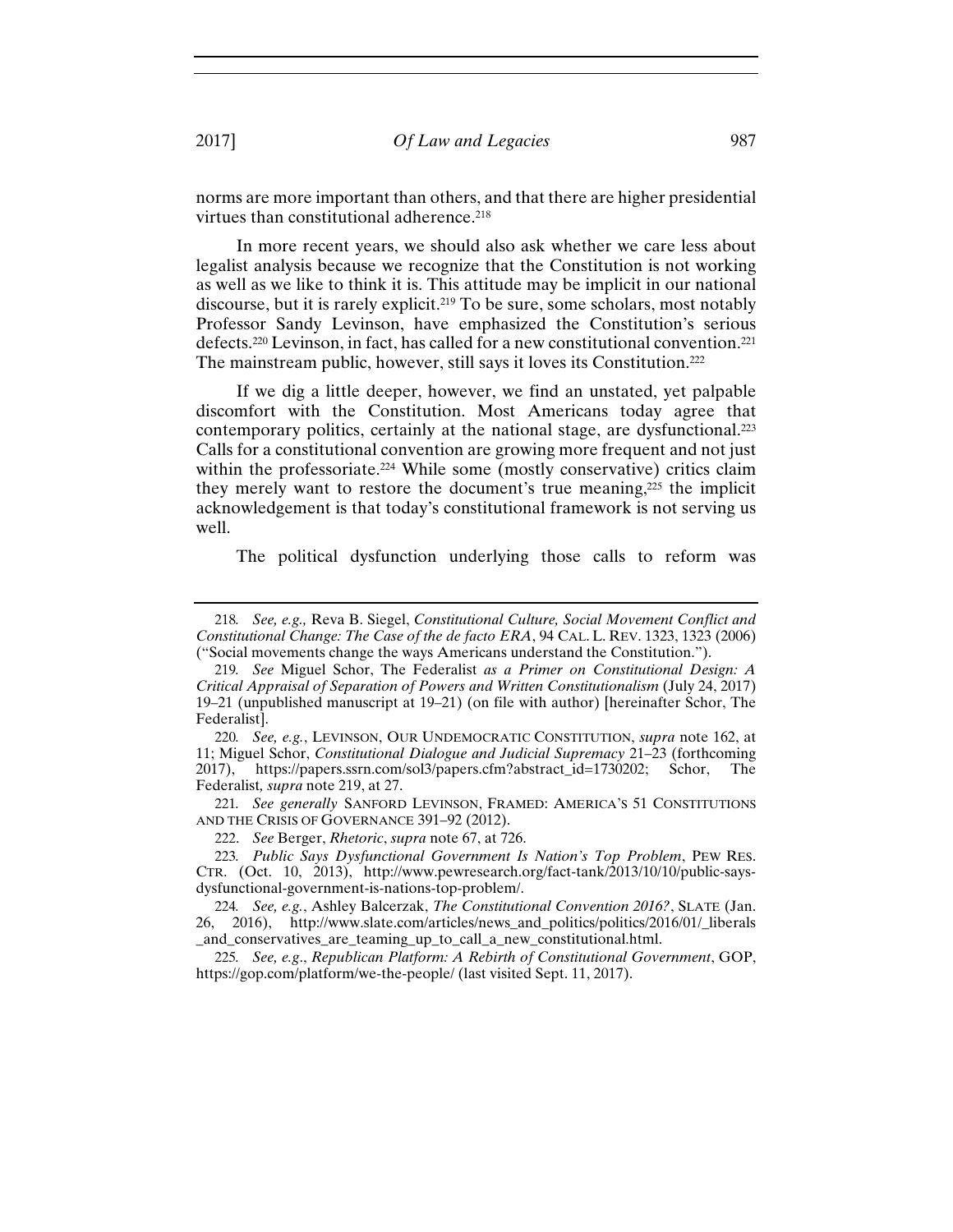especially acute during the Obama years,<sup>226</sup> and whether or not a new convention is the proper remedy, the Constitution deserves some of the blame.227 Our system not only makes it very hard to pass legislation, but it also encourages extremism.228 Various interrelated phenomena such as partisan gerrymandering, political primaries, and winner-take-all voting districts have pushed House representatives to either end of the political spectrum.229

Of these phenomena, gerrymandering is probably the most objectionable as it effectively allows representatives to select their electors, rather than the other way around.230 The Constitution alone does not create this phenomenon, but it tolerates it.231 As a result, new district lines protect incumbents, and Representatives can speak to their bases without worrying about other portions of the electorate.232 Indeed, many Representatives are at far greater risk of losing in a primary to a fellow party member pandering to the base, rather than in the general election to an opponent from the other party.233 Given this environment, most House members have little incentive to cooperate across the aisle, thus further contributing to ideological extremism.234

228*. See id.* at 28–29.

229*. See id.*

230. T. Alexander Aleinikoff & Samuel Issacharoff, *Race and Redistricting: Drawing Constitutional Lines After* Shaw v. Reno, 92 MICH. L. REV. 588, 588 (1993).

231*. See* Vieth v. Jubelirer, 541 U.S. 267 (2004) (upholding partisan gerrymandering against constitutional challenge). The Supreme Court recently heard oral argument in a case that will give it the opportunity to revisit this issue. *See* Gill v. Whitford, 137 S. Ct. 2289 (June 19, 2017) (staying lower court judgment "pending disposition of the appeal in this Court").

232*. See* ALAN WOLFE, DOES AMERICAN DEMOCRACY STILL WORK? 52–56 (2006).

233*. See How Can Republicans Be Both Safer and More Numerous?*, ECONOMIST (Oct. 3, 2013), https://www.economist.com/blogs/democracyinamerica/2013/10/ gerrymandering.

234*. See* THOMAS E. MANN & NORMAN J. ORNSTEIN, IT'S EVEN WORSE THAN IT LOOKS: HOW THE AMERICAN CONSTITUTIONAL SYSTEM COLLIDED WITH THE NEW POLITICS OF EXTREMISM 46 (2012); Christopher Ingraham, *A Stunning Visualization of Our Divided Congress*, WASH. POST (Apr. 23, 2015), https://www.washingtonpost.com/ news/wonk/wp/2015/04/23/a-stunning-visualization-of-our-divided-congress/?utm\_term =.04e14d71ef62.

<sup>226</sup>*. Public Says Dysfunctional Government is Nation's Top Problem*, *supra* note 224.

<sup>227</sup>*. See generally* LEVINSON, OUR UNDEMOCRATIC CONSTITUTION, *supra* note 162, at 25–27.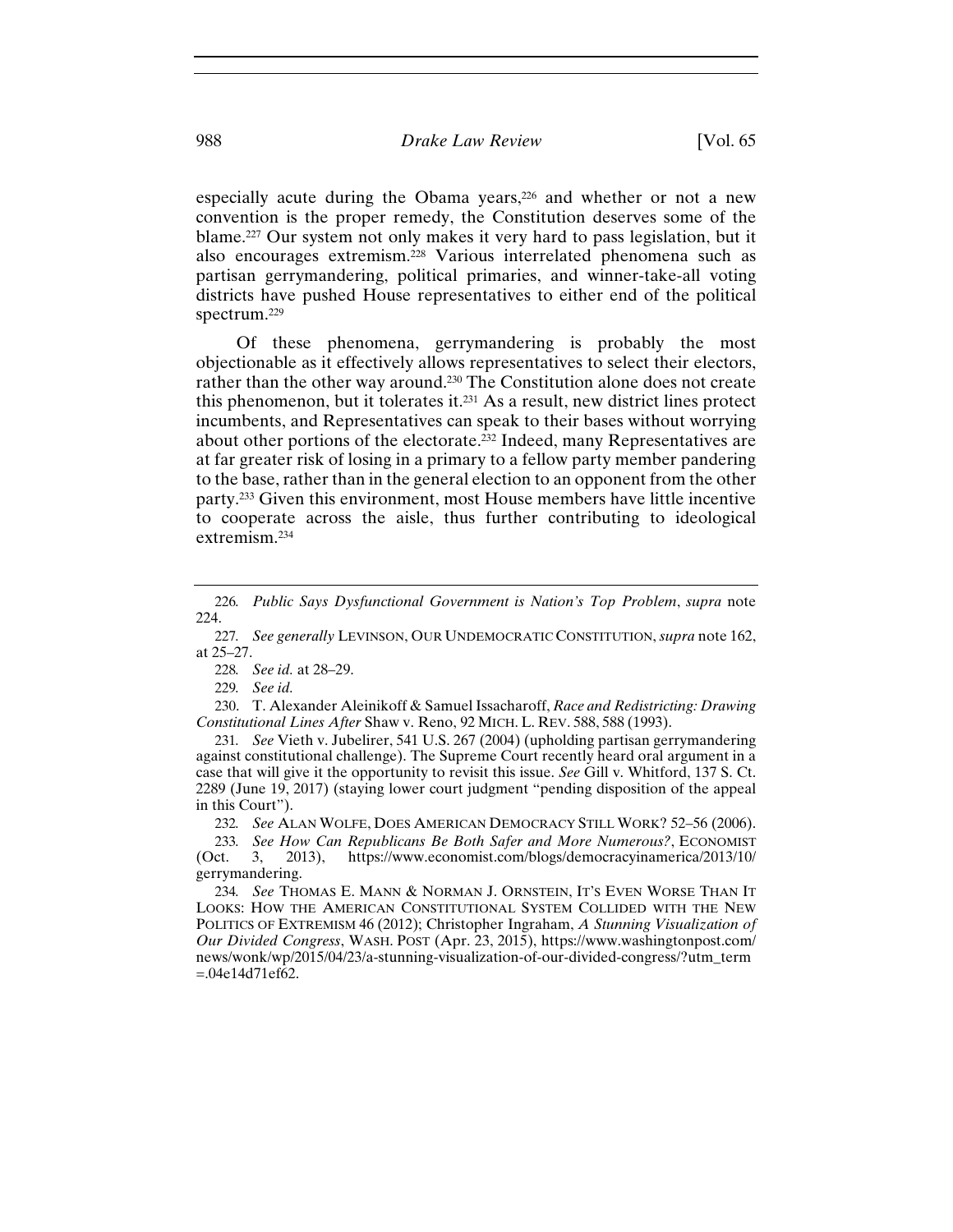The Constitution erects a different kind of districting in the Senate.235 As a result, Senator Mitch McConnell could brazenly admit that his political goal was to ruin the Obama presidency and know that it would probably help him in Kentucky.236 Likewise, Senate Republicans could refuse even to grant a hearing to Chief Judge Merrick Garland, an eminently qualified and fairminded Supreme Court nominee, and find that their tactic worked.237 By giving disproportionate political power to smaller states, the Constitution creates further potential for democratic minorities to thwart the will of the majority.238 Along similar lines, the Electoral College disproportionately weighs smaller states so that Donald Trump could win the 2016 election despite losing the popular vote by about 3 million votes.<sup>239</sup>

Critics of the contemporary Republican Party must accept that our electoral structures in 2016 richly rewarded the Republicans' behavior. Indeed, what appears to be "bad faith hardball" to some is shrewd political strategy to others.240 The Republicans' vitriolic opposition to President Obama seemed beyond the pale to many observers.241 However, just as constitutional structures encouraged and permitted Republicans to obstruct Obama's agenda, so too did they help the GOP claim victory in 2016. Of course numerous factors contributed to these outcomes, but constitutional structures were among them.

How then do we assess the success of a Constitution that rewards politicians who relentlessly seek to sabotage their opponents? Similarly, how do we assess a political system that pushes most major policy decisions into a complex web of administrative bureaucracy far beyond the attention and

<sup>235.</sup> *See* LEVINSON, OUR UNDEMOCRATIC CONSTITUTION, *supra* note 162, at 49–51.

<sup>236.</sup> *See* LEVINSON, AN ARGUMENT OPEN to ALL, *supra* note 92, at 195.

<sup>237</sup>*. See* Ariane de Vogue, *How McConnell Won, and Obama Lost, the Merrick Garland Fight*, CNN POL. (Nov. 9, 2016), http://www.cnn.com/2016/11/09/politics/ merrick-garland-supreme-court/index.html.

<sup>238.</sup> *See* Adam Liptak, *Smaller States Find Outsize Clout Growing in Senate*, N.Y. TIMES, http://www.nytimes.com/interactive/2013/03/11/us/politics/democracytested.html (last visited Sept. 27, 2017) [hereinafter Liptak, *Smaller States*].

<sup>239.</sup> *See* LEVINSON, OUR UNDEMOCRATIC CONSTITUTION, *supra* note 162, at 81–93 (critiquing our "dreadful" system for electing the President); Gregory Krieg, *It's Official: Clinton Swamps Trump in Popular Vote*, CNN (Dec. 22, 2016), http://www.cnn.com/2016/12/21/politics/donald-trump-hillary-clinton-popular-votefinal-count/index.html.

<sup>240</sup>*. See* Tushnet, *supra* note 140, at 523–29.

<sup>241</sup>*. See supra* note 131 and accompanying text; *see, e.g.*, Grunwald, *supra* note 130.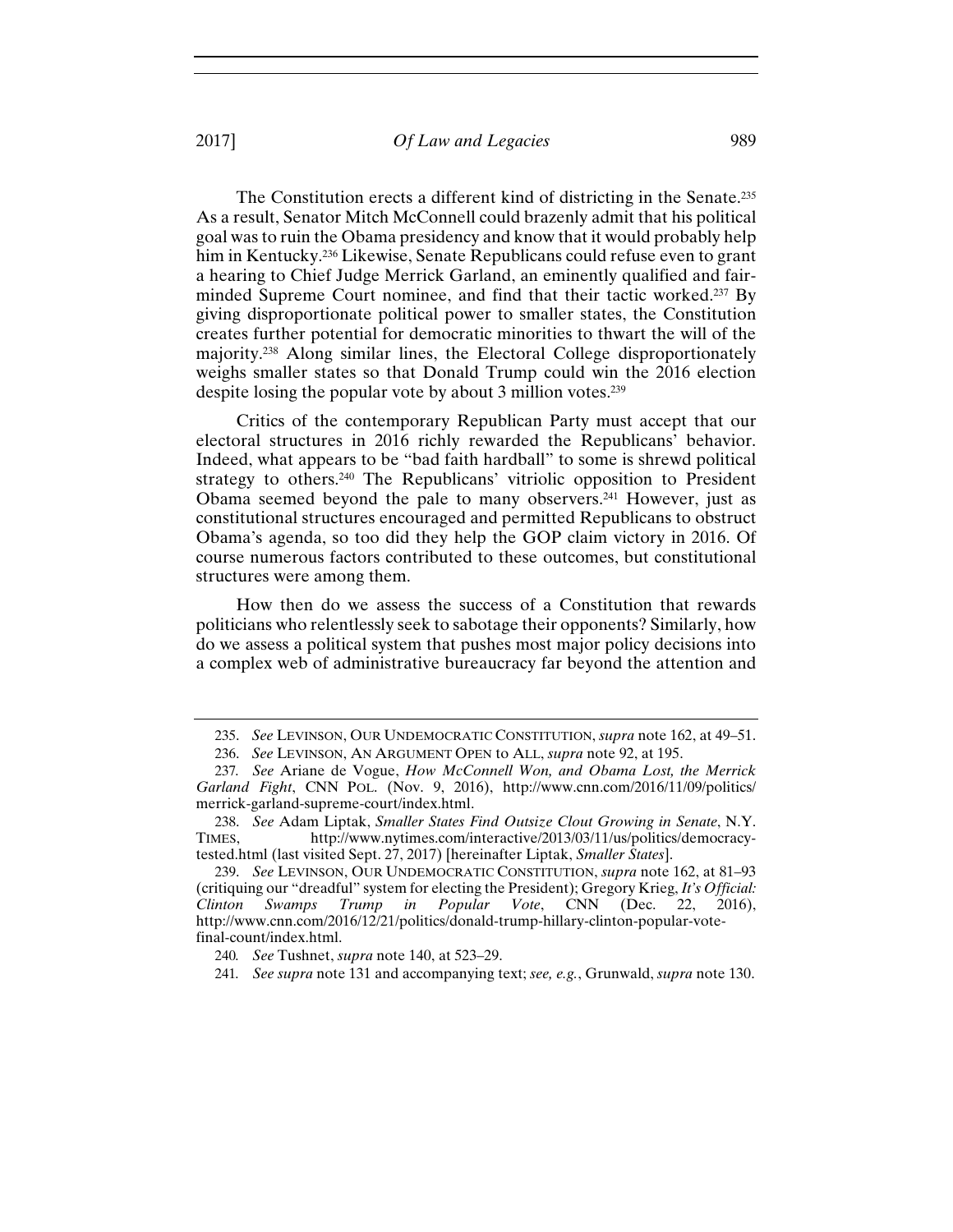understanding of most ordinary citizens?242 And how do we assess a constitutional system in which presidents can repeatedly take unilateral military action without any meaningful check?<sup>243</sup>

One common answer has been that we must endure the Constitution's inefficiencies to stave off authoritarianism. But legislative inefficiency and gridlock have worsened, and the executive branch's power has grown.244 Now we have a President whom many fear has authoritarian impulses.<sup>245</sup> Perhaps these fears are overblown, but, if they are not, this is where the Constitution must prove its worth. We may tolerate governmental dysfunction if we know that it is the price we pay to keep despotism in check. In reality, though, by funneling so much power to the Executive Branch, the Constitution might enable, rather than prevent, despotism. What if the Constitution creates dysfunction and fails to check authoritarianism?

This question is hardly academic. The traditional view is that public institutions and popular opinion check presidential ambitions.246 Trump has already demonstrated his disdain for institutions, for instance, by firing an FBI Director conducting an investigation the President deemed threatening.247 Perhaps other public institutions can check the President, but as this piece goes to press, it is unclear whether or how they will.

It's also unclear whether popular opinion today offers a meaningful check. Though Trump's approval ratings are historically low for a new

<sup>242</sup>*. See* POSNER & VERMEULE, *supra* note 19, at 11–12.

<sup>243.</sup> To the extent many military decisions occur mostly in secret, even public opinion cannot offer much check. *Cf*. Adrian Vermeule*, Our Schmittian Administrative Law,* 122 HARV. L. REV. 1095, 1096 (2009) (discussing legal "black holes" explicitly exempting administrative agencies from administrative law and "grey holes" providing "constraints . . . so insubstantial that they pretty well permit government to do as it pleases").

<sup>244.</sup> Dana Nelson, *The Growth of Executive Power Has Turned Politics into War*, WASH. POST (Mar. 8, 2016), https://www.washingtonpost.com/news/in-theory/wp/2016/ 03/08/the-growth-of-executive-power-has-turned-politics-into-war/?utm\_term= .b4c581e95985.

<sup>245</sup>*. See, e.g.*, David Frum, *How to Build an Autocracy*, ATLANTIC (Mar. 2017), https://www.theatlantic.com/magazine/archive/2017/03/how-to-build-an-autocracy/ 513872/; The Times Editorial Board, *Trump's Authoritarian Vision*, L.A. TIMES (Apr. 4, 2017), http://www.latimes.com/projects/la-ed-trumps-authoritarian-vision/.

<sup>246</sup>*. See generally* BRUCE A. ACKERMAN, THE DECLINE AND FALL OF THE AMERICAN REPUBLIC 32–33 (2010) (discussing the president's relationship with the "polity" and "a vast bureaucratic machine").

<sup>247</sup>*. See supra* Part IV.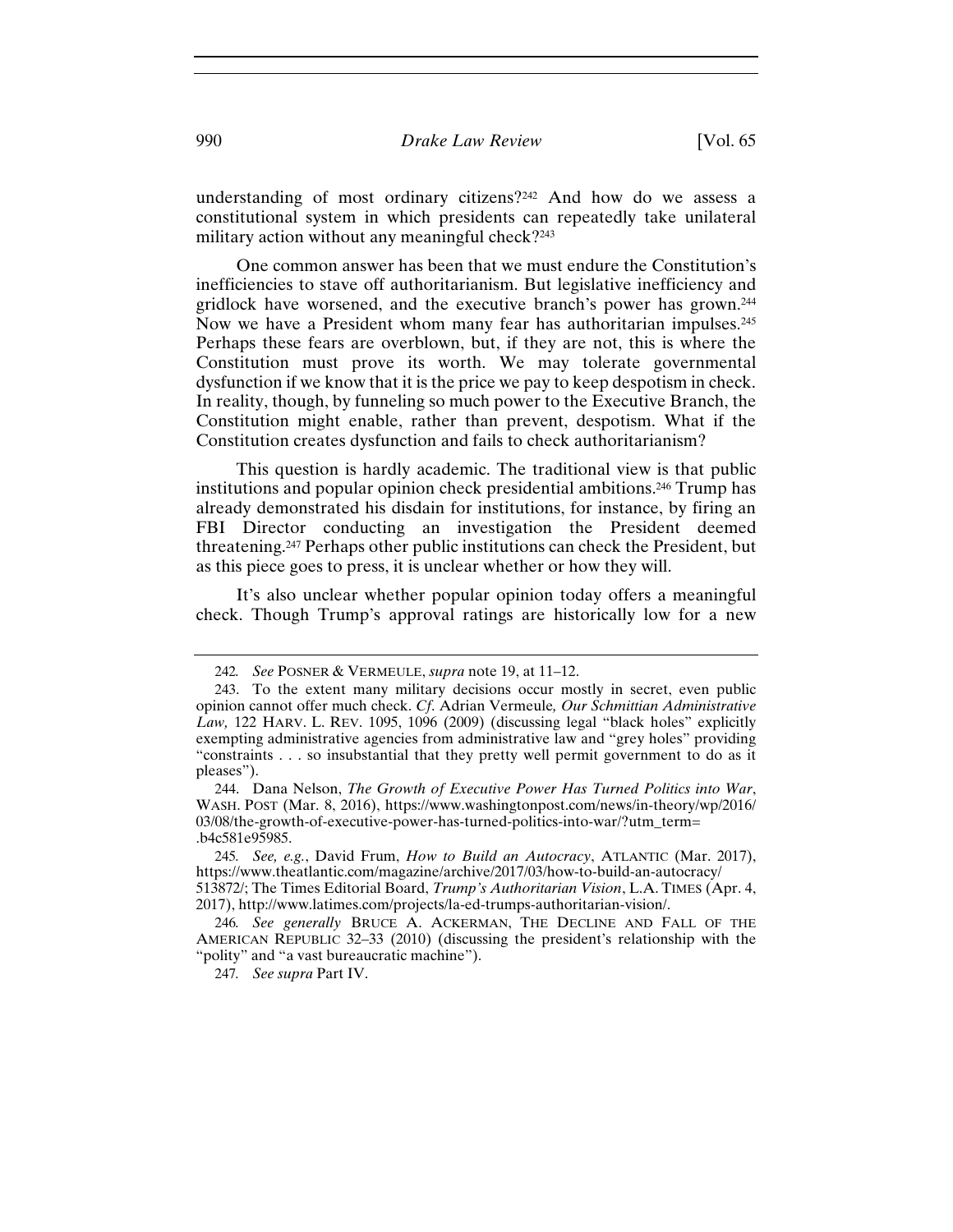president,248 he can claim that he won the election (albeit not the popular vote) and therefore enjoys a popular mandate to carry out his agenda. While opposition to Trump is high, there remains a significant segment of the population that approves of him or at least strongly prefers him to any alternative from the Democratic Party. This segment of the population will likely give President Trump a long leash, and the President knows it. Similarly, while Trump's behavior clearly makes congressional Republicans nervous, for at least the time being, they know they must stay on good terms with him to advance their own legislative goals. Perhaps Trump will someday cross some line to alienate fellow Republicans, but opponents should not hold their breath. After all, most Republicans have stuck with Trump so far.

These are good reasons for pessimism, but it is important to remember that just because the Constitution has contributed to these problems does not mean that it is a failure. Our institutions have not functioned well in recent years, but the Constitution's shortcomings are only one reason. Contemporary cultural phenomena—such as intensely fought culture wars, surging populism, a viciously partisan media, easily exploited social media, uninformed voters, and voter clumping—play substantial roles as well.<sup>249</sup>

Before turning to a new constitutional convention, we would also be wise to remember that it has endured for well over two centuries, and the nation, for all its problems, has prospered. Admittedly, the Constitution bears substantial blame for the Civil War that almost destroyed the Union, but the fact remains that our constitutional democracy has been more stable for longer than most. To the extent we still have some meaningful checks on governmental power, they exist in large part because Americans accept the legitimacy of the Constitution that imposes those limitations. Any new system would have to earn that presumptive respect, and the early years would be uncertain. Furthermore, it is not clear that alternative structures are better; all governmental systems contain their own problematic pathologies.250

Perhaps most importantly, in our poisoned political climate we would

<sup>248</sup>*. See* Karen Yourish & Paul Murray, *President Trump's 100 Days of Record-Low Approval Ratings*, N.Y. TIMES (May 1, 2017), https://www.nytimes.com/interactive/ 2017/02/28/us/politics/the-highs-and-lows-of-trumps-approval.html.

<sup>249</sup>*. See generally* SUSAN HERBST, RUDE DEMOCRACY: CIVILITY AND INCIVILITY IN AMERICAN POLITICS 22–26 (2010); KATHLEEN HALL JAMIESON & JOSEPH N. CAPPELLA, ECHO CHAMBER: RUSH LIMBAUGH AND THE CONSERVATIVE MEDIA ESTABLISHMENT 191–205 (2008); WOLFE, *supra* note 232, at 4–13, 24–25.

<sup>250</sup>*. See* Akhil Reed Amar & Sanford Levinson, *What Do We Talk About When We Talk About the Constitution?*, 91 TEX. L. REV. 1119, 1132 (2013).